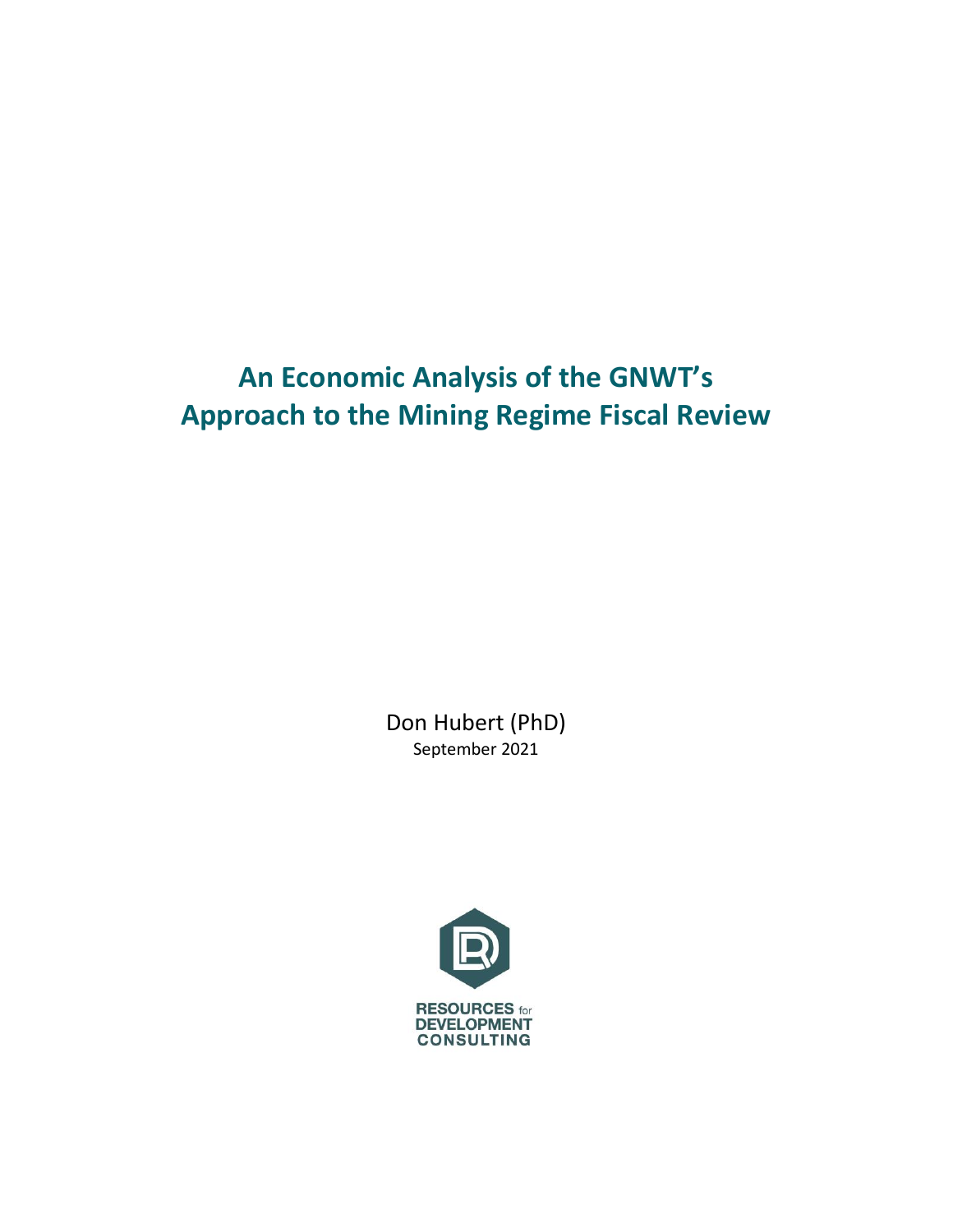#### **About Resources for Development Consulting**

Resources for Development Consulting (R4D – [www.res4dev.com\)](http://www.res4dev.com/) is an economic and policy research firm founded in 2011 with the mandate to assist governments and communities in securing a fair share of mineral and petroleum wealth. We assist in the design of fiscal regimes; the negotiation and renegotiation of contracts; the forecasting of future government revenues; and the monitoring and auditing of production, sales, and project costs to secure government revenues in practice. In order to provide our clients with exceptional value, R4D engages world-class industry experts. However, to avoid any risk of a conflict of interest, we never work for oil, gas, or mining companies. We provide capacity building services designed to enable non-specialists to play an active and effective role in defending their revenue interests.

#### *Mining Economic Team*

Don Hubert is the founder and president of R4D. He is a specialist in the economic analysis of mining and oil and gas projects with an emphasis on maximizing the revenues that flow to governments and to communities. He has conducted economic analyses of petroleum and mining projects in Canada and in more than twenty other countries. He has acted as a financial advisor to First Nations communities in Canada in negotiating revenue sharing agreements for infrastructure and extractive sector projects. Hubert is the author of *Many Ways to Lose a Billion: How Governments Fail to Secure a Fair Share of Natural Resource Wealth*. Previously, he was a member of the executive group in the Canadian Department of Foreign Affairs and an Associate Professor of Public and International Affairs at the University of Ottawa. He holds a PhD from the University of Cambridge, UK.

Paul Olmsted has been providing services to R4D since 2015. He has been an executive in the mining industry for 20 years and active in the sector for more than 30 years. He is current Chief Financial Officer for Superior Gold Inc, a Canadian gold mining company with multiple assets in Western Australia. Olmsted has been instrumental in the technical evaluation, financial analysis, and structuring for corporate transactions totalling nearly \$10 billion. He has developed R4D's economic models for the Pueblo Viejo gold mine (Dominican Republic), the Blanket gold mine (Zimbabwe), the Tenke Fungurume copper/cobalt mine (Democratic Republic of Congo), and for the Songwe rare earth prospect (Malawi). Olmsted holds a BSc in mining engineering and a master's in business administration.

Daniel Dumas has been a senior associate at R4D since 2015. With almost 25 years of experience in the energy and natural resources sectors, he has assisted over 20 countries addressing natural resources governance, fiscal, and tax administration issues. He also worked for the IMF's Managing Natural Resource Wealth Topical Trust Fund, dealing with fiscal matters, tax policy, and tax administration. He was a panellist and reviewer of *A Question of Future Prosperity: Developing a Heritage Fund in the Northwest Territories*. He is the author of *Transforming Society through the Extractive Industries* and co-author of *Minerals Taxation Regimes: A Review of Issues and Challenges in Their Design and Application*. Dumas has a bachelor's degree in business administration (financial economics) and a master's degree specializing in applied economics.

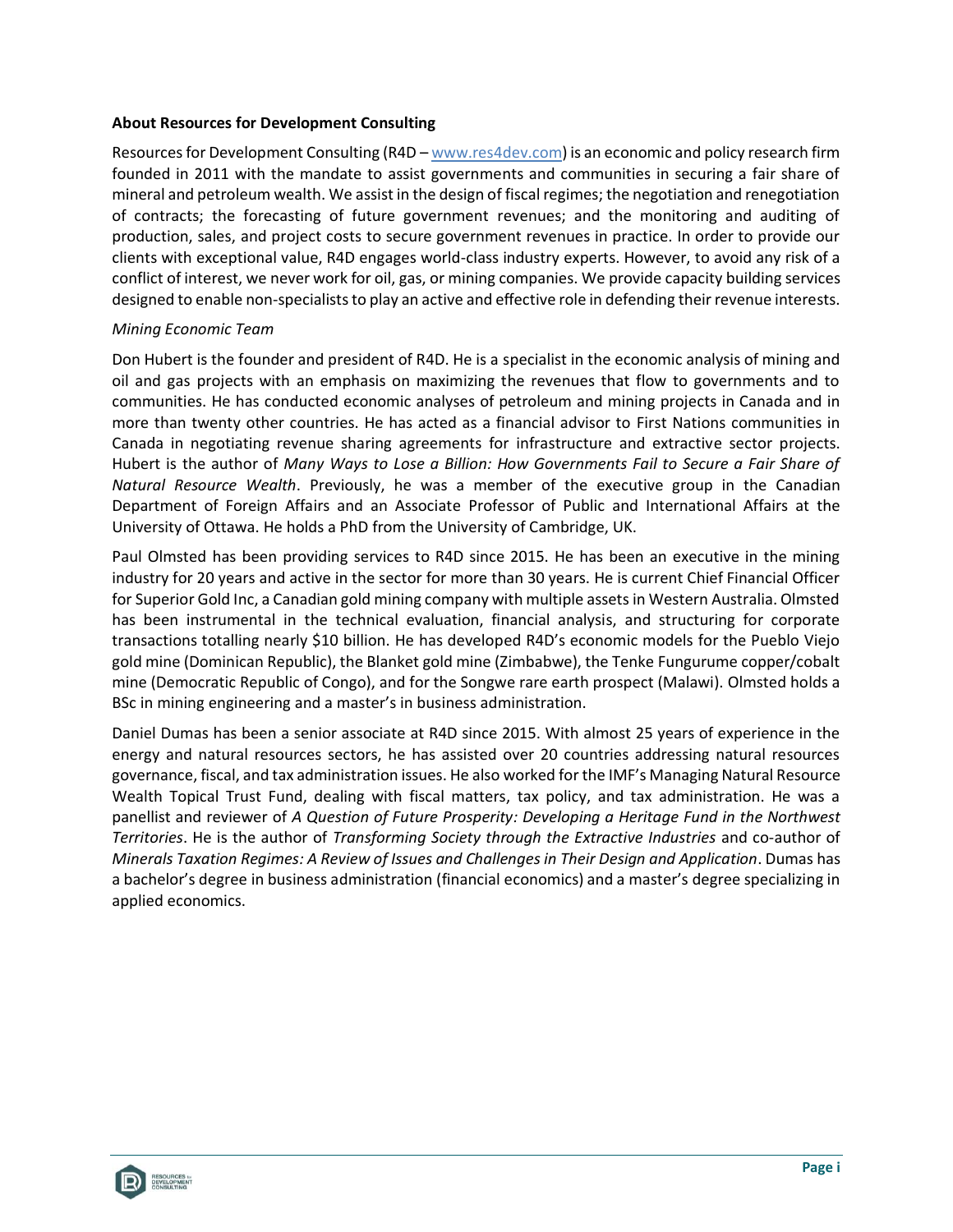# **EXECUTIVE SUMMARY**

The Government of Northwest Territories (GNWT) is proposing to "adopt a benefit retention approach to economic development." This includes "maximizing benefits from development while maintaining competitiveness." The Minister of Industry, Tourism and Investment (ITI) has stated that the "re-imagining of our government's fiscal framework around royalties is one that deserves a comprehensive, collaborative, multi-phased approach." In support of these objectives, the ITI commissioned PricewaterhouseCoopers (PwC) to prepare a "Tax and Royalty Benchmark" study including developing "recommendations addressing mineral royalties, taxes, and direct and indirect economic returns."

The mining sector plays an outsized role in the NWT economy, with diamond mining alone accounting for more than one-fifth of the territorial GDP. Given the importance of the sector, the Standing Committee on Economic Development and Environment sought an economic analysis on the NWT's proposed fiscal and regulatory mining regime review, with an emphasis on assessing the PwC report. The terms of reference (ToR) for this study asked for a gap analysis on the PwC report's contribution to assessing whether the GNWT was maximizing benefits from the mining sector, and on whether the mining regime fiscal review as proposed will identify risks to the GNWT mining revenues.

Several caveats are warranted. Our insights into the approach that the ITI is taking to the mining fiscal regime review are limited as we have not had access to the ToR for the PwC study nor the presentation to the Standing Committee in October 2020 by the ITI on their wider plans for the mining fiscal review. Our emphasis on direct taxes is both deliberate and appropriate as these are compensation to the NWT for the depletion of non-renewable resources and should be the source of the overwhelming share of revenues that the GNWT receives from the mining sector. As with the PwC study, we do not assess the wider economic benefits from mining including contributions to GDP, employment, and small- and medium-sized enterprise. While these benefits should of course be maximized, large-scale mining should generate large-scale government revenues to the benefit of current and future generations. More generally, while this review can highlight important issues and provide illustrations of additional types of analysis that could be undertaken, it is obviously not a substitute for a more comprehensive assessment of potential government revenues from the NWT mining sector.

PwC has conducted a standard fiscal regime benchmarking to compare the theoretical costs to mining companies of the royalties and taxes applicable in the NWT and in 21 comparison-jurisdictions in Canada and internationally. The methodology replicates a previous 2008 study on mining royalties commissioned by the Mining Association of Canada and the Department of Indian Affairs and Northern Development. Input data on revenues and costs was developed for two hypothetical mines. This data was then incorporated into a cashflow model that calculated the annual distribution of mine revenues between project costs, payments to government, and company profits based on the fiscal (tax) terms applicable in each jurisdiction.

The core finding of the PwC study is that "lowering taxes is unlikely to be effective for the Northwest Territories" because the government take (the share of after-cost revenues flowing to the government as compared to the company) is already very low. In terms of the "fair return assessment," PwC concludes that "the Northwest Territories' tax regime is in line with other jurisdictions in Canada, and thus receiving a fair return." An independent review appended to the PwC report broadly endorses the study's main findings.

#### **PwC Report Gap Analysis**

*Gap 1 – Investment Attractiveness versus Maximizing Revenues*: The ToR for the PwC study were specifically designed to assess the comparative attractiveness of the fiscal terms from the perspective of

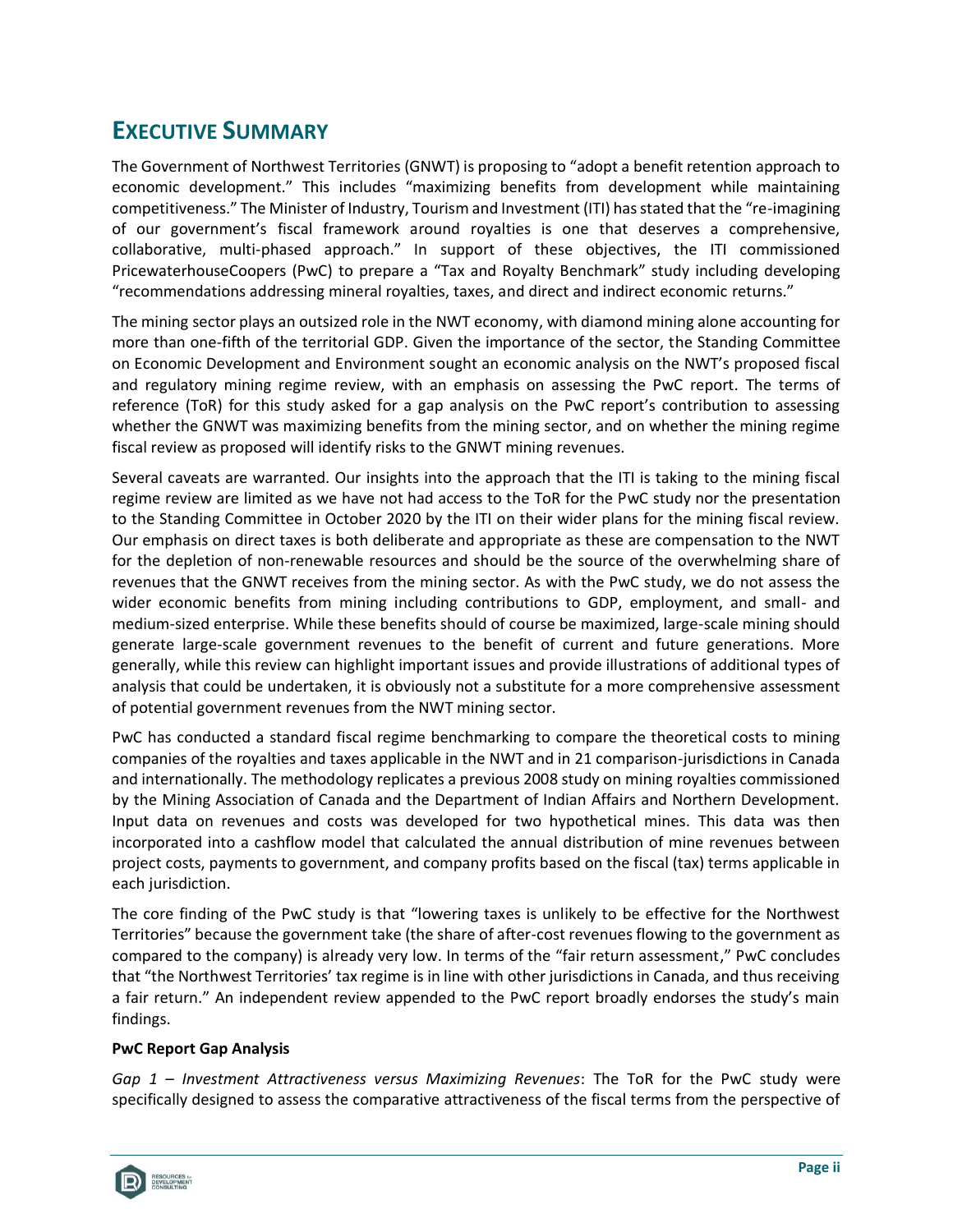attracting inward mining investment. While it is obvious that there is no government revenue if a mine never opens, it is equally obvious that the opening of a mine cannot be equated with the maximization of economic benefits. The PwC report includes an assessment of whether the NWT was securing a fair return, but there is no mention of possible strategies for maximizing government revenues. It may be that the ITI has commissioned other studies to assess these issues.

*Gap 2 – The Sample of Comparator Jurisdictions*: Analyses of the competitiveness of the NWT fiscal regime is based on comparisons with most Canadian provinces and territories, several US states, and a few international mining jurisdictions. The comparators selected generate the impression that the NWT tax regime is only slightly more generous than most other jurisdictions. This impression is misleading. While the NWT tax regime is similar to other Canadian provinces and territories, the government take for mining in Canada falls far below the international average. As a previous report for the ITI concluded, the NWT fiscal regime results "in some of the lowest 'government take' in the world for minerals."

*Gap 3 – No Systematic Analysis of Payments to Government from Mining*: Although the ToR for the PwC study did not ask for a wider analysis of revenues from mining, this is necessary to assess whether the GNWT is maximizing its benefits. The PwC report does not assess the relative contribution, the strengths and weaknesses, and the appropriateness for the NWT of the existing royalty and corporate income taxes. Assessments of the government share are compared only indirectly as "cost" to the mining company. Results are shown only for the life of the mine, obscuring potentially important differences in the timing of government revenues. Most importantly, there is no assessment of the historical performance of the NWT fiscal regime, and particularly the share of revenues accruing to the government from the world class diamond mines operating in the territory since devolution.

*Gap 4 – Assessing the Net Benefits of Mining Revenue for the GNWT*: The objective of "maximizing benefits" from the fiscal regime applicable in the NWT cannot be assessed based solely on the theoretical taxes that mining companies would pay. The PwC study conflates revenues to be paid to the federal government with revenues to be paid to the GNWT. Analysis of potential revenues from mining must also include an analysis of the net revenues that could be expected to remain in the NWT after considering the Territorial Formula Financing (TFF) clawback.

#### **Government Revenue Analysis**

*Government Revenues from Mining*: Mining companies make three main sets of payments to government: the NWT profit-based royalty, the federal tax on corporation net income, and the territorial tax on corporation net income. To provide a very preliminary revenue analysis, we developed a mine model using the input data for the large diamond mine in the PwC study. We show government revenue results for the higher profitability scenario where the company secures a 20% return on their investment (IRR). We find that the after-cost share of revenues to the government (the government take) is around 36%, with 22% for the NWT and 14% for the federal government. While there is no consensus on the appropriate government take, based on extensive cross-national studies, the International Monetary Fund (IMF) suggests that a government could expect 40–60% from a mining project.

*Risks to GNWT Revenues*: Economic models developed to benchmark fiscal regimes make a series of assumptions that lead to overstating the government share. As a result, these models do not present an accurate picture of the scale and timing of revenues that a government might expect to receive. In many cases, reductions in actual revenues as compared to an original forecast are the result of real-world circumstances such as a decline in commodity prices or an increase in the cost of materials used at the mine. In some cases, however, reductions in government revenue may be the result of company efforts to minimize their payment of royalties and taxes. To illustrate the potential impact, we construct six plausible scenarios associated with project cost and commodity price assumptions and model the

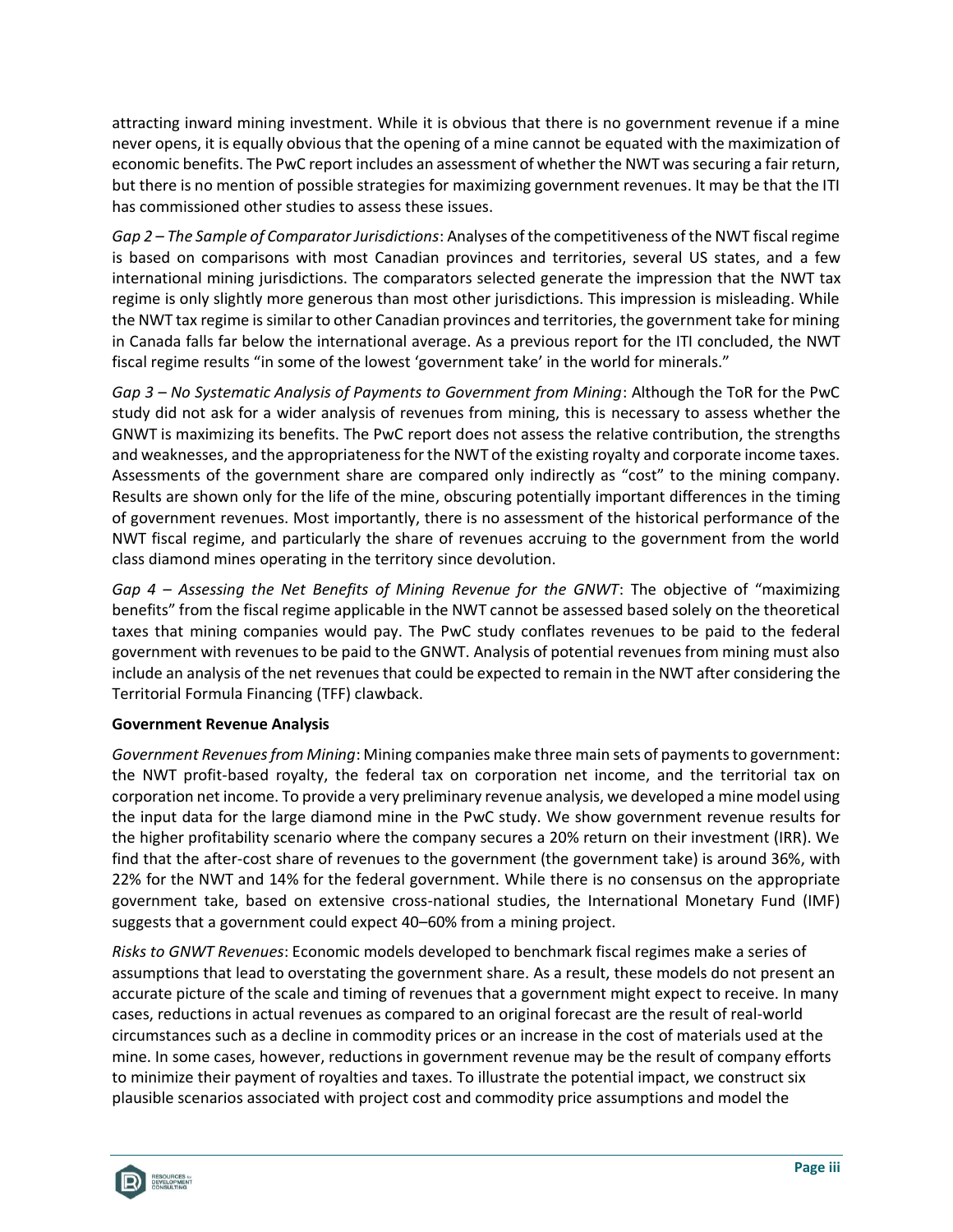potential impacts and assess their impact on government revenues. We find that one-quarter of potential government revenues could fail to materialize due to factors that are commonly found in the mining sector in Canada.

#### **Conclusions**

*Question 1: Is the GNWT maximizing benefits from resource extraction?* The share of after-cost mining revenues that flows to the government (and to the GNWT) falls well below what could reasonably be expected. Only by selecting multiple American and Canadian jurisdictions – known to have among the lowest government take in the world – does the NWT appear well situated.

*Question 2: Does the GNWT fiscal and regulatory structure maximize value for NWT residents and future generations?* The NWT mining fiscal regime does not appear to be well designed to maximize government revenues: the government take is low and there is a strong likelihood that government revenues will come late in the project lifecycle, and there are significant base erosion and profit shifting (BEPS) risks.

*Question 3: Is the proposed approach by the GNWT to review this fiscal and regulatory regime comprehensive?* While the ITI may commission other studies, the PwC study was designed to answer only one of the many questions that should be part of a mining fiscal regime review. It should be complemented by a comprehensive review of historic payments to government from the diamond mines, a full revenue analysis from the perspective of the GNWT, and an assessment of the net benefits that would be retained by the NWT under the TFF clawback.

*Question 4: Will the proposed approach accurately assess whether the benefits of resource wealth are being maximized for the GNWT, NWT residents, and future generations?* Three sets of additional analyses, as set out above, would be needed to accurately assess whether the benefits of resource wealth are being maximized for the GNWT, for current NWT residents, and for future generations.

#### **Recommendations**

*Analyse the Performance of the NWT Mining Fiscal Regime since Devolution:* The GNWT should analyse the revenue data for the diamond mines since devolution and publish the details on the actual implementation and performance of the existing mining fiscal regime.

*Implement Government-led Revenue Transparency:* In contrast to the global movement towards transparency of natural resource revenues, there is insufficient information published by the GNWT on mining revenues in the NWT to allow residents to assess whether they are securing a fair share.

*Conduct a Fiscal Regime Review Focused on Maximizing Government Revenue:* Redesign the mining fiscal regime, considering take, timing, progressivity, and BEPS risks, to increase the share of mining revenues that remain in the NWT.

*Analyse the Net Revenue Benefits for the NWT:* Government revenue analyses should focus on revenues that would be paid to the GNWT and be retained in the NWT after the TFF clawback.

*Generate Greater Mining Revenues to Benefit Future Generations:* Sharing meaningful benefits with future generations may require adjustments to the Heritage Fund but definitely requires the NWT to secure a greater share of mining revenues.

*Expand Indigenous Governments' Economic Benefit Sharing:* The comparatively low government take generated from the current NWT mining fiscal regime creates opportunities for Indigenous Governments to secure increased economic benefits directly from the mining companies.

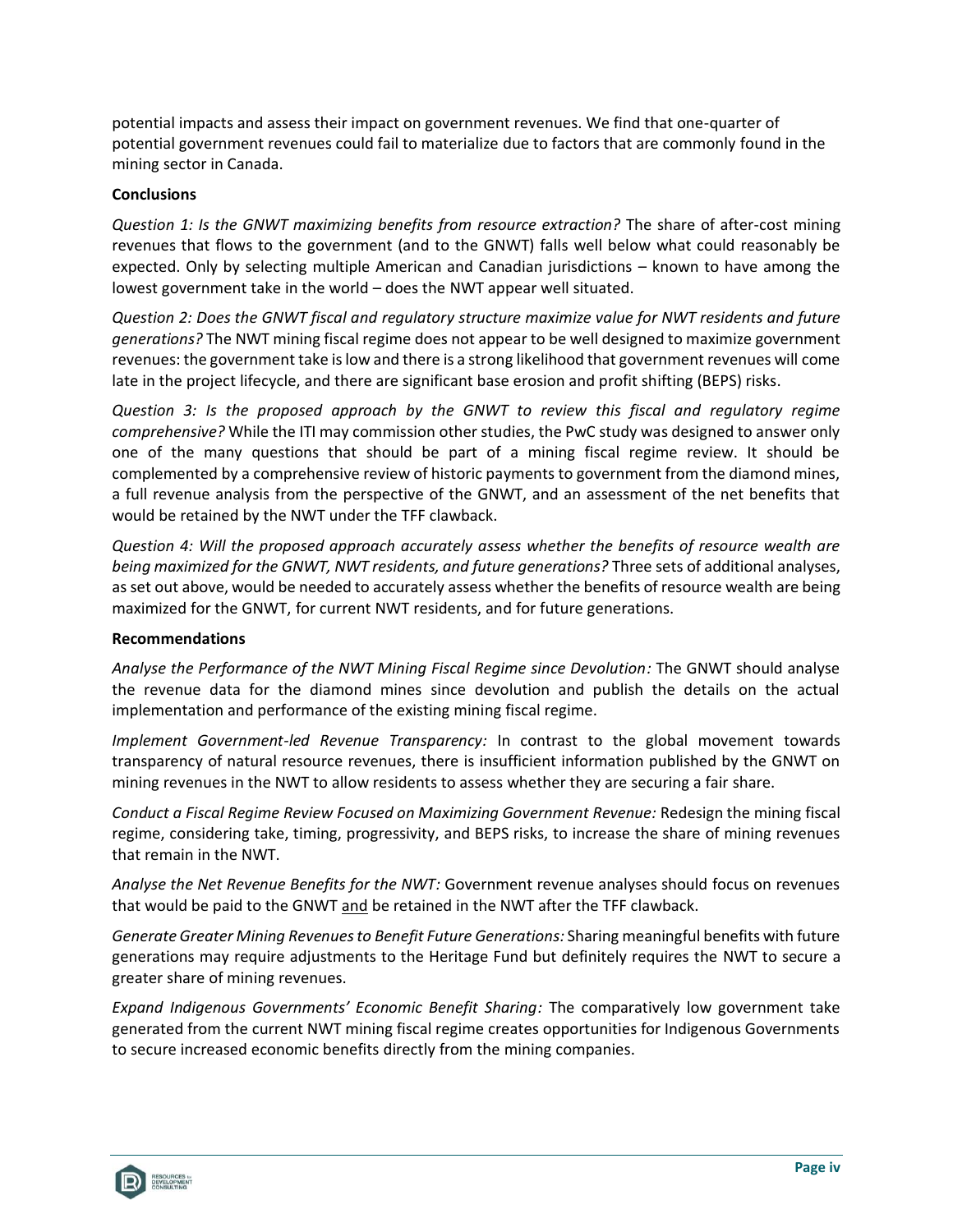# **ACRONYMS**

| <b>ACCA</b>      | Accelerated capital cost allowances                             |  |  |
|------------------|-----------------------------------------------------------------|--|--|
| <b>AETR</b>      | Average effective tax rate                                      |  |  |
| <b>BEPS</b>      | Base erosion and profit shifting                                |  |  |
| <b>CCA</b>       | Capital cost allowances                                         |  |  |
| <b>CCPC</b>      | Canadian-controlled private corporation                         |  |  |
| <b>CDE</b>       | Canadian development expense claim                              |  |  |
| <b>CEE</b>       | Canadian exploration expense                                    |  |  |
| <b>CRA</b>       | Canada Revenue Agency                                           |  |  |
| <b>CRCE</b>      | Canadian renewable and conservation expense                     |  |  |
| <b>EBITDA</b>    | Earnings before interest, taxes, depreciation, and amortization |  |  |
| <b>EITI</b>      | Extractive Industries Transparency Initiative                   |  |  |
| <b>ESTMA</b>     | <b>Extractive Sector Transparency Measures Act</b>              |  |  |
| <b>FTS</b>       | Flow-through shares                                             |  |  |
| <b>GNWT</b>      | Government of Northwest Territories                             |  |  |
| GDP              | Gross domestic product                                          |  |  |
| <b>IBA</b>       | <b>Impact Benefit Agreement</b>                                 |  |  |
| <b>IRR</b>       | Internal rate of return                                         |  |  |
| ITI              | Department of Industry, Tourism and Investment                  |  |  |
| <b>LOM</b>       | Life of mine                                                    |  |  |
| <b>MDS</b>       | Mineral development strategy                                    |  |  |
| <b>METC</b>      | Mineral exploration tax credit                                  |  |  |
| <b>MIP</b>       | Mining incentive program                                        |  |  |
| <b>NWT</b>       | <b>Northwest Territories</b>                                    |  |  |
| <b>OECD</b>      | Organisation for Economic Co-operation and Development          |  |  |
| PwC              | PricewaterhouseCoopers                                          |  |  |
| R <sub>4</sub> D | <b>Resources for Development Consulting</b>                     |  |  |
| <b>RFP</b>       | Request for proposals                                           |  |  |
| <b>SCEDE</b>     | Standing Committee on Economic Development and Environment      |  |  |
| <b>TFF</b>       | Territorial formula financing                                   |  |  |
| ToR              | Terms of reference                                              |  |  |

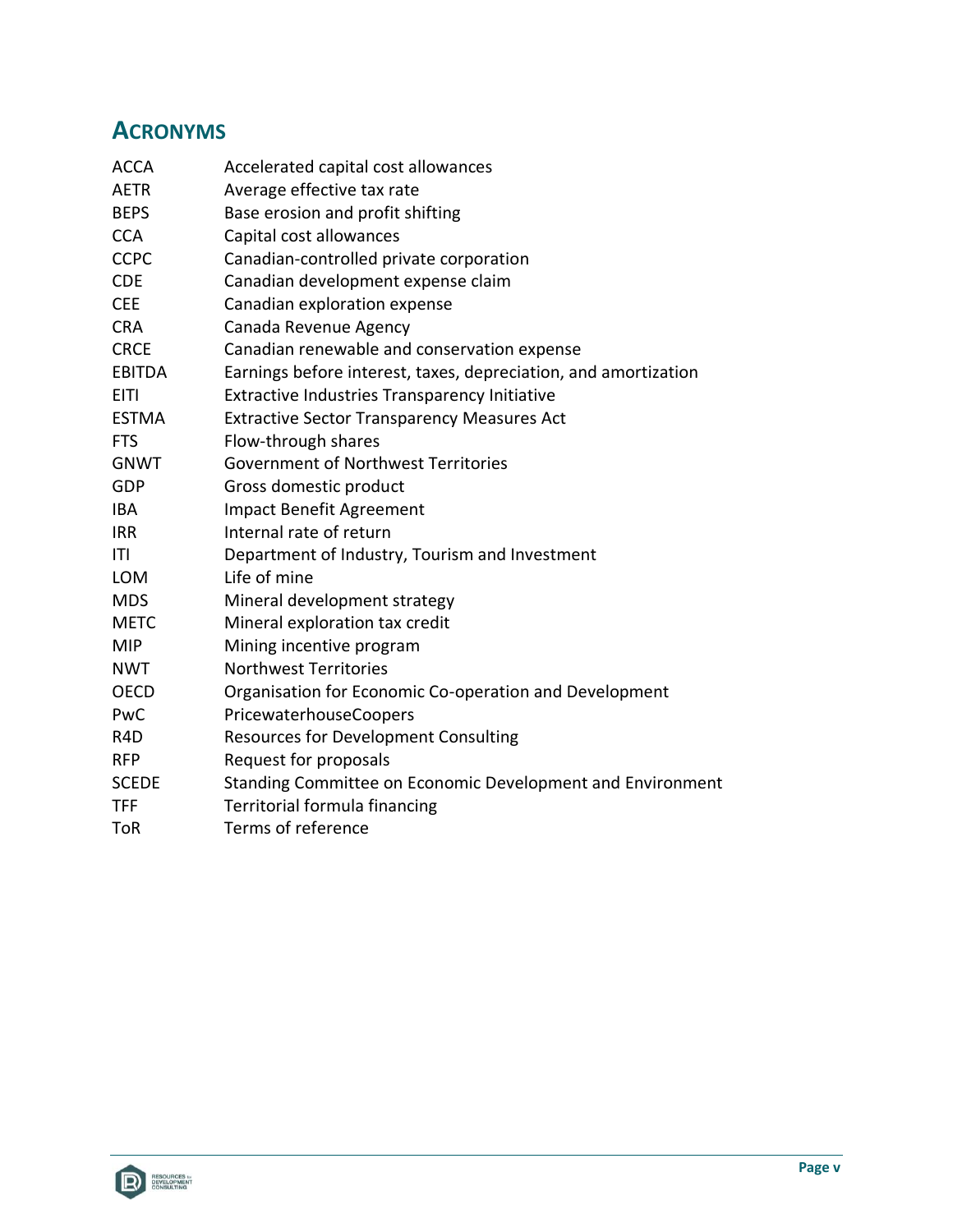# **TABLE OF CONTENTS**

| 1.0 Introduction                                                             | 1              |
|------------------------------------------------------------------------------|----------------|
| <b>Terms of Reference</b>                                                    | $\mathbf{1}$   |
| Methodology and Structure                                                    | $\overline{2}$ |
| 2.0 Gap Analysis on PwC Study Methodology and Findings                       | 5              |
| Gap 1: Investment Attractiveness versus Maximizing Revenues                  | 5              |
| Gap 2: The Sample of Comparator Jurisdictions                                | 6              |
| Gap 3: No Systematic Analysis of Payments to Government from Mining          | 8              |
| Gap 4: Assessing the Net Benefits of Mining Revenue for the GNWT             | 10             |
| 3.0 Government Revenues from Mining                                          | 11             |
| Sources of Government Revenue                                                | 11             |
| <b>NWT Royalty</b>                                                           | 11             |
| Corporate Income Tax                                                         | 12             |
| Mining Sector Incentives                                                     | 12             |
| <b>Federal Tax Incentives</b>                                                | 12             |
| <b>NWT Tax Incentives</b>                                                    | 12             |
| <b>Base Case Revenue Analysis</b>                                            | 13             |
| The Government Take                                                          | 13             |
| <b>Timing of Government Revenues</b>                                         | 15             |
| Progressivity - Allocation of Windfall Profits                               | 15             |
| 4.0 NWT Mining Fiscal Regime Revenue Risk Analysis                           | 17             |
| <b>Revenue Reduction Scenarios</b>                                           | 18             |
| <b>High Project Cost and Cost Overruns</b>                                   | 18             |
| <b>Diamond Marketing Charges</b>                                             | 18             |
| <b>Ongoing Exploration Costs after Commercial Production</b>                 | 19             |
| Mining Expenses Outside of the NWT                                           | 19             |
| <b>High Financing Costs</b>                                                  | 19             |
| <b>Commodity Price Escalation</b>                                            | 20             |
| Quantifying Potential Risks to Government Revenue                            | 20             |
| 5.0 Conclusions and Recommendations                                          | 22             |
| Are Government Revenues from Mining a Priority for the GNWT?                 | 23             |
| (1) Analyse the Performance of the NWT Mining Fiscal Regime since Devolution | 23             |
| (2) Implement Government-led Revenue Transparency                            | 24             |
| (3) Conduct a Fiscal Regime Review Focused on Maximizing Government Revenue  | 25             |
| (4) Analyse the Net Revenue Benefits for the NWT                             | 25             |
| (5) Generate Greater Mining Revenues to Benefit Future Generations           | 25             |
| (6) Expand Indigenous Governments' Economic Benefit Sharing                  | 26             |
| <b>Annex I: NWT Mining Royalty</b>                                           | 27             |
| Annex II: Tax Erosion Risks for the NWT                                      | 29             |

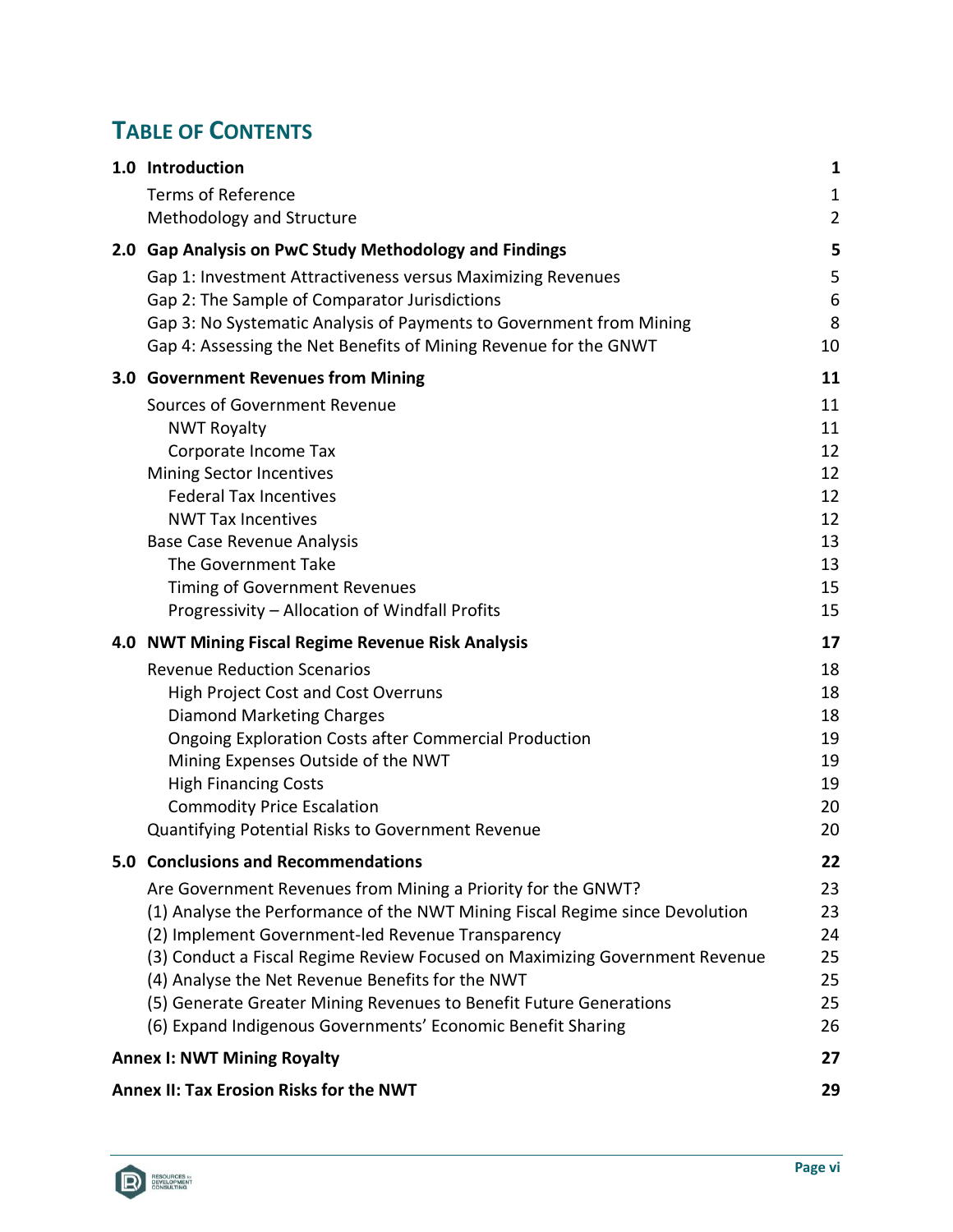# <span id="page-7-0"></span>**1.0 INTRODUCTION**

The Government of Northwest Territories (GNWT) is proposing to "adopt a benefit retention approach to economic development." This includes "maximizing benefits from development while maintaining competitiveness."<sup>1</sup> The Minister of Industry, Tourism and Investment (ITI) has stated that the "re-imagining of our government's fiscal framework around royalties is one that deserves a comprehensive, collaborative, multi-phased approach."<sup>2</sup>

In support of these objectives, the ITI decided to "conduct an independent review on the competitiveness of the NWT's mining regime and develop recommendations addressing mineral royalties, taxes, and direct and indirect economic returns."<sup>3</sup> The overall review is to be completed by Spring 2022 with recommendations to be finalized by Fall 2022.

The consultancy selected to conduct the independent review was PricewaterhouseCoopers (PwC). Their report entitled "Tax and Royalty Benchmark: Mining in the Northwest Territories" was published in April 2020. The report was published alongside an independent review of the PwC study commissioned by the ITI, prepared by Michael Doggett, and submitted on 31 March 2020.

The extractive sector combining the mining and oil and gas plays an outsized role in the NWT economy. According to government data<sup>4</sup>, the contribution of this sector to territorial GDP was 30.5% in 2019 and 23.7% in 2020. The diamond mines account for most of this economic activity: 26.7% of GDP in 2019 and 20.8% in 2020. The figures indicate that the sector is currently in decline with contributions falling by 30% between 2019 and 2020.

In this context, the Standing Committee on Economic Development and Environment sought an economic analysis on the NWT's proposed fiscal and regulatory mining regime review, with an emphasis on assessing the recently released GNWT's Report of the Northwest Territories Mining Fiscal Regime. Following a public tender, Resources for Development Consulting (R4D) was selected to undertake the study.

## <span id="page-7-1"></span>*Terms of Reference*

According to the public tender,<sup>5</sup> the committee is seeking an independent expert to assess the following areas of concern.

- Is the GNWT maximizing benefits from resource extraction?
- Does the GNWT fiscal and regulatory structure maximize value for NWT residents and future generations?

<sup>5</sup> RFP Consulting Services: Economic Analysis on the GNWT's Approach to the Mining Regime Fiscal Review, March 2021.



<sup>1</sup> [Priorities of the 19th Legislative Assembly.](https://www.ntassembly.ca/sites/assembly/files/td_1-191.pdf)

<sup>2</sup> Tax and royalty benchmark - [Mining in the Northwest Territories,](https://www.gov.nt.ca/en/newsroom/tax-and-royalty-benchmark-mining-northwest-territories) 20 October 2020.

<sup>&</sup>lt;sup>3</sup> [Mandate of the Government of the Northwest Territories](https://www.ntassembly.ca/sites/assembly/files/td_12-192.pdf) - 2019-2023, p. 23.

<sup>4</sup> [Gross Domestic Product Northwest Territories, 2020 Preliminary,](https://www.statsnwt.ca/economy/gdp/May2021_GDP.pdf) 3 May 2021, p. 2.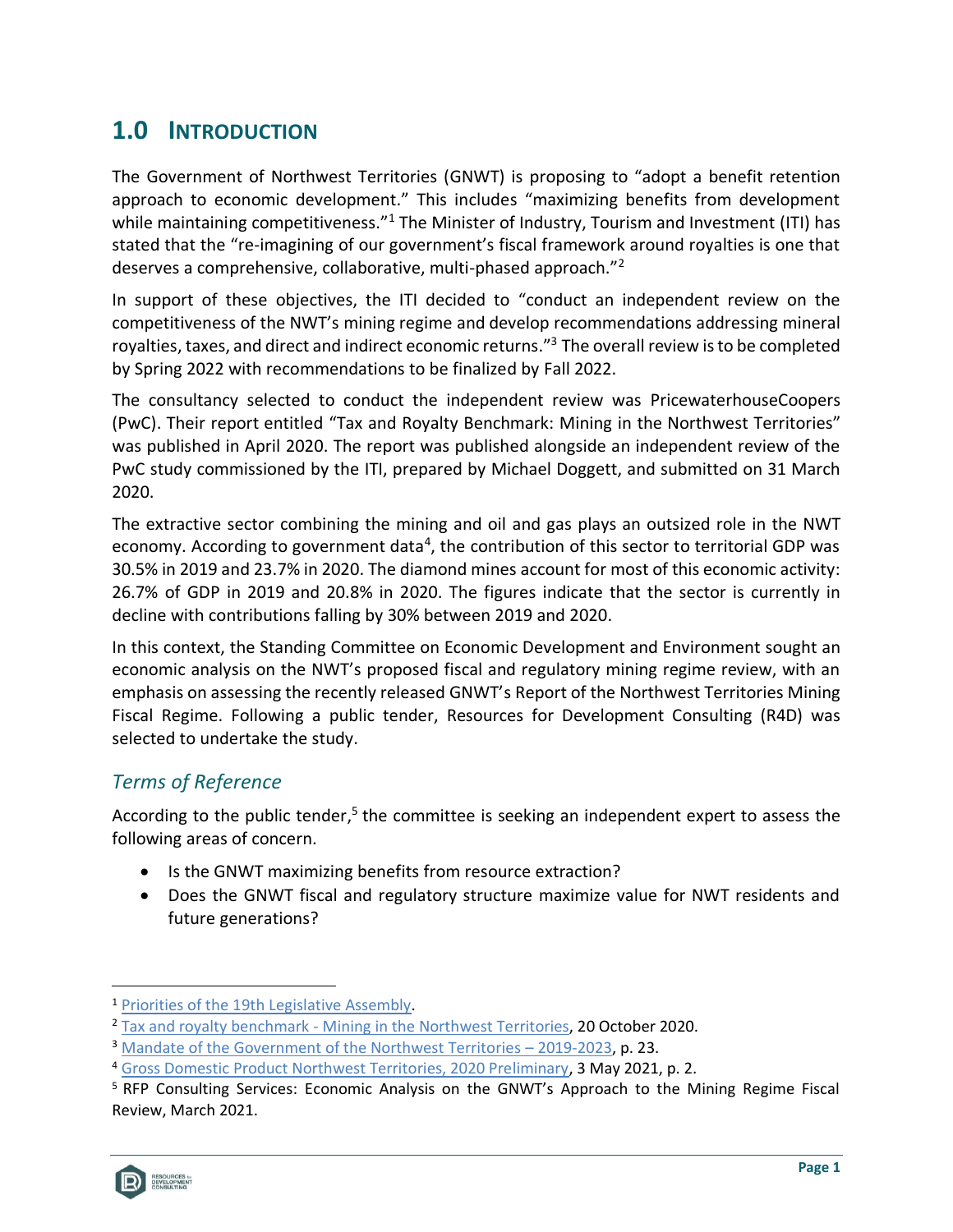- Is the proposed approach by the GNWT to review this fiscal and regulatory regime comprehensive?
- Will the proposed approach accurately assess whether the benefits of resource wealth are being maximized for the GNWT, NWT residents, and future generations?

Specifically, the consultant was asked to prepare a report that responded to the following two points:

- "Report to provide a gap analysis on the GNWT's Report of the Northwest Territories Mining Fiscal Regime (as well as the accompanying independent review) with respect to assessing whether the GNWT is maximizing benefits of resource wealth from the extractive sector."
- "Committee would specifically like to have an assessment on the Reports listed above, with an analysis on whether the mining regime fiscal review as proposed will identify risks to the GNWT in areas such as:
	- Revenue loss due to tax rates, tax incentives or other breaks;
	- Revenue loss due to limited tax base;
	- Revenue loss due to tax avoidance or potential profit shifting; and
	- Revenue loss due to high construction and operating costs in the NWT."

## <span id="page-8-0"></span>*Methodology and Structure*

PwC is clearly a well-established consultancy firm with the necessary expertise to carry out a standard fiscal regime benchmarking study. This review will therefore focus on the limitations of the study inherent in the original request for proposals (RFP), including the decision to replicate the Two Ducks methodology, the way the study's findings are presented including possible alternative interpretations, and the lack of any significant analysis on potential payments to the GNWT that could be expected from future mining projects.

This report begins with a gap analysis of the PwC report focusing both on the underlying methodology and the representation of the findings. The overriding point is that while a benchmarking study may be an important component of a fiscal regime review, it is not designed to answer many important questions related to potential government revenues from the mining sector.

The next main section of the report seeks to provide a preliminary government revenue analysis. It begins with a description of the fiscal terms currently applicable to mining projects in the NWT. This includes the royalty provisions in the Mining Regulations R-015-2014 in force from 1 April 2014 (as amended), and the mining-specific provisions of the Income Tax Act including applicable deductions, allowances, and credits. It also includes an initial analysis of government revenues from the existing NWT mining fiscal regime. Three main metrics for assessing the performance of a fiscal regime are introduced: government take, the timing of government revenues, and the share of after-cost revenues flowing to the government under high and low profitability scenarios.

This is followed by an initial revenue risk assessment. It begins with a broad framework drawn from *Many Ways to Lose a Billion*. It then discusses a range of risks to government revenue

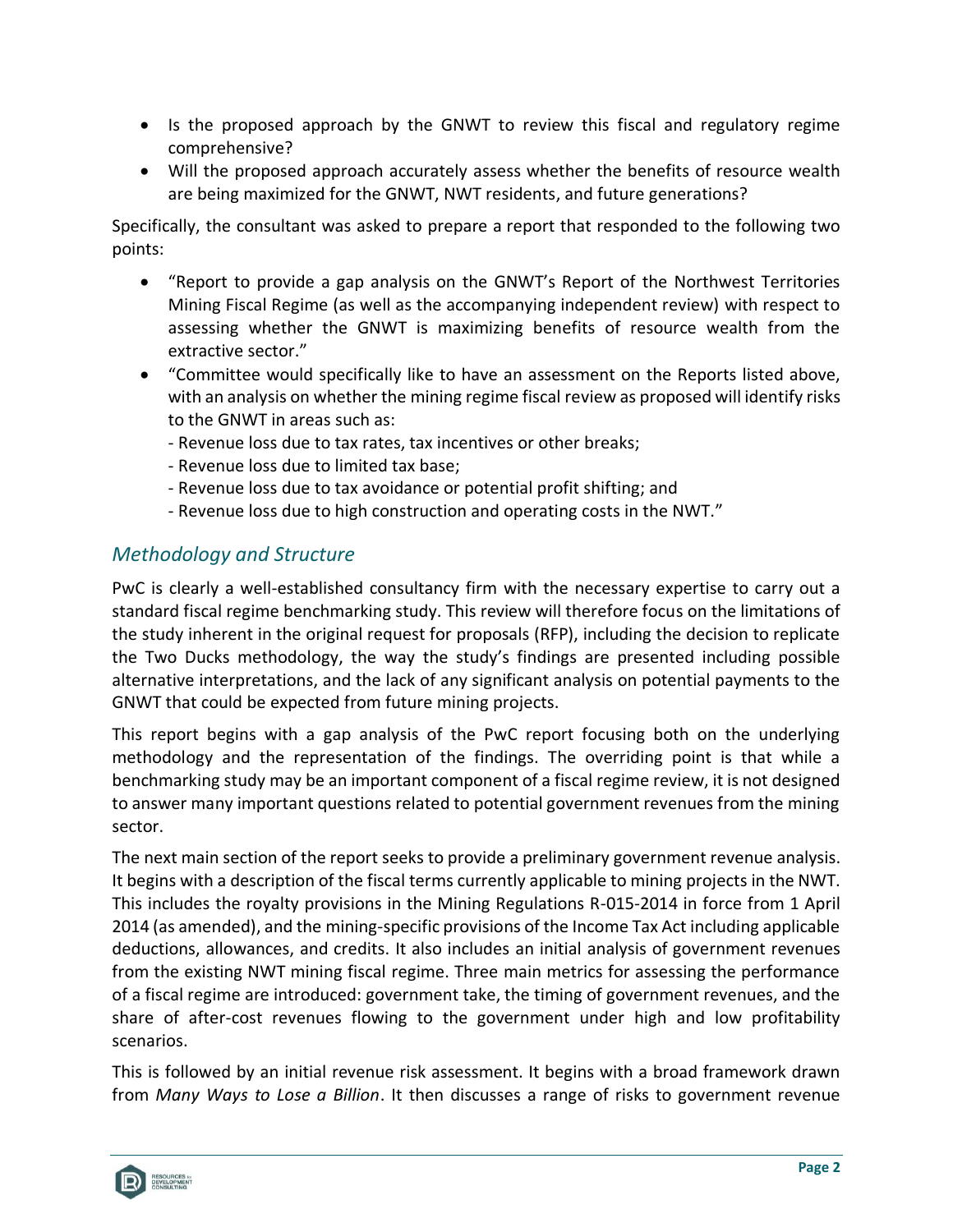including tax incentives, base erosion and profit shifting, and higher project costs that can be expected in challenging environments such as the NWT. To make these points more concrete, we have prepared an economic model that mirrors the large diamond mine in the Two Ducks and PwC study. Annual government revenues are shown for the base case and for an alternative scenario where a series of additional costs are included. The objective is to illustrate how theoretical benchmarking exercises tend to systematically over-estimate the actual revenues that a government can expect to receive.

The report concludes with high level responses to the four main questions set out in the Terms of Reference. It also sets out six main recommendations in the context of the NWT mining fiscal regime review:

- *(1) Analyse the Performance of the NWT Mining Fiscal Regime since Devolution*
- *(2) Implement Government-Led Revenue Transparency*
- *(3) Conduct a Fiscal Regime Review focused on Potential Government Revenue*
- *(4) Analyse the Net Revenue Benefits for the NWT*
- *(5) Generate Greater Revenues to Benefit Future Generations*
- *(6) Expand Indigenous Governments' Economic Benefit Sharing*

Several caveats about this analysis should be noted.

Our insights into the approach that the ITI is taking to the mining fiscal regime review are limited. We have not had access to the terms of reference (ToR) for the PwC study as these were deemed to be confidential. We are therefore unable to assess whether all aspects of the original ToR were delivered. We have also not had access to the presentation by the ITI of 19 October 2020 that sets out the broader plan for the NWT Minerals Royalty Regime. We are therefore unclear on the wider plans of the ITI and whether other studies are envisaged. Our mandate was to conduct a gap analysis on the PwC study as a stand-alone product and to assess the degree to which this approach addresses risk to GNWT revenues.

The emphasis in this analysis on direct taxes is both deliberate and appropriate. Direct taxes including royalties and corporate income tax should be the source of the overwhelming share of revenues that the GNWT receives from the mining sector. These payments are the compensation that NWT residents receive for the depletion of their non-renewable resources. The PwC study also analyses indirect taxes including property tax, fuel tax, payroll tax, and carbon tax. We have not devoted attention to these as they have marginal impacts on the economics of all but the least profitable of mines.

As with the PwC study, we also do not assess the wider economic benefits from the mining sector including the contribution to gross domestic product (GDP), employment or the increase in economic activity of small- and medium-sized enterprise. While these benefits should of course be maximized, large-scale mining should generate large-scale government revenues to the benefit of current and future generations.

Within this small consultancy, we have sought to raise important issues and to provide illustrations of additional types of analysis that could be beneficial as part of the wider review of the NWT mining fiscal regime. While we believe that the analysis contained in this report serves

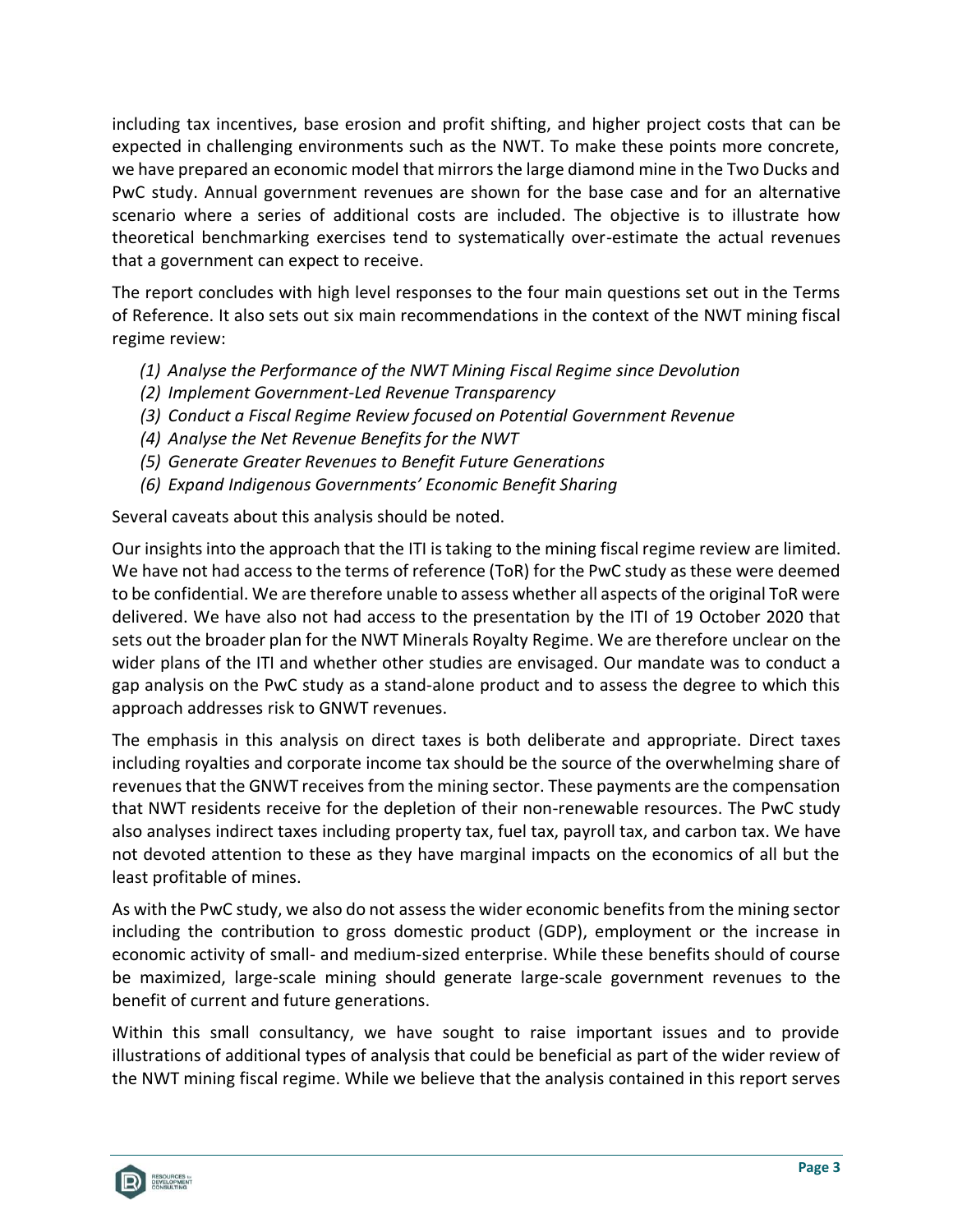this purpose, it is obviously not a substitute for a more comprehensive assessment of potential government revenues from the NWT mining sector.

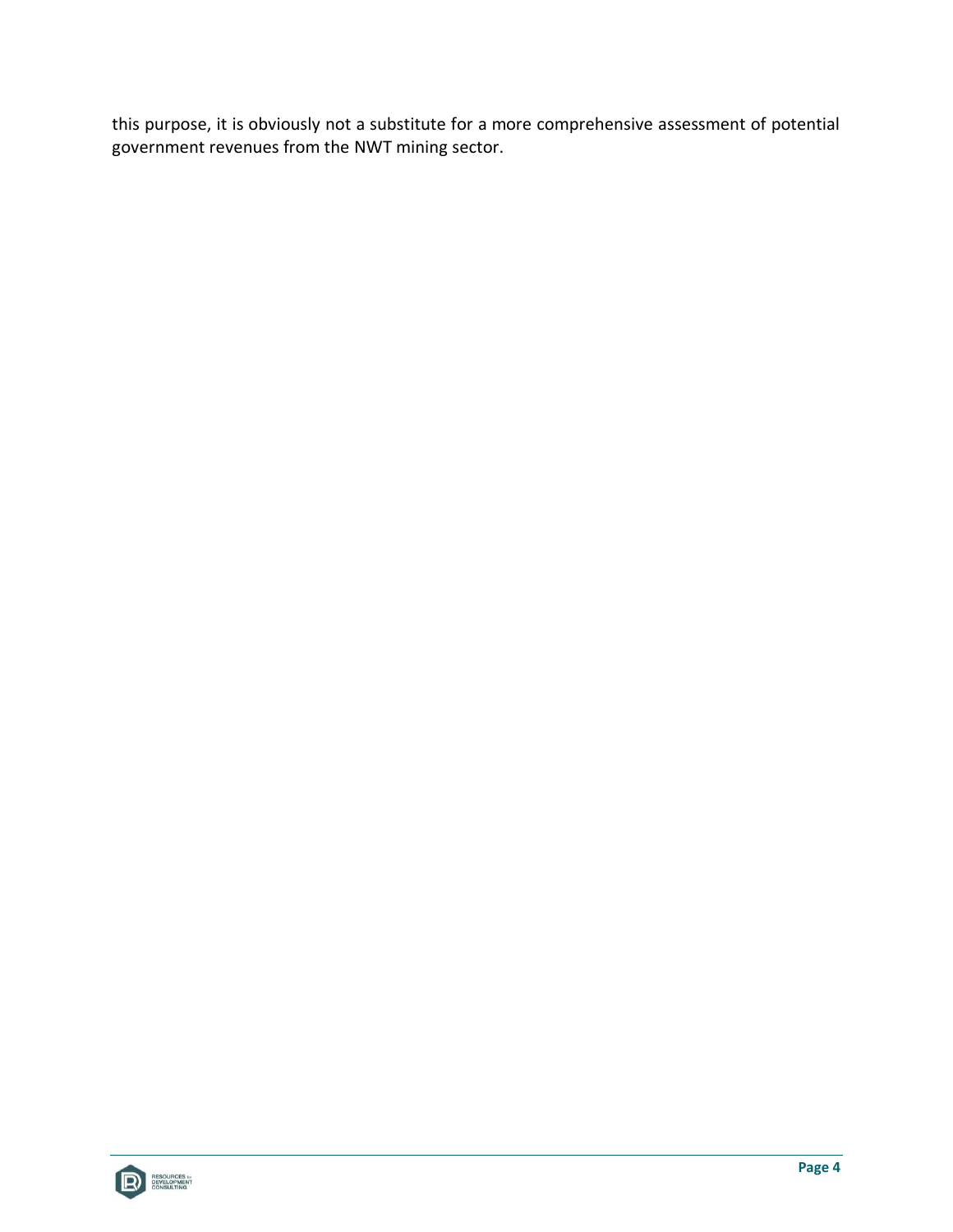# <span id="page-11-0"></span>**2.0 GAP ANALYSIS ON PWC STUDY METHODOLOGY AND FINDINGS**

To understand the methodology on which the PwC study is based, it is necessary to revisit a previous analysis commissioned by the Mining Association of Canada and the Department of Indian and Northern Development. This original report, referenced as the "Two Ducks" study, was designed to determine whether the mining royalty in Canada was too onerous on companies and therefore represented a barrier to new investment (Comparative Review of the Rate of Royalty in the Canada Mining Regulation, as Relates to National and International Competitiveness, Two Ducks Resources, 2008). The methodology of the Two Ducks report involved the development of two hypothetical mines (a gold mine and a diamond mine) to assess the theoretical tax burden imposed by the fiscal regimes of Canadian provinces and territories, US states, and several other countries. That study concluded that the Canadian royalty "has maintained its international competitiveness."<sup>6</sup>

The PwC study was designed to replicate and expand on the Two Ducks report to allow for comparisons over time. The principal focus of the study is on whether the combined royalty and tax rates in the NWT have a negative impact on competitiveness and therefore inhibit new investment in the mining sector.

The PwC report seeks to recreate the hypothetical mines used in the Two Ducks report and assess them against updated fiscal regimes from 21 jurisdictions. The analysis is conducted in three phases: a first phase that considers direct taxes (analogous to the Two Ducks report), a second phase that adds indirect taxes such as property, payroll, fuel, and carbon taxes, and a third phase that seeks to incorporate a "total cost" analysis to consider higher operating costs in the north based mostly on electricity and transportation.

The core finding of the study, as was the case with the Two Ducks report, is that "lowering taxes is unlikely to be effective for the Northwest Territories." The PwC study also includes a "fair return assessment" and concludes that "the Northwest Territories' tax regime is in line with other jurisdictions in Canada, and thus receiving a fair return."<sup>7</sup>

The PwC report is accompanied by a short independent review conducted by Michael Doggett. According to his biography, Doggett is a mineral economist with a strong background in the private sector and affiliations with mining departments at Canadian universities. His review broadly endorses the PwC study's findings.

### <span id="page-11-1"></span>*Gap 1: Investment Attractiveness versus Maximizing Revenues*

The broader context of the GNWT fiscal regime review was to "maximize benefits from development while maintaining competitiveness." The methodology was designed to assess the comparative attractiveness of the fiscal terms from the perspective of attracting inward

<sup>7</sup> [Tax and Royalty Benchmark: Mining in the Northwest Territories,](https://www.iti.gov.nt.ca/en/files/tax-and-royalty-benchmark-mining-nwtpdf) PricewaterhouseCoopers, 2020, p. 10.



<sup>6</sup> Comparative Review of the Rate of Royalty in the Canada Mining Regulation, as Relates to National and International Competitiveness, Two Ducks Resources – Analysis, 2008, p. xii.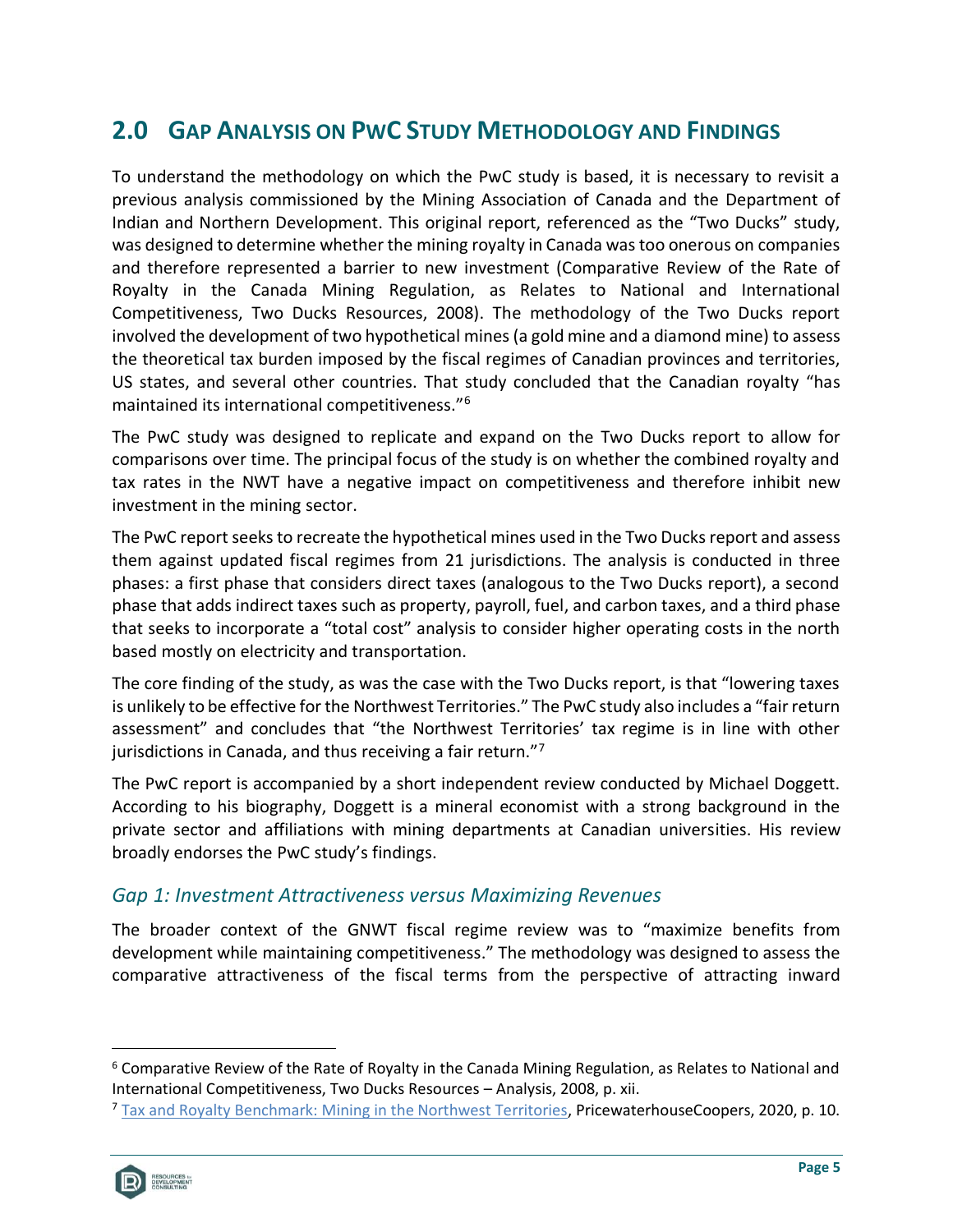investment. While it is obvious that there is no government revenue if a mine never opens, it is equally obvious that the opening of a mine cannot be equated with the maximization of benefits.

The ToR for the PwC study is, to "assess the tax and royalty competitiveness of its mineral sector." Analysis on "maximizing benefits from development" was reduced to a classic benchmarking study designed to assess competitiveness between selected jurisdictions. While there is an analysis of whether the NWT was securing a fair return, there is no mention of maximizing government revenues or any discussion of the many issues that would be involved in doing so. It may be that the ITI has commissioned other studies to assess options for the maximization of revenues.

The methodological limitations built into the studies are not surprising given the institutions that commissioned the work and the consultants engaged to undertake the analysis. The PwC study was commissioned by the ITI, the arm of government responsible for the promotion of investment in the mining sector. While it is understood that the Department of Finance was consulted during the process, neither the methodology nor the analysis is oriented towards the generation of government revenues. This is somewhat surprising given that one of the main findings of a previous study of the NWT mining fiscal regime, commissioned by the ITI, concluded that it resulted in "some of the lowest 'government take' in the world for minerals."<sup>8</sup>

Similarly, the Two Ducks study on which the PwC analysis was based was commissioned by the Mining Association of Canada and the Department of Indian Affairs and Northern Development. A non-exhaustive review of the experts involved in the various studies and reviews has not identified any individuals with specific expertise on *maximizing* government revenue from mining, or with experience in monitoring and auditing mining companies on behalf of governments. It does not appear, for example, that any of the consultants have worked for a ministry of finance or revenue authority.

A pattern that we see routinely in our work in dozens of countries is that decisions around fiscal terms are taken by arms of the government responsible for investment promotion (ministries of resources and industry) with little if any engagement by arms of government responsible for revenue generation (ministries of finance and revenue authorities). All too often, those concerned about revenue generation become engaged only when government revenues fall far short of original projections. Assessing whether these common patterns also exist in the NWT is, however, outside of the scope of this analysis.

# <span id="page-12-0"></span>*Gap 2: The Sample of Comparator Jurisdictions*

Analyses of the competitiveness of the NWT fiscal regime are commonly based on comparisons with the following jurisdictions: all Canadian provinces with substantial mining projects (British Columbia, Manitoba, New Brunswick, Newfoundland and Labrador, Ontario, and Quebec) and all three territories; three US states are often added – Alaska, Wyoming, and Nevada; and several major international mining jurisdictions. This is the methodology used in the PwC study, in the prior Two Ducks study, and in a comparable analysis of mining fiscal regimes undertaken by

<sup>&</sup>lt;sup>8</sup> See [Mineral Resources Act: Mineral Review and Benchmarking Research Released](https://www.iti.gov.nt.ca/en/newsroom/mineral-resources-act-mineral-review-and-benchmarking-research-released) and Andrew Bauer, [Northwest Territories Mineral Sector Review and Benchmarking,](https://www.engage-iti.ca/3808/widgets/15654/documents/7981) 2017, p. 4.

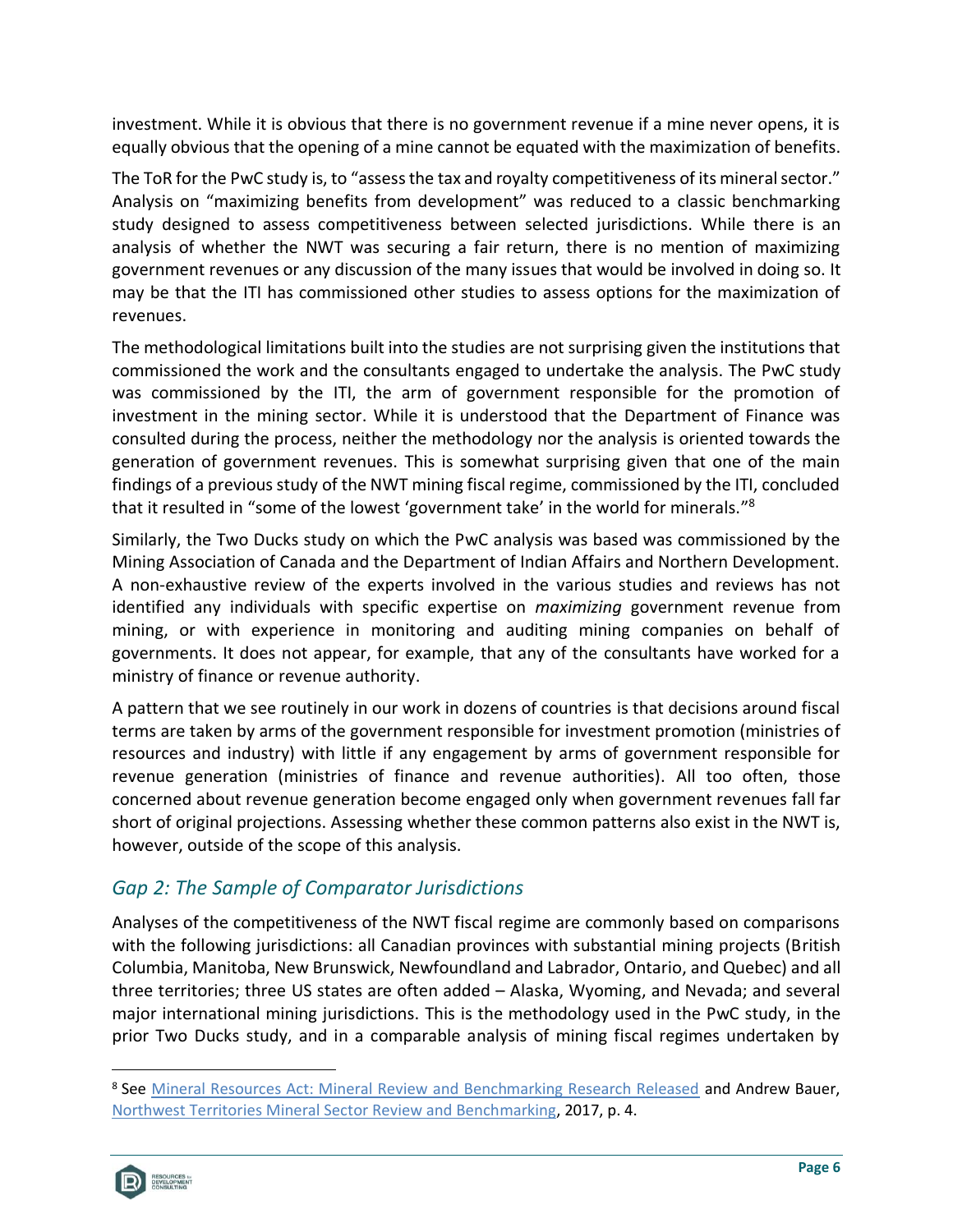NRCan in 2011. These analyses commonly conclude that NWT is appropriately situated among the more tax competitive jurisdictions.

It is of course relevant to analyse the mining fiscal regime in the NWT against other Canadian jurisdictions. However, there should be no surprise that there is only minor variation across provinces and territories, as the main fiscal instrument – federal corporate income tax, along with its associated tax incentives – applies to all. Furthermore, all provinces and territories impose a supplementary corporate income tax with rates varying from a low of 11.5% in NWT and Ontario to a high of 16% in Nova Scotia. Similarly, all Canadian jurisdictions also impose a profit-sensitive royalty on mining operations.

The inclusion of US states in the benchmarking process is also appropriate. Once again, however, it is important to contextualize these jurisdictions as comparators. US states are widely recognized as having among the lowest government take in the world. This is particularly true for Nevada which is ranked at the bottom of virtually all benchmarking exercises. While it is unlikely to change relative rankings, it is worth noting that Nevada has recently increased mining taxes.<sup>9</sup>

The selection of comparators, and particularly the inclusion of nine Canadian provinces and territories, generates the impression that the Northwest Territories is slightly on the lower side of the middle of other jurisdictions. This impression is misleading. International benchmarking exercises, which would normally include only a single Canadian province or territory given the overwhelming similarities, routinely show that Canadian fiscal regimes are among the most generous in the world. [Figure 1](#page-14-1) is a re-representation of the PwC data removing Nevada, which truly is a global outlier, and most of the Canadian provinces and territories. The result is perhaps a more accurate representation of where the NWT fiscal regime stands in a global comparison. It is also worth noting that two of the international comparators selected for inclusion in the PwC study, Peru and Chile, are both considering increasing mining sector taxation, which could be expected to change their position in the rankings.<sup>10</sup>

This alternative assessment should not come as a surprise in the NWT or to the ITI. In 2017, Andrew Bauer, an expert on fiscal regimes for mining, oil, and gas prepared a report for the ITI entitled "Northwest Territories Mineral Sector Review and Benchmarking."<sup>11</sup> One of seven points highlighted in his Executive Summary focused on the comparatively low share of revenues secured through the NWT fiscal regime.

"**Fiscal Regime and Revenue Collection:** The GNWT's generous deductions on royalties and corporate income taxes—along with the complexity in overseeing tax avoidance measures such as transfer pricing—result in some of the lowest 'government take' in the world for minerals. Low government take represents an implicit shift of economic rents from NWT residents to mostly foreign company shareholders."

<sup>&</sup>lt;sup>11</sup> See [Mineral Resources Act: Mineral Review and Benchmarking Research Released.](https://www.iti.gov.nt.ca/en/newsroom/mineral-resources-act-mineral-review-and-benchmarking-research-released) Andrew Bauer, [Northwest Territories Mineral Sector Review and Benchmarking,](https://www.engage-iti.ca/3808/widgets/15654/documents/7981) 2017, p. 4.



<sup>9</sup> See [After decades-long fight, Nevada lawmakers raise mining tax,](https://apnews.com/article/nv-state-wire-nevada-environment-and-nature-government-and-politics-business-b811b74b8ead8f28f1764c5656d06f28) Associated Press, 1 June 2021.

<sup>&</sup>lt;sup>10</sup> See [The World's Top Copper Nation Moves Closer to Giant Tax Hike,](https://www.bloomberg.com/news/articles/2021-05-06/in-top-copper-nation-chile-a-giant-tax-hike-moves-a-step-closer) Bloomberg, 6 May 2021. Peru's newly elected president made an increase in mining taxes a central part of his platform. See Peru [presidential candidate outlines new taxes, royalties for miners,](https://www.reuters.com/world/americas/peru-presidential-candidate-outlines-new-taxes-royalties-miners-2021-05-17/) Reuters, 17 May 2021.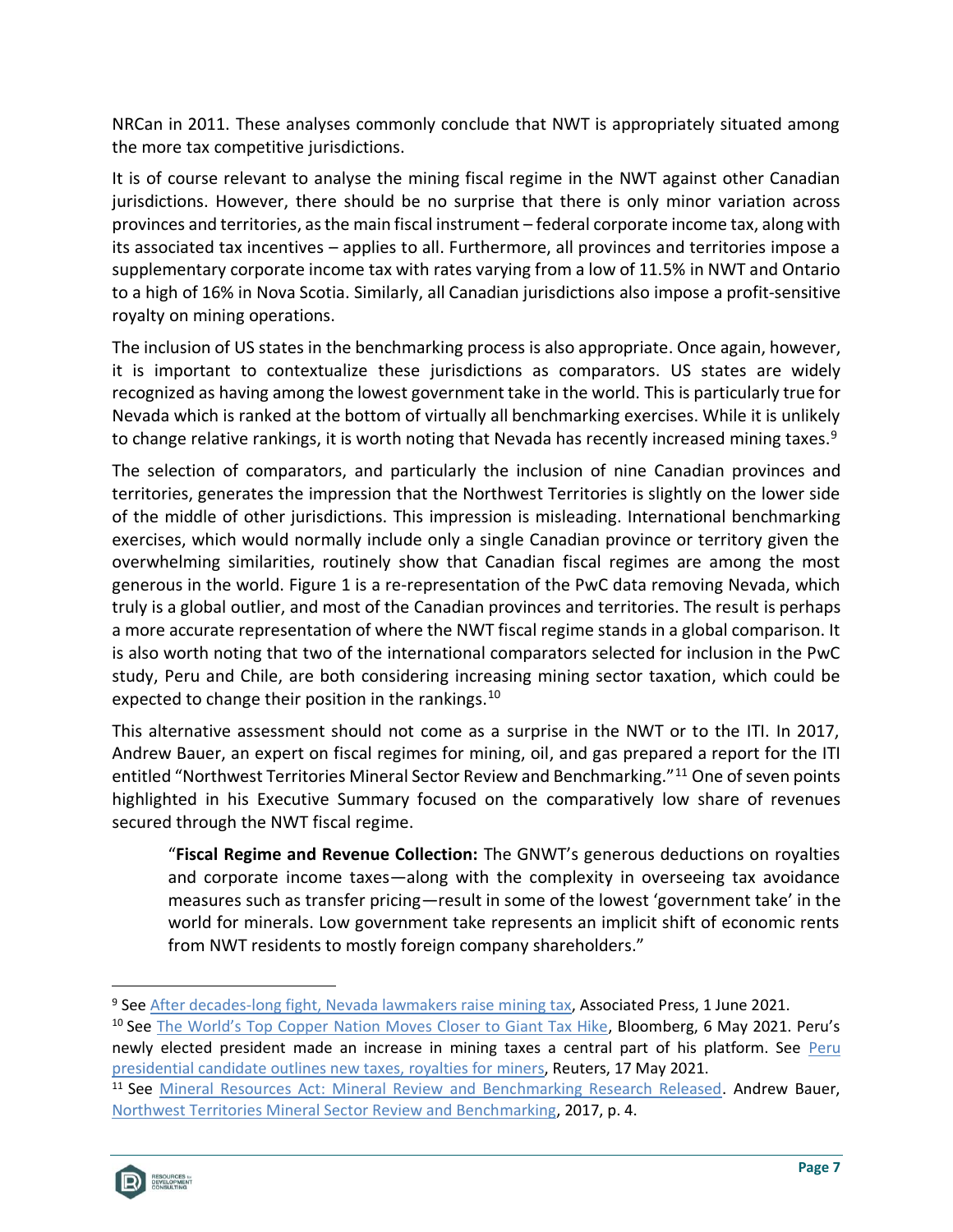

Figure 1: Re-representation of PwC Direct Taxes Large Diamond Mine (Figure 1, p. 2)

## <span id="page-14-1"></span><span id="page-14-0"></span>*Gap 3: No Systematic Analysis of Payments to Government from Mining*

By design, the PwC study provides a relative ranking of the attractiveness of fiscal regimes in multiple jurisdictions. The ToR did not ask for a wider analysis of potential revenues for the GNWT from mining. Yet this question is directly relevant for assessing whether the GNWT is maximizing benefits from development.

The report devotes little attention to describing the specific fiscal instruments through which the NWT receives revenues from mining. Royalties, corporate income tax, and indirect taxes are described at a high level in Appendix A (page 86). There is no analysis of the specific role of these fiscal instruments, their relative contribution to potential government revenues, their strengths and weaknesses, or their appropriateness for the NWT context.

The report provides only limited insights into the revenues that the government of the NWT might expect from a mining project. Three standard metrics are commonly used to assess

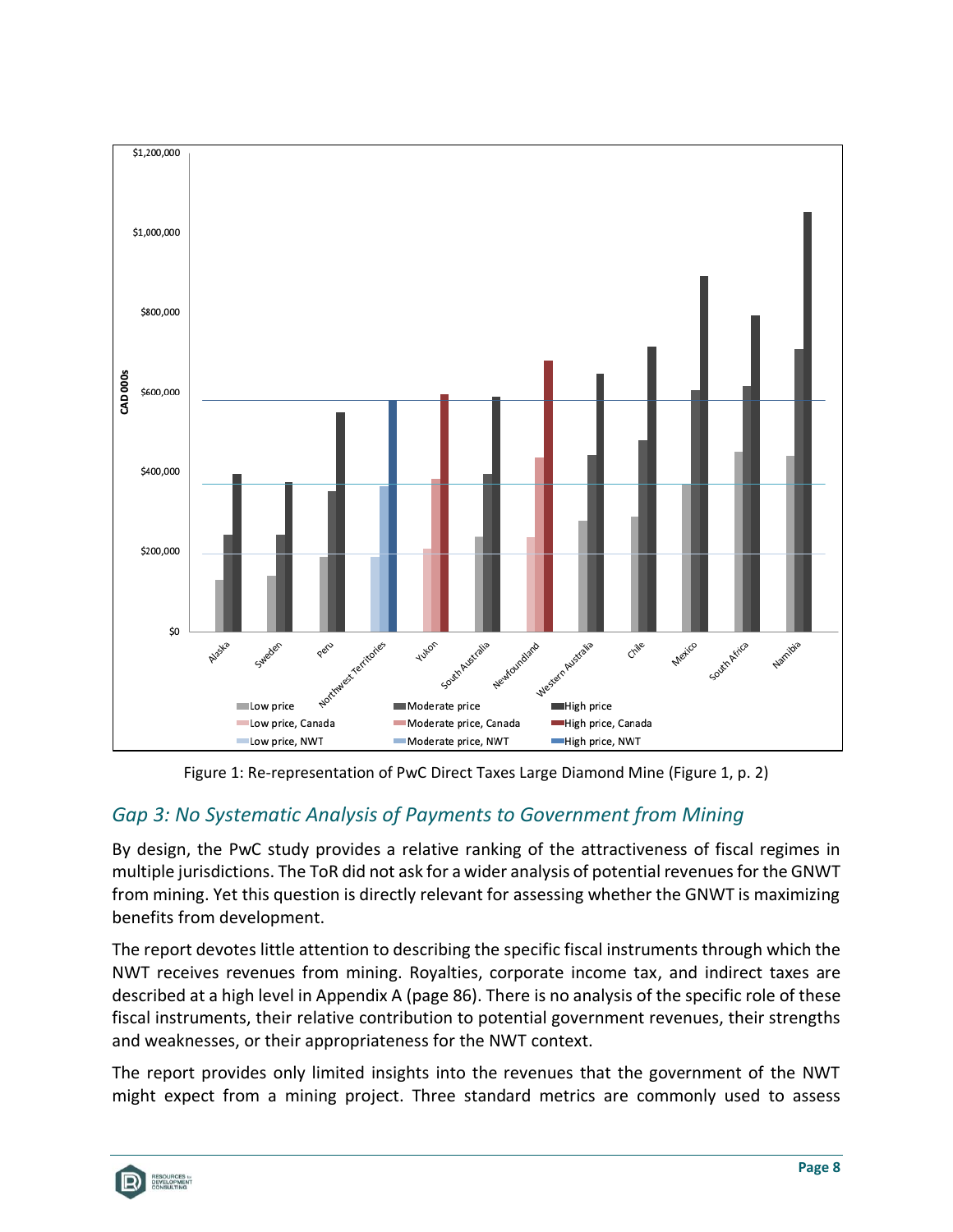government revenues from mining: the government take, the timing of government revenues and the notion of progressivity.

First, the standard metric for assessing the government share of mining revenues is commonly known as the *government take* (technically known as the *average effective tax rate* or AETR). The PwC report does provide results on the AETR in the section on Fair Return Assessment (p. 68). The results as portrayed are difficult to interpret as they are presented only in charts (rather than tables) and focus first on the company share, making comparisons between the government share difficult to interpret. [Figure 2](#page-15-0) provides a re-representation of the PwC data provided in Figure 33 (p. 70) of the report showing the AETR (direct taxes) for a large diamond mine under high prices.



<span id="page-15-0"></span>

Second, because the PwC report focuses only on the life of mine (LOM) it provides no insights into the timing of expected government revenues. Nor does it provide any information on whether comparator jurisdictions generate substantial government revenue in the early stages of a mining project. The report does acknowledge that "despite the clear advantage of profitbased taxes and royalties in the long run, they also *tend to result in governments initially receiving lower or no revenues*" (p. 14). Fiscal regimes based exclusively on profit sensitive fiscal instruments, as is the case with the NWT, commonly receive no direct taxes in the early years of a project, and in the face of cost overruns and potential downturns in commodity prices, sometimes receive little or no direct taxes at all.

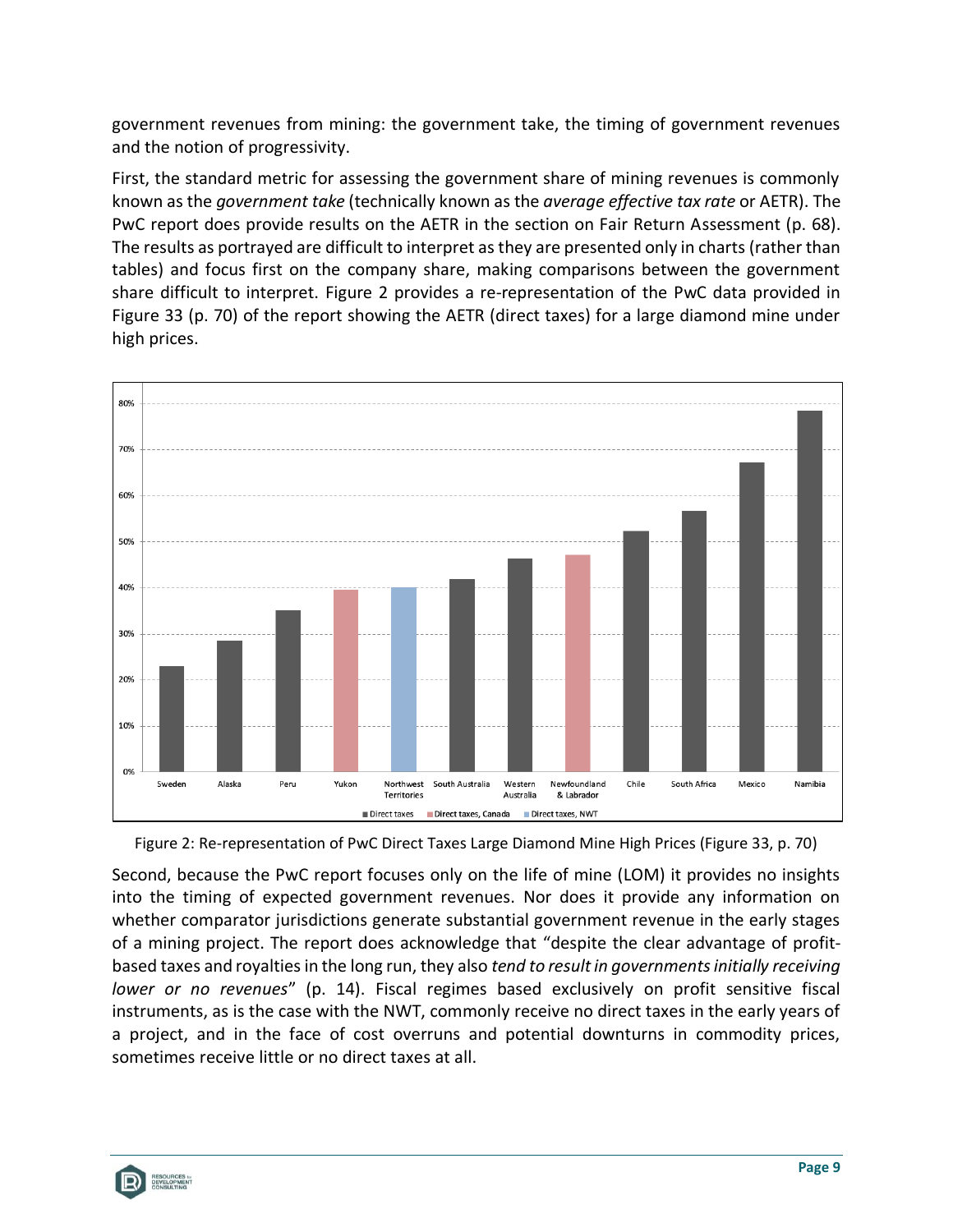Third, in a well-designed fiscal regime the government take (AETR) increases for highly profitable projects. The concept is simple. If companies are receiving windfall profits, they should certainly benefit, but at the same time the government share should increase. Unfortunately, by conflating direct and indirect costs in the analysis of the AETR (p. 68–69), the PwC report makes it impossible to assess the progressivity of the core fiscal regime.

Finally, there is no reference to the historical performance of the mining fiscal regime, particularly in the context of the world-class diamond mines that have been operating in the NWT since devolution. The importance of this kind of analysis cannot be overstated given the strong likelihood that the fiscal regime has significantly underperformed during this time-period.

# <span id="page-16-0"></span>*Gap 4: Assessing the Net Benefits of Mining Revenue for the GNWT*

The objective of "maximizing benefits" from the fiscal regime applicable in the NWT cannot be assessed based solely on the taxes that mining companies would pay. As a result of the emphasis on company investment decision-making, the PwC study conflates revenues to be paid to the federal government with revenues to be paid to the GNWT.

Analysis of potential revenues from mining should include an analysis of the net revenues that could accrue to the GNWT considering the Territorial Formula Financing (TFF). The first part of this analysis is relatively straightforward, as financial models of hypothetical mines generate results for each fiscal instrument independently. This allows for an analysis of the revenues that would be paid to the NWT (the royalty and the NWT corporate income tax) under varying scenarios of mineral production, commodity prices, and project costs. Additional analyses, and the development of wider macro-economic inputs, would be required to assess the net revenues that could be expected to remain in the NWT after considering the TFF clawback.

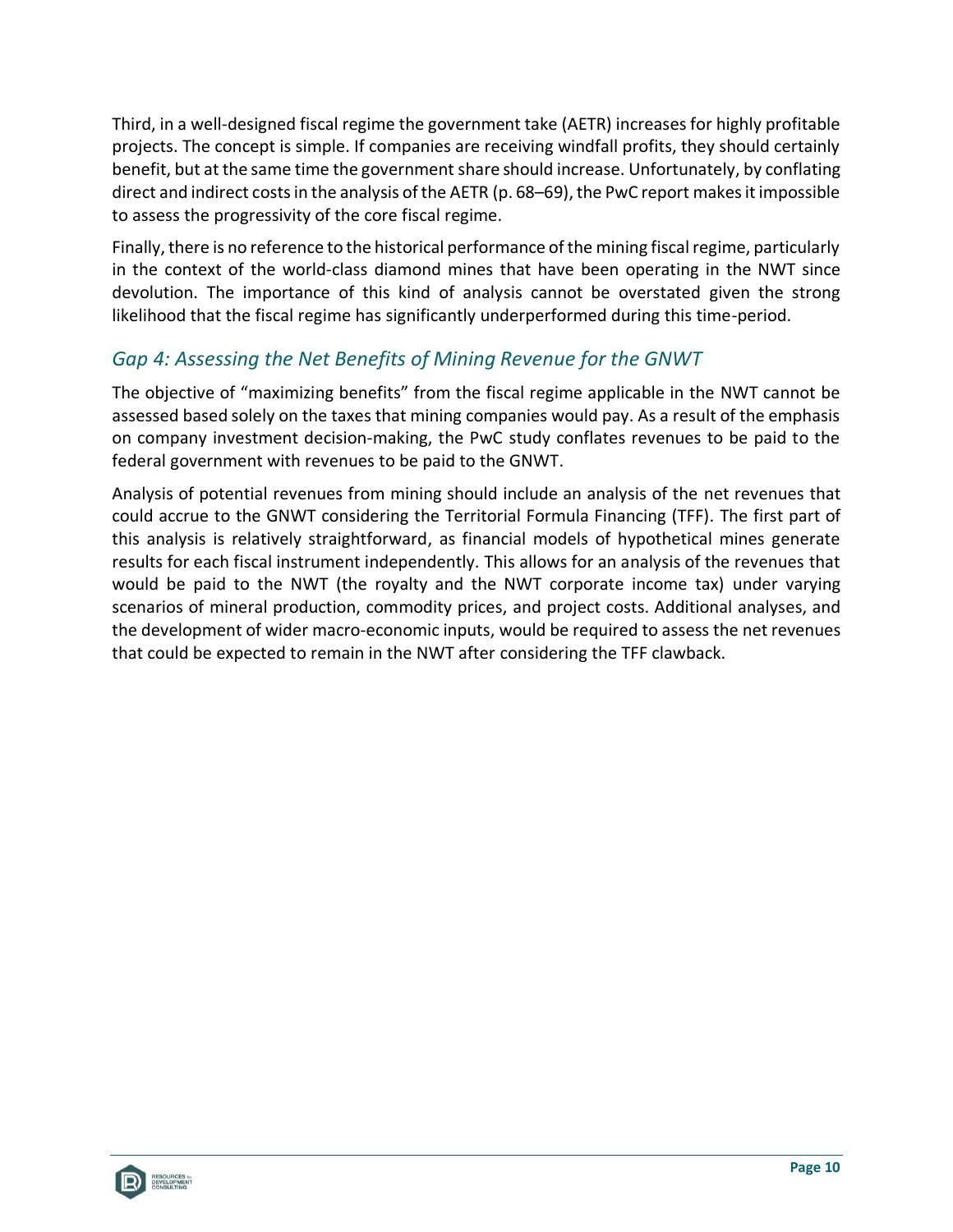# <span id="page-17-0"></span>**3.0 GOVERNMENT REVENUES FROM MINING**

Mining companies make three main sets of payments to government: the NWT royalty, the federal corporate income tax, and the territorial corporate income tax. This section first provides descriptions for these three fiscal instruments. It then provides a preliminary revenue assessment based on a model that we have prepared that broadly mirrors the large diamond mine used as the first example throughout the PwC report.

## <span id="page-17-1"></span>*Sources of Government Revenue*

The fiscal regime for mining in the NWT is based around two fiscal instruments: a profit-based royalty and a corporate income tax that is assessed at both the federal and territorial level.

#### <span id="page-17-2"></span>**NWT Royalty**

A royalty is a payment to the government based on mineral production. It is commonly a percentage of the sale value of a mineral.<sup>12</sup> The technical name for a royalty based on the sale value of a mineral is an *ad valorem* royalty. Royalties are often seen as a "payment" in the sale of a non-renewable resource. They are seen as a guaranteed source of government revenue for mines that are producing but not yet reporting profits.

The NWT royalty, while based on mineral production, is not based on the value of the mineral produced but rather on the profit generated by the mine (See Annex I for a more detailed description). It would be equally valid to label the NWT royalty a mine profit tax.

The royalty provisions are set out in the Mining Regulations R-015-2014 in force from 1 April 2014 (as amended). Although the NWT royalty rate is often referred to as being 13%, it is in fact a progressive range of royalty rates. It starts at 5% for output value less than \$10 million and increases on each tranche of output. It reaches 13% only for output between \$40 million and \$45 million. The highest rate of 14% is triggered when output is higher than \$45 million. Moreover, the royalties are calculated on a "lesser of" basis between a) the base rate of 13% or b) the progressive rates. It is therefore a misconception to say that the NWT royalty rate is 13%, as lower royalty rates are applied for all output below \$40 million. The 13% rate is in fact a maximum royalty rate when we look at the entire output.

With a profit-based royalty, most expenses associated with mining operations are allowed as deductions before the royalty is assessed. The NWT royalty provides for three specific allowances: a depreciation allowance, a development allowance, and a processing allowance. In practice, there are only a few differences in eligible deductions that distinguish the tax base for the NWT royalty from the tax base used for corporate income tax (discussed below). Prominent examples would include mining exploration costs and mining losses incurred outside of the NWT, and interest expenses incurred on the financing of the mining operation.

<sup>&</sup>lt;sup>12</sup> See James Otto, [Mining Royalties: A Global Study of Their Impact on Investors,](https://openknowledge.worldbank.org/bitstream/handle/10986/7105/372580Mining0r101OFFICIAL0USE0ONLY1.pdf?sequence=1&isAllowed=y) Government, and Civil Society, World Bank, 2006.

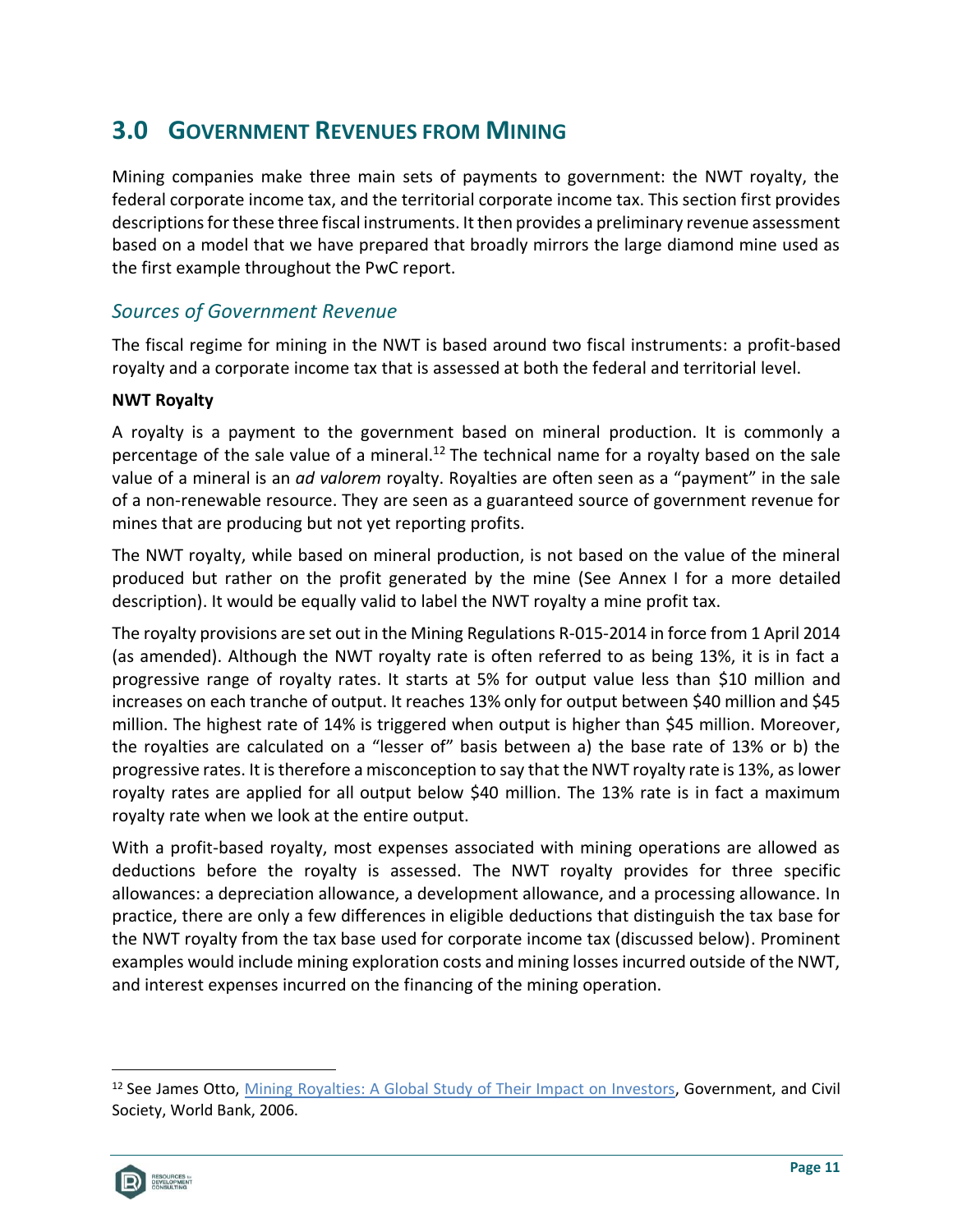#### <span id="page-18-0"></span>**Corporate Income Tax**

Corporate income tax is a tax assessed as a percentage of the net profits of a project after deducting allowable expenses.

All mining operations in Canada pay corporate income tax at the national level at the common rate of 15%. Provinces and territories impose a secondary corporate income tax of between 11.5% and 16% on normal mining operations (lower rates area offered in some jurisdictions for manufacturing and processing). The combined income tax rate therefore ranges from a low of 26.5% (NWT and Ontario) to a high of 31% (Nova Scotia).

Except for Alberta and Quebec, provincial and territorial income taxes are assessed based on the taxable income as established for the payment of federal tax.

Mining-specific provisions of the Income Tax Act include a series of applicable deductions, allowances, and credits. These are discussed in detail in the following paragraphs.

## <span id="page-18-1"></span>*Mining Sector Incentives*

A non-exhaustive list of tax incentives and provisions to be examined includes Capital Cost Allowances (CCA) and Accelerated Capital Cost Allowances (ACCA), Canadian Exploration Expenses (CEE), Canadian Development Expense Claims (CDE), the Mineral Exploration Tax Credit (METC), and flow-through shares (FTS) investments. We will then provide an assessment of the reduction in government revenues associated with the most significant of these incentives.

#### <span id="page-18-2"></span>**Federal Tax Incentives**

CEE provides a deduction of 100% of eligible exploration expenses against taxable income.

The deduction for pre-production development expenses no longer receives CEE treatment but instead receives CDE treatment, which is a deduction of 30% of expenses on a declining balance basis.

CEE eligibility extension. On 24 January 2017, the Canada Revenue Agency released administrative guidelines confirming that community consultation and environmental expenses undertaken to obtain an exploration permit are eligible for the 100% CEE deduction.

The FTS provision allows an investor to claim a CEE or CDE or a CRCE (Canadian renewable energy and conservation expense) deduction earned by a publicly listed company against their taxable income. The expenses must be reduced by any provincial or federal assistance received and, in that FTS have a zero adjusted cost base, when the share is sold the entire income from the sale is subject to capital gains tax.

#### <span id="page-18-3"></span>**NWT Tax Incentives**

*Mining Incentive Program (MIP)*. This program provides funding to prospectors and exploration companies who propose new exploration projects or are already carrying out NWT mineral exploration work. The MIP is intended to stimulate and sustain mineral exploration activities throughout the NWT and reduce the risk associated with grassroots mineral exploration – exploration that is vital to a healthy, sustained, and productive mining industry. The MIP is an initiative of the NWT Mineral Development Strategy (MDS) and was developed in response to

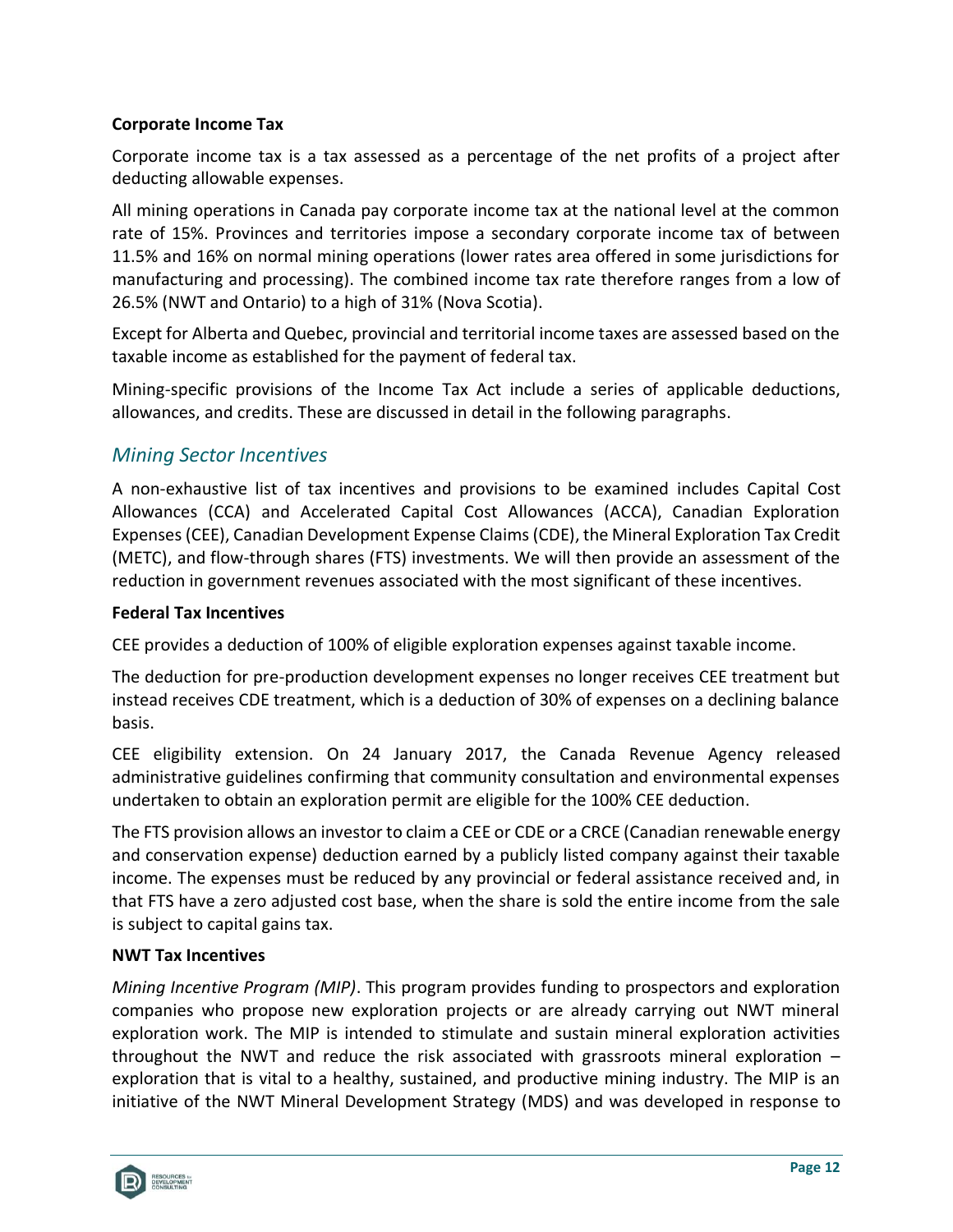the findings of the Stakeholders Engagement Panel. The MIP is modelled after successful incentive programs offered by other Canadian jurisdictions. For 2020–2021, mineral exploration companies licensed to operate in the NWT can apply for up to \$240,000 in funding representing up to 60% of eligible project expenses.

*Prospector Mining Incentive Program*. Prospectors licensed to operate in the NWT can apply for up to \$25,000 in funding. The funding limit was increased from \$15,000.

## <span id="page-19-0"></span>*Base Case Revenue Analysis*

To provide a very rudimentary revenue analysis, we have developed a mine model that mirrors the large diamond mine used in the PwC report.

Our model is based on input data as set out in Table 1 of the PwC Report (p. 17) and in the associated text.<sup>13</sup> As PwC sought to replicate the "model mines" as originally developed for the Two Ducks study, we also consulted their Summary Table (p. 20). The results as shown below are for the higher profitability scenario (IRR [internal rate of return] of 20%).

All revenue analysis starts from the gross revenue generated by the mining project. In this hypothetical scenario, the mine operates for 15 years and over that lifespan generates between \$450 million and \$600 million in gross revenue each year. As would be expected, over the life cycle of the mine, mine costs account for more than half of the gross revenue (57%). The remainder (43%) is divided between the company, the federal government and the GNWT. See [Figure 3](#page-19-2).



Figure 3: Cost/Revenue Split for Large Diamond Mine @ 20% IRR

<span id="page-19-2"></span>The nominal value (the sum of each year's revenues) over the life of the mine is around \$750 million for the GNWT and around \$460 million for the federal government.

### <span id="page-19-1"></span>**The Government Take**

The government take (AETR) is the most common measure of comparing the government share across jurisdictions. [Figure 4](#page-20-0) shows the undiscounted government take for the large diamond mine, with the NWT share at 22% and the federal government share at 14%, resulting in a total government take of around 36%.

 $13$  PwC Study, p. 17.

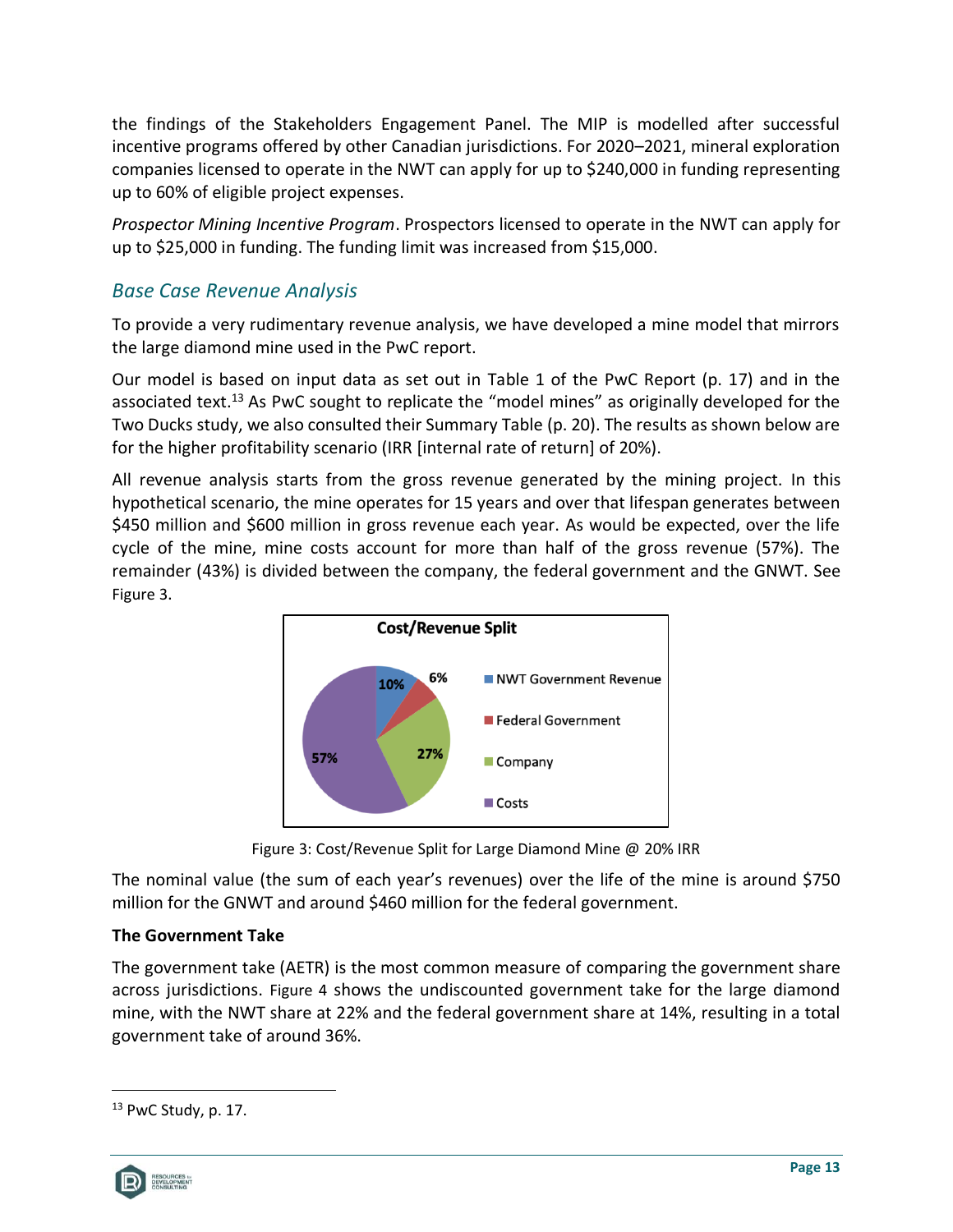

Figure 4: Government Take (Undiscounted) for Large Diamond Mine @ 20% IRR

<span id="page-20-0"></span>The government take statistic can also be reported in discounted terms, since the company must make major investments in the mine long before any revenue is generated. The government take rises to 39.6% at a discount rate of 10% (as used in the PwC report).

The specific percentage government take is a product of the fiscal terms and the assumptions built into the mine model. Different assumptions will generate equally valid yet different results.

In 2011, NRCan published a benchmarking study based on a different hypothetical mine and at a different discount rate (7.5%). The results, shown in [Figure 5](#page-20-1), indicate a government take for the NWT of less than 30%.



Figure 5: International Comparison of Mining Fiscal Regimes

<span id="page-20-1"></span>There is no simple answer as to how large a share a government should expect. Based on extensive cross-national analysis, the International Monetary Fund suggests that in the mining sector, countries could expect a government take of between 40 and 60%.<sup>14</sup>

<sup>&</sup>lt;sup>14</sup> See Philip Daniel, [Generating Extractive Industry Revenues,](https://financedocbox.com/Tax_Planning/96911037-Generating-extractive-industry-revenues.html) IMF, 2013, p. 7.

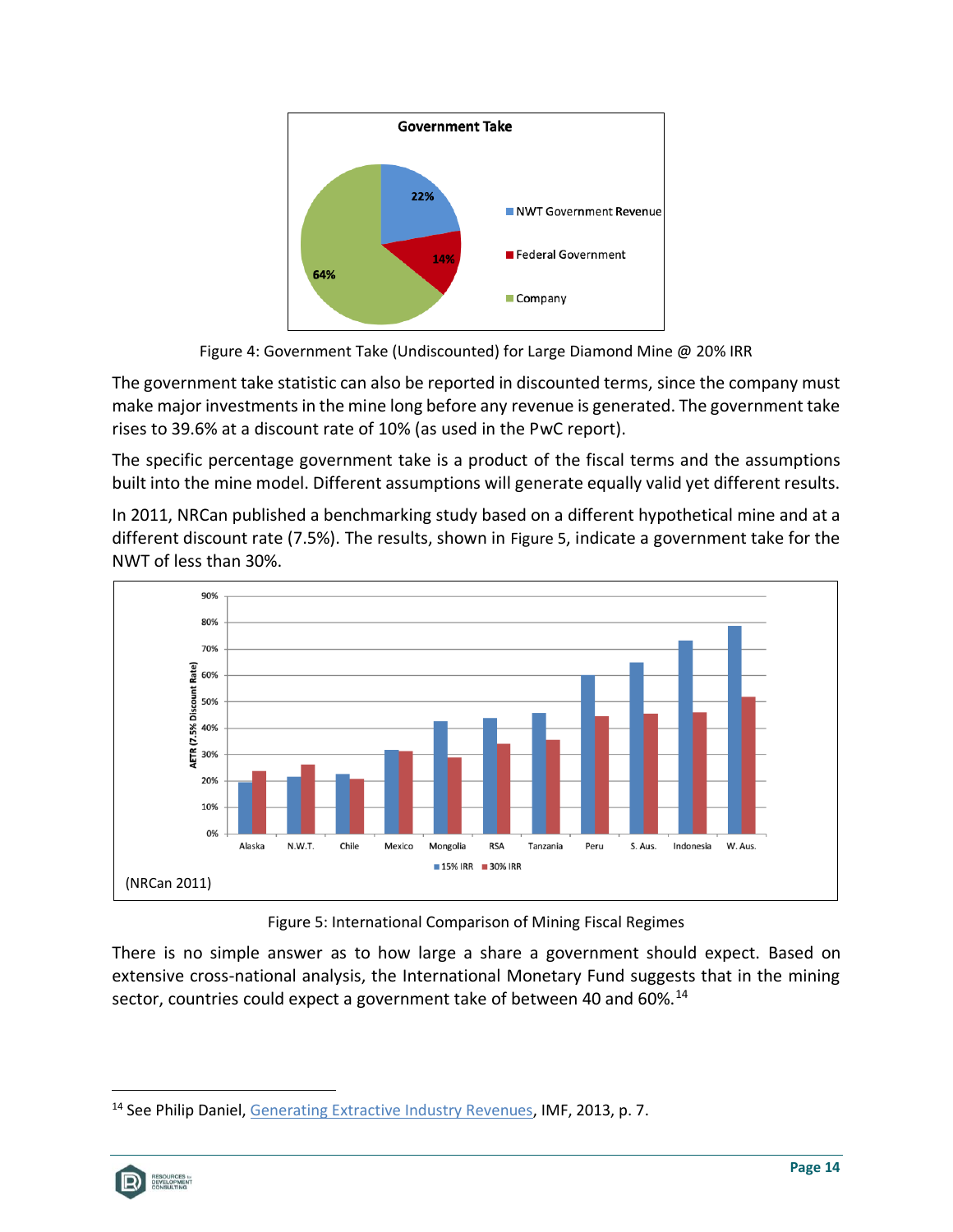The findings of the PwC report on the share of revenues flowing to the government do not come as a surprise, as they are consistent with many other studies. The results can, however, be read in different ways. Institutions responsible for investment promotion (e.g., ITI or NRCan) will report that the NWT is one of the most competitive mining tax jurisdictions in the world. At the same time, it is also true that the NWT sells its non-renewable resources more cheaply than most other jurisdictions in the world.

### <span id="page-21-0"></span>**Timing of Government Revenues**

A second core metric when analysing government revenues is the timing when those revenues arrive. For companies, early payback of their initial investment is a priority. Profit-sensitive fiscal instruments, such as corporate income tax and a profit-based royalty like the one in the NWT, provide for early payback, though at the expense of the payments to government.

As would be expected, the delay in government revenue is particularly pronounced under lowerprofitability scenarios. As can be seen in [Figure 6](#page-21-2), government revenues are very modest in the early years, particularly under the 10% IRR scenario.



Figure 6: Annual Government Revenues under PwC Cases at Different IRR

### <span id="page-21-2"></span><span id="page-21-1"></span>**Progressivity – Allocation of Windfall Profits**

The third main metric for analysing government revenues is assessing the impact of profitability on the government share. Well-designed fiscal regimes are progressive, in the sense that the government's share of net benefits should increase for more profitable projects. This is based on the logic that the government share should be higher in the case of windfall profits.

Progressivity depends on the kinds of fiscal instruments chosen. Corporate income tax is generally considered to be neutral. Some fiscal regimes include some kind of windfall tax, often a resource rent tax or a commodity price-based royalty. *Ad valorem* royalties, assessed on the value of production, are regressive as they do not change whether profits are high or low.

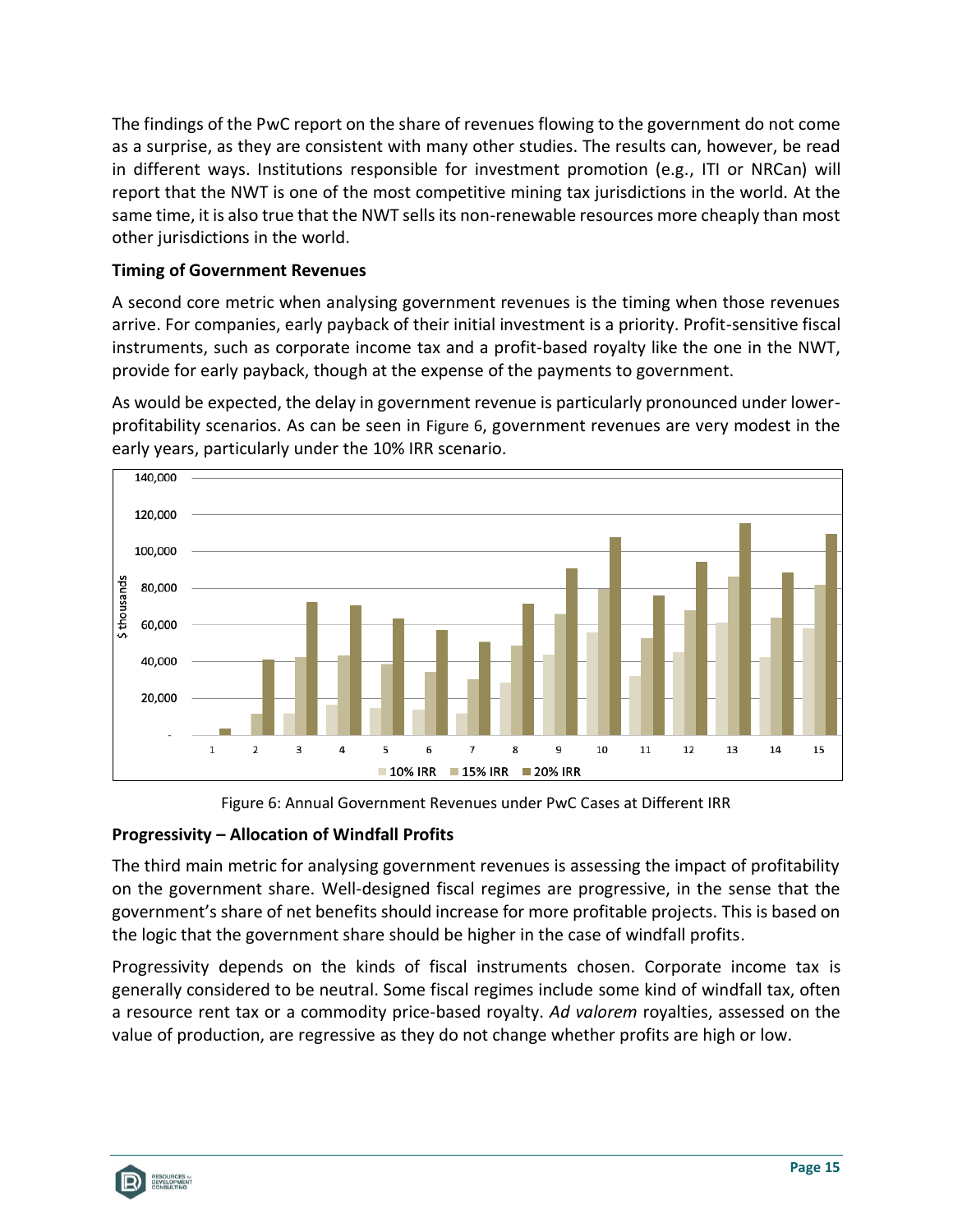As many fiscal regimes do not have a progressive tax, the government does not capture a higher share when commodity prices skyrocket, when the grade is particularly high, or when production costs are particularly low.

As would be expected with profit sensitive fiscal instruments (royalty and corporate income tax), the NWT mining fiscal regime is essentially neutral. As shown in [Table 1,](#page-22-0) the undiscounted government take for a large diamond mine ranges from 35.4% at an IRR of 10% to 36% at an IRR of 25%.

<span id="page-22-0"></span>

|             | <b>IRR 10%</b> | <b>IRR 15%</b> | <b>IRR 20%</b> | <b>IRR 25%</b> |
|-------------|----------------|----------------|----------------|----------------|
| <b>GNWT</b> | 21.4%          | 22.2%          | 22.5%          | 22.7%          |
| Federal     | 14.0%          | 13.6%          | 13.4%          | 13.3%          |
| Combined    | 35.4%          | 35.8%          | 35.9%          | 36.0%          |

Table 1: Government Take for Large Diamond Mine at Different IRR

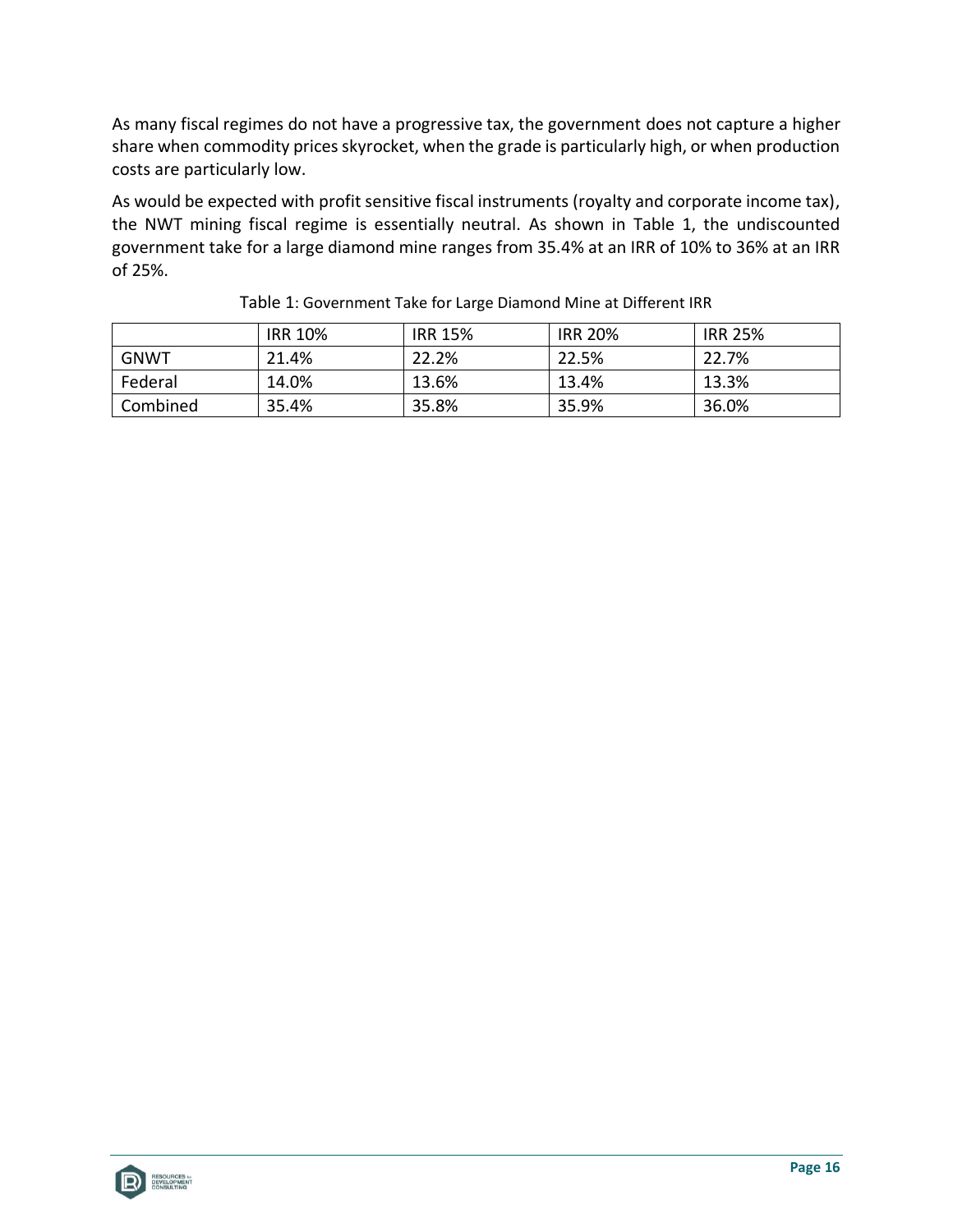# <span id="page-23-0"></span>**4.0 NWT MINING FISCAL REGIME REVENUE RISK ANALYSIS**

Economic models developed to benchmark fiscal regimes necessarily make a series of simplisitic assumptions. For example, the models assume that the mine is a solitary economic entity (ring fenced) meaning that no costs are deducted from other mines or from failed exploration activities. Modelling also assumes that tax administration is perfect and that companies do not employ strategies to minimize their tax payments. As a result, these models represent the highwater mark for government revenues. They do not present an accurate picture of the scale and timing of revenues that a government might expect to receive.

In many cases, reductions in revenues as compared to original forecasts are the result of realworld circumstances such as a decline in commodity prices or an increase in the costs of materials required for the development of the mine. In some cases, however, reductions in government revenue may be the result of company efforts to minimize their payment of royalties and taxes. Illustrative examples of base erosion and profit shifting (BEPS) in the mining sector include affiliated party mineral sales; excessive cost for marketing, transport, processing, and insurance;

high management fees; thin capitalization; and excessive interest charges. These concerns extend well beyond the mining sector and have garnered global attention in recent years.<sup>15</sup> In comparison to other international jurisdictions, the NWT is particularly vulnerable to revenue loss through base erosion and profit shifting as both the royalty and corporate income tax are sensitive to project costs.

To assist governments in analysing risks to government revenue, R4D has prepared a revenue risk framework illustrating the ways in which companies can benefit from tax incentives, from treaty shopping, and from understating their actual



<sup>&</sup>lt;sup>15</sup> See for example, Tax and Development Programme: Assisting Developing Countries on Extractive [Industries,](https://www.oecd.org/ctp/tax-global/work-on-extractive-industries.htm) OECD, with specific reports on pricing minerals, tax incentives and excessive interest deductions.

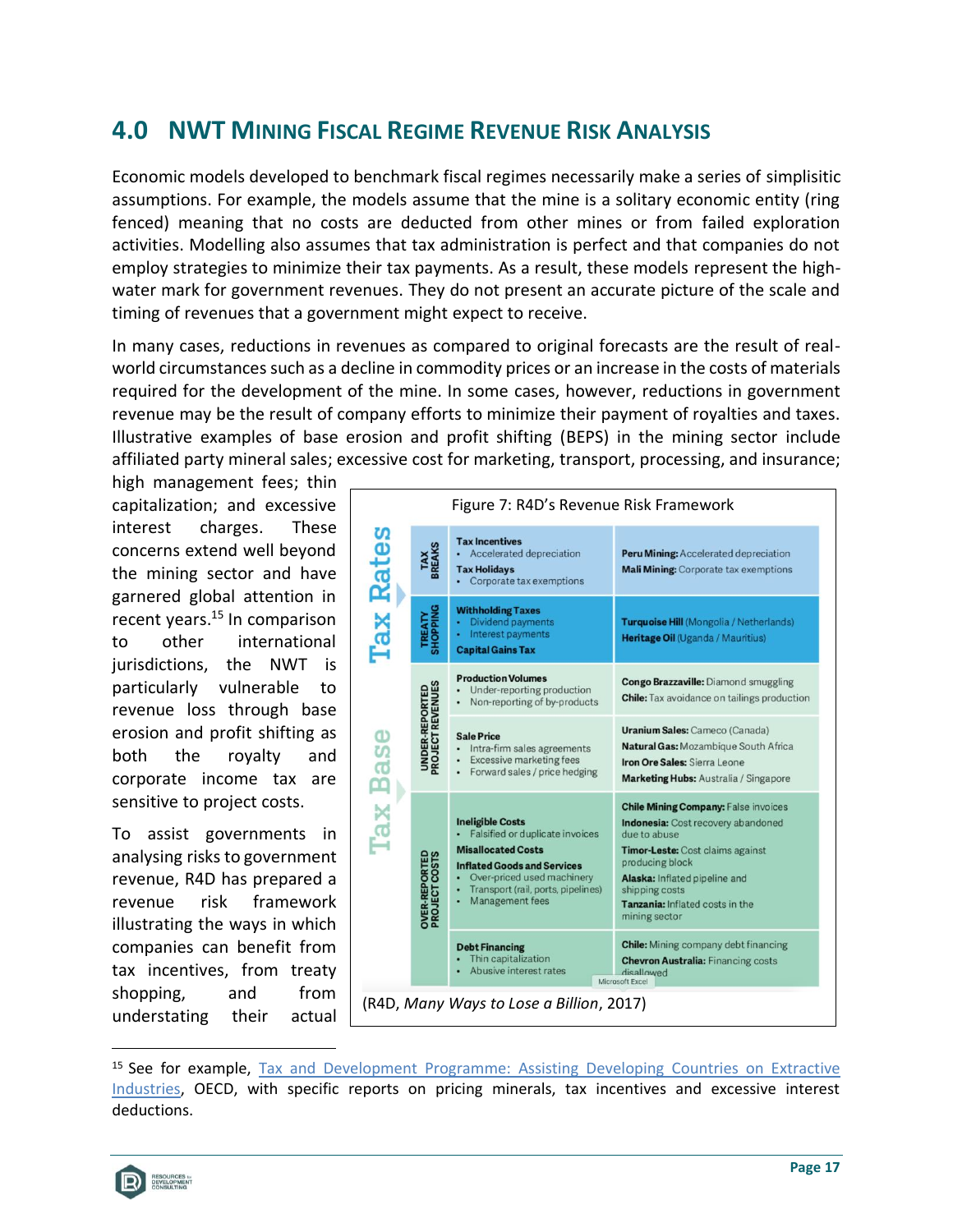revenues and overstating their actual costs (See *Many Ways to Lose a Billion,* 2017). For a more elaborate discussion of the risks associated with BEPS, see Annex [II: Tax Erosion Risks for the](#page-35-0)  [NWT.](#page-35-0)

From the perspective of government revenues, the preliminary revenue analysis of the PwC case at an IRR of 20% (as shown in Section 3) can be considered a "best case" analysis. Except for an increase in commodity prices, nearly all plausible scenarios will result in a *decrease* in government revenue as compared to this base case.

## <span id="page-24-0"></span>*Revenue Reduction Scenarios*

Although it is impossible to predict the specific circumstances that might be associated with a particular mine, it is possible to articulate a series of different scenarios that have in other contexts resulted in a reduction in revenues to governments in different jurisdictions. These scenarios can then be modelled to provide a sense of the potential reductions in government revenue that might be at stake. Below we set out six alternative scenarios that could result in a significant reduction in government mining revenues:

- High Project Cost and Cost Overruns
- Diamond Marketing Charges
- Ongoing Exploration Costs after Commercial Production
- Mining Expenses Outside of the NWT
- High Financing Costs
- Commodity Price Escalation

Each of these scenarios is described in a following sub-section. We first describe the issues at stake and then articulate a specific scenario to be modelled. The quantification of the reductions in government revenue, then, are provided in [Table 2](#page-27-0) below.

### <span id="page-24-1"></span>**High Project Cost and Cost Overruns**

As government revenues from both royalties and corporate income tax are assessed after costs have been deducted, higher construction and operating costs will result in lower government revenues. The PwC report addresses this point in Phase 3: Total cost analysis (p. 60). While a comparative assessment of mining costs in different jurisdictions is beyond the scope of this report, undoubtedly mining capital and operating costs are higher in the far north.

*Revenue Loss Scenarios*:

- Government revenue implications of an increase in mining capital costs of 30%
- Government revenue implications of an increase in mining operating of 20%.

### <span id="page-24-2"></span>**Diamond Marketing Charges**

One set of costs often ignored in fiscal regime benchmarking is the costs that companies charge for the marketing of the minerals produced (See for example, the case of Australia and marketing hubs in Singapore, *Many Ways to Lose a Billion*, p. 32). Marketing costs vary depending on the

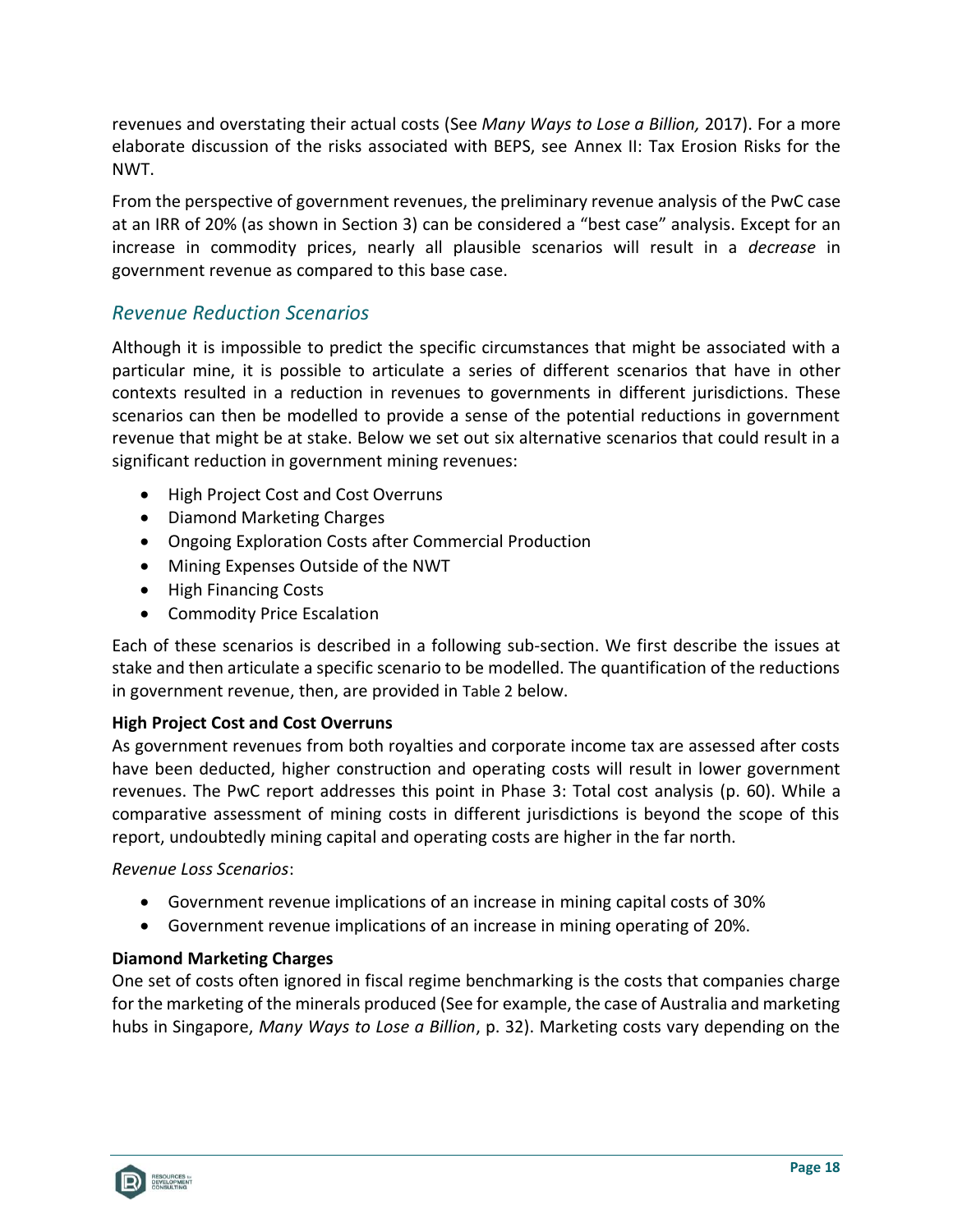mineral in question and specifics are normally confidential. A technical report for the Stornoway diamond mine in Quebec indicates marketing charges of 3%.<sup>16</sup>

*Revenue Loss Scenarios*:

• Government revenue implications of including a diamond marketing charge of 3%.

## <span id="page-25-0"></span>**Ongoing Exploration Costs after Commercial Production**

The mine models used in the Two Ducks and PwC reports are based on a set of cost assumptions associated with the development of the mine as originally conceived in feasibility studies. Once operational, the objective in any mine is to discover further mineral resources to keep the mine operating profitably for as long as feasible. To discover additional resources, companies normally conduct further exploration activities in the areas surrounding the mine site.

### *Revenue Loss Scenarios*:

• Government revenue implications of including additional exploration following the start of commercial production of \$10 million per year for ten years.

### <span id="page-25-1"></span>**Mining Expenses Outside of the NWT**

Mining expenses incurred outside of the NWT have no impact on the calculation of the NWT royalty. These expenses do, however, have an impact on federal corporate income tax and therefore also in NWT corporate income tax. Examples of costs allowed as deductions could include unsuccessful exploration efforts or losses incurred in other operating mines.

### *Revenue Loss Scenarios*:

- Government revenue implications of unsuccessful exploration expenditures outside of the NWT amounting to \$50 million.
- Government revenue implications of the carry-forward of historic mining losses from projects outside of the NWT amounting to \$50 million.

## <span id="page-25-2"></span>**High Financing Costs**

High financing costs, particularly when made to affiliated companies, are a major source of company profit shifting and therefore government revenue loss. The OECD has published dedicated guidance for countries on the risks of high financing costs.<sup>17</sup> For a real-world example of revenue loss from abusive debt financing, see the case of a Chilean copper mine in *Many Ways to Lose a Billion* (p. 42). The PwC mine model assumes that 50% of the initial capital investment would be financed with debt with an annual interest rate of 4.25%. In practice, the share of debt and the interest rates are often both much higher.

### *Revenue Loss Scenarios*:

• Government revenue implications of an increase in the share of debt to 65% of the initial capital borrowed at an interest rate of 8%.

<sup>&</sup>lt;sup>17</sup> [Limiting the Impact of Excessive Interest Deductions on Mining Revenue,](https://www.oecd.org/tax/beps/limiting-the-impact-of-excessive-interest-deductions-on-mining-revenue-oecd-igf.pdf) OECD, 2018.



<sup>&</sup>lt;sup>16</sup> Stornoway Diamond Corporation – Renard Diamond Project NI 43 101 Technical Report – March 30, 2016, p. 143.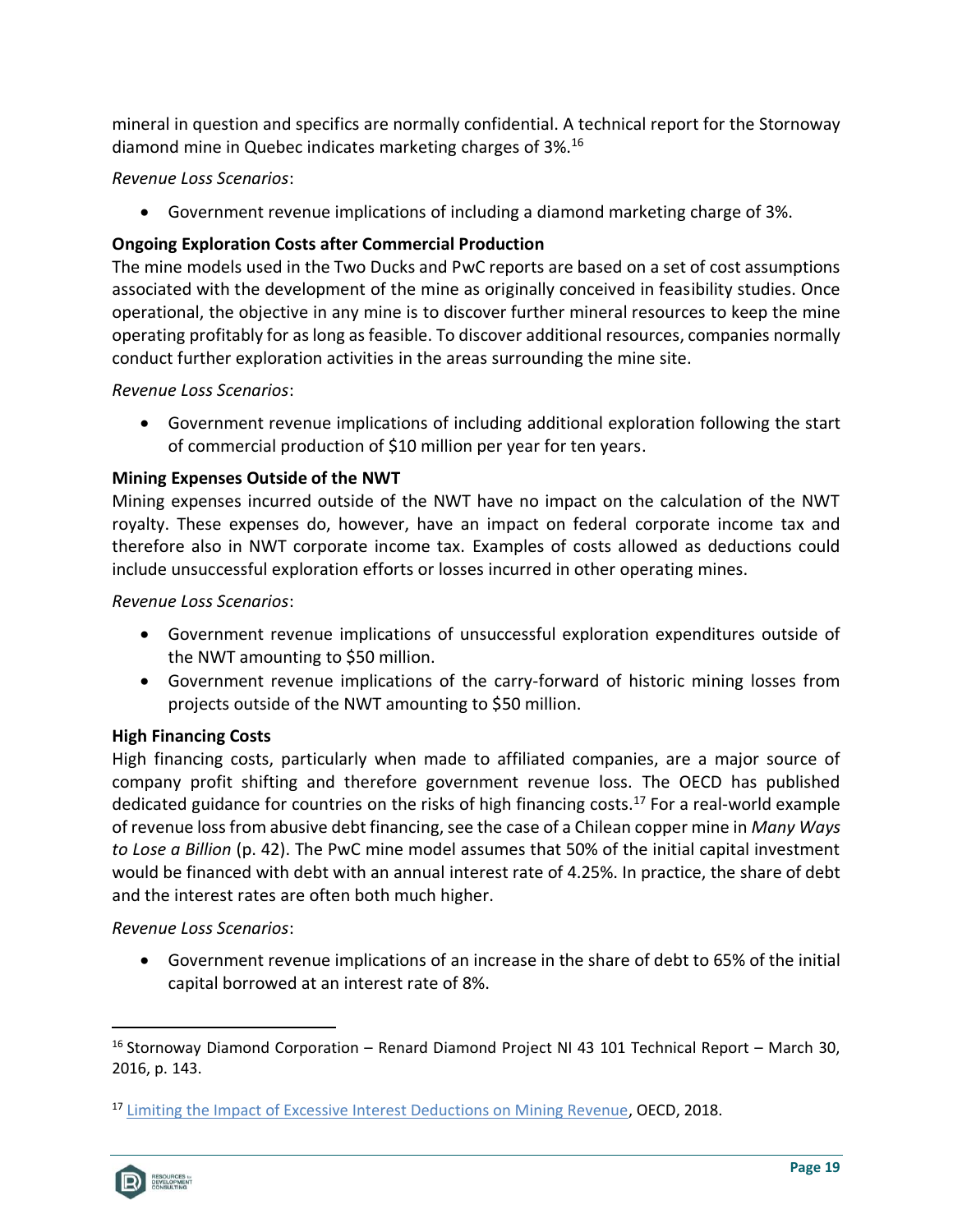#### <span id="page-26-0"></span>**Commodity Price Escalation**

The results generated by economic models of mining projects are only as good as the assumptions on which they are based. The least reliable of all assumptions are commodity prices. As future commodity prices cannot be predicted, models are based on a series of assumed commodity prices, normally representing low, medium, and high cases. In the case of the PwC models, these cases are based on mine revenues and are designed to correspond to different rates of return for the mining company (low = IRR of 10%, medium = 15%, and high = 20%).

As inflation of costs is commonly built into models, so too is the inflation of commodity prices (or in the case of the PwC models, mine revenues). As stated in the methodology section of the PwC report, "cost and revenue escalation were built into the model at 2% per year" (p. 16).

This approach to the escalation of costs and prices/revenues is so commonplace that it rarely receives attention. However, while inflation can be assumed to affect project costs, as it does across the economy, there is no reason to assume that commodity prices / mine revenues will escalate in a similar way. This methodological approach has a direct impact on the results, particularly over longer time horizons. As revenues are larger than costs, escalation increases the margin building in a degree of profitability, and therefore government revenues, that are purely an artifact of modelling assumptions.

*Revenue Loss Scenarios*:

• Government revenue implications of removing escalation of mine revenues by 2%.

### <span id="page-26-1"></span>*Quantifying Potential Risks to Government Revenue*

[Table 2](#page-27-0) shows the impact on government revenue of the revenue risk scenarios set out above. Results are shown in total dollar values (cumulative total revenues in nominal terms) and as a percentage reduction for both total government revenues (federal government and GNWT) and separately for the GNWT.

The results in [Table 2](#page-27-0) illustrate how a series of changes to the assumptions running the model, including a reduction in revenues (marketing fees), higher mine costs (capital cost and operating cost overruns, and higher debt financing costs), and deductions from outside the territory can lead to a fall in government revenues of more than 25%. It also illustrates how the seemingly simple assumption that revenues will increase by a consistent 2% alongside costs can be responsible for an additional 35% of projected government revenues.

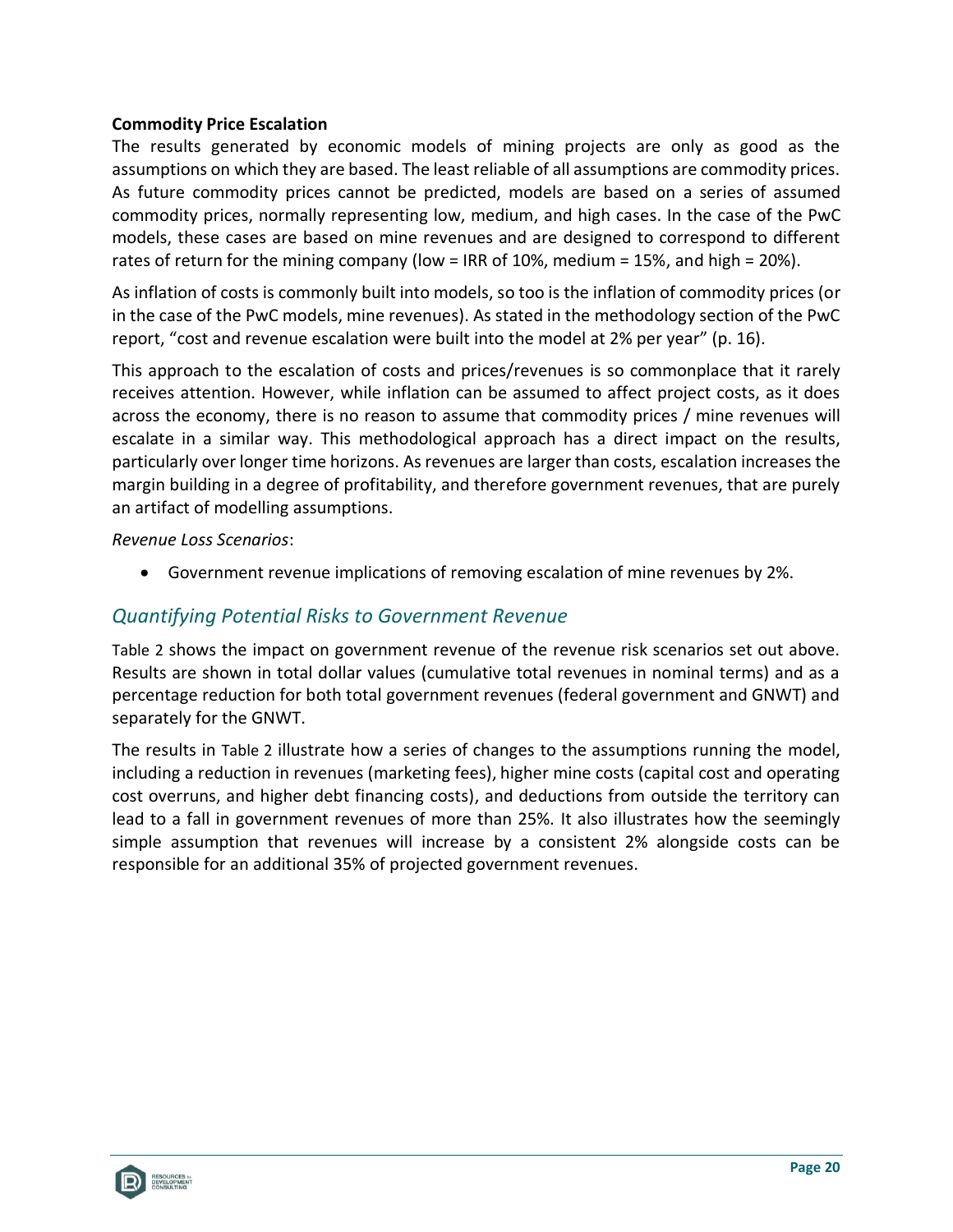<span id="page-27-0"></span>

|                                                                               | Combined<br>Government<br>Revenues | Combined<br>Percentage<br>Reduction | <b>GNWT</b><br>Revenues | Combined<br>Percentage<br>Reduction |
|-------------------------------------------------------------------------------|------------------------------------|-------------------------------------|-------------------------|-------------------------------------|
| Base Case - Large Diamond Mine @<br><b>20% IRR</b>                            | 1,779,340                          |                                     | 1,115,779               |                                     |
| original<br>+ Capital costs exceed<br>estimates by 30%                        | 1,768,825                          | 0.6%                                | 1,110,452               | 0.5%                                |
| + Operating costs exceed original<br>estimates by 20%                         | 1,579,192                          | 11.2%                               | 989,202                 | 11.3%                               |
| + Diamond marketing charges at<br>3%                                          | 1,476,405                          | 17.0%                               | 923,324                 | 17.2%                               |
| + Exploration costs at NWT mine<br>site at \$10mil/year for 10 years          | 1,425,384                          | 19.9%                               | 884,453                 | 20.7%                               |
| + Exploration costs outside of the<br>NWT at \$50 million                     | 1,412,224                          | 20.6%                               | 878,742                 | 21.2%                               |
| + Historic tax loss carry-forward<br>from outside NWT at \$50 million         | 1,398,974                          | 21.4%                               | 872,992                 | 21.8%                               |
| + Debt finance costs at 65% debt<br>and at 8% interest                        | 1,326,439                          | 25.5%                               | 834,832                 | 25.2%                               |
| of<br>Removal of assumption<br>$\ddot{}$<br>revenue inflation at 2% per annum | 722,212                            | 59.4%                               | 445,663                 | 60.1%                               |

Table 2: Revenue Risk Analysis – Implications for Government Revenue

[Figure 8](#page-27-1) shows government revenues for the large diamond mine from the PwC study (IRR at 20%) comparing the results at 20% IRR with the results for the combined revenue risk scenarios.



<span id="page-27-1"></span>Figure 8: Forecast GNWT Revenues for Large Diamond Mine under Revenue Risk Scenarios

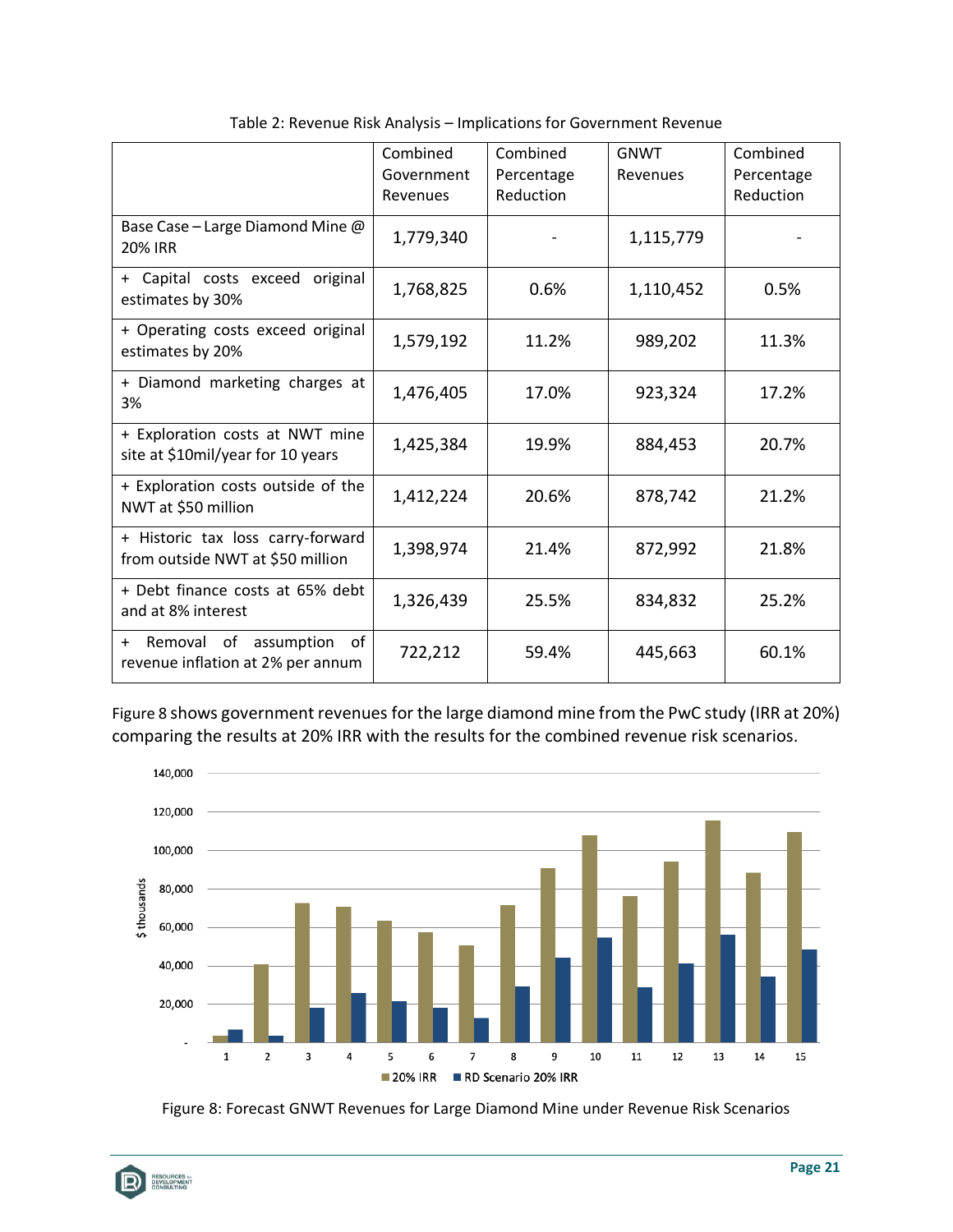# <span id="page-28-0"></span>**5.0 CONCLUSIONS AND RECOMMENDATIONS**

The stated purpose of the mining fiscal regime review is "maximizing benefits from development while maintaining competitiveness." However, the ToR for the PwC report imply that maximizing benefits is synonymous with attracting inward investment. A benchmarking study may be an important element of a wider fiscal regime review, but it is certainly not a sufficient basis on which to conclude that the NWT is maximizing benefits in terms of revenues from the mining sector.

The ToRs for this study set out four high-level questions. These are reproduced in [Table 3](#page-28-1) below. ITI has stated that "re-imagining of our government's fiscal framework around royalties is one that deserves a comprehensive, collaborative, multi-phased approach." Perhaps other studies are already in process, or are soon to be commissioned, to deliver on this comprehensive, collaborative, multi-phased approach. The responses below are based on materials on the NWT mining fiscal regime review currently in the public domain, with emphasis on the PwC study.

<span id="page-28-1"></span>

| No.            | Question                                                                                                                                        | High-Level Response                                                                                                                                                                                                                                                                                                                                                                                                                                                                                                                                                                                                             |
|----------------|-------------------------------------------------------------------------------------------------------------------------------------------------|---------------------------------------------------------------------------------------------------------------------------------------------------------------------------------------------------------------------------------------------------------------------------------------------------------------------------------------------------------------------------------------------------------------------------------------------------------------------------------------------------------------------------------------------------------------------------------------------------------------------------------|
| $\mathbf{1}$   | Is the GNWT maximizing benefits<br>from resource extraction?                                                                                    | The share of after-costs mining revenues that flow to the<br>government (and to the GNWT) fall well below what could<br>reasonably be expected. Only by selecting multiple<br>American and Canadian jurisdictions - all known to have<br>among the lowest government take in the world - does the<br>NWT appear well situated.                                                                                                                                                                                                                                                                                                  |
| $\overline{2}$ | <b>GNWT</b><br>fiscal<br>the<br>and<br><b>Does</b><br>maximize<br>regulatory<br>structure<br>value for NWT residents and<br>future generations? | The NWT mining fiscal regime does not appear mining to be<br>well designed to maximize government revenues. An<br>effective fiscal regime secures a fair share or revenues and<br>is based on a combination of fiscal instruments that perform<br>well on take, timing and progressivity and are resilient to<br>BEPS. For the NWT mining fiscal regime, the take is low,<br>there is a significant risk that revenues will be delayed and<br>there is virtually no progressivity. With profit sensitive fiscal<br>instruments, including the royalty, there are considerable<br>base erosion and profit shifting (BEPS) risks. |
| 3              | Is the proposed approach by the<br>GNWT to review this fiscal and<br>regulatory<br>regime<br>comprehensive?                                     | The PwC study was designed to answer only one of the<br>many questions that should be part of a mining fiscal regime<br>review. This benchmarking study should be supplemented<br>with:<br>a comprehensive analysis of historic payments to<br>government (how has the fiscal regime performed in<br>practice);<br>a full revenue analysis from the perspective of the<br>government as opposed to only the companies;                                                                                                                                                                                                          |

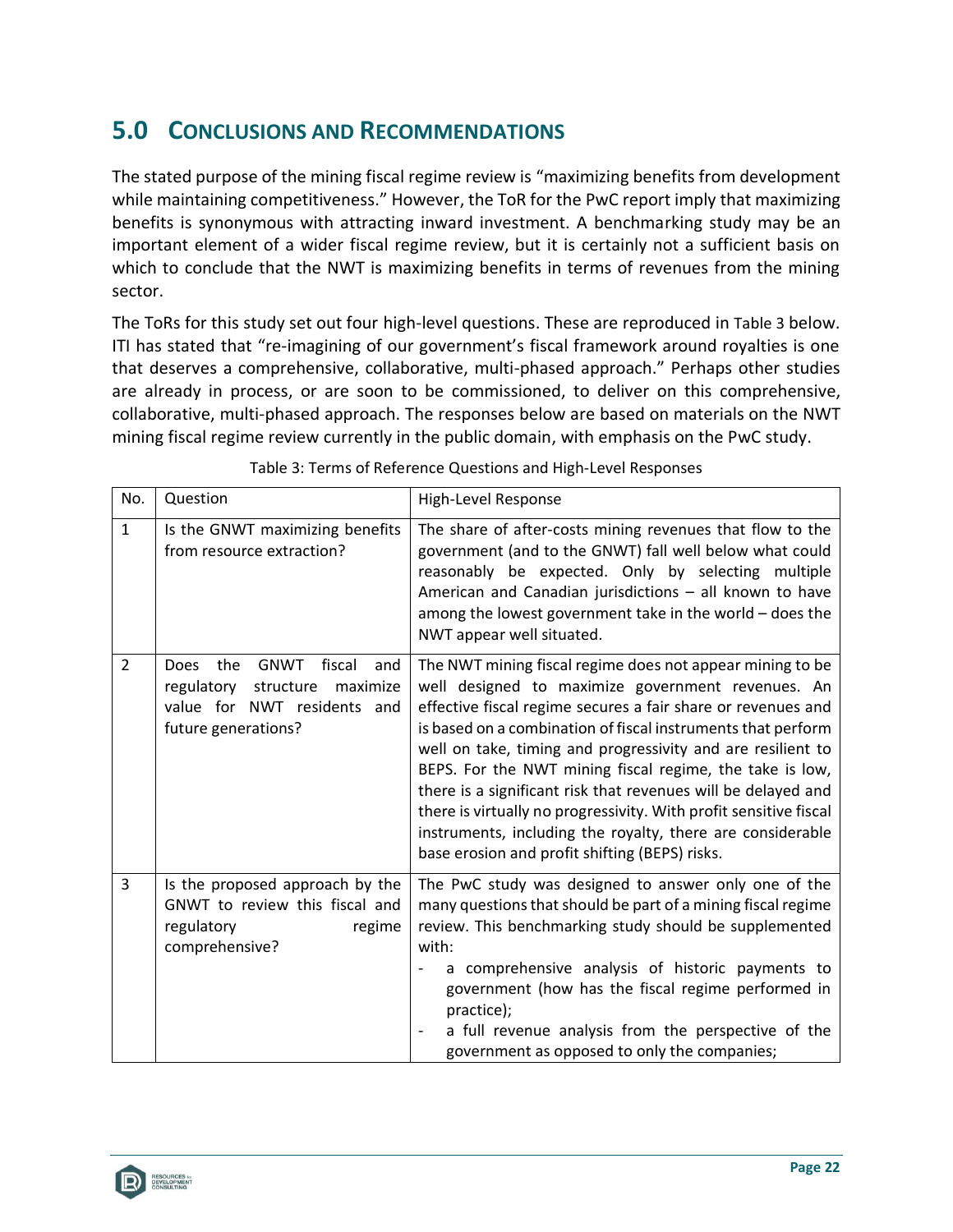|   |                                                                                                                                                                                           | an analysis of plausible mining revenues for the GNWT<br>and the net benefits that would be retained by the NWT<br>under the TFF.                                                                                   |
|---|-------------------------------------------------------------------------------------------------------------------------------------------------------------------------------------------|---------------------------------------------------------------------------------------------------------------------------------------------------------------------------------------------------------------------|
| 4 | Will the<br>proposed approach<br>accurately assess whether the<br>benefits of resource wealth are<br>being maximized for the GNWT,<br>residents, and future<br><b>NWT</b><br>generations? | Three sets of additional analyses, as set out above, would<br>be needed to accurately assess whether the benefits of<br>resource wealth are being maximized for the GNWT, NWT<br>residents, and future generations. |

## <span id="page-29-0"></span>*Are Government Revenues from Mining a Priority for the GNWT?*

Before turning to the recommendations, it is important to consider a prior question:

### **Does the GNWT believe that maximizing government revenues from the mining sector is an important policy objective?**

Internationally, it is widely recognized that mining is a capital-intensive industry and that capitalintensive industries generate relatively few jobs and spin-off benefits, particularly in comparison to other sectors such as manufacturing. The follow-on conclusion is that maximizing benefits from the mining sector must include securing a substantial share of the revenues from the sale of non-renewable resources.

Interestingly, this is not a view that is necessarily widely shared within Canada or the United States, where emphasis is often given to indirect economic benefits.<sup>18</sup> The sentiment that mining revenues are not a priority is implicit in the mining fiscal regimes that predominate in the two countries. Sometimes the sentiment is explicit, as was the case when the Ontario Mines Minister Michael Gravelle was pressed on the marginal revenues that Ontario was generating from the mining sector. His response:

"Mining taxes are obviously one part of it, but the value for us are the jobs, are the indirect economic benefits that come from the jobs." 19

It will be important to clarify the GNWT's position on the value of generating substantial revenues from the mining sector. **The remainder of this section assumes that the GNWT believe that the residents of the NWT should share significantly in the wealth generated from the sales of the territory's non-renewable resources.**

## <span id="page-29-1"></span>*(1) Analyse the Performance of the NWT Mining Fiscal Regime since Devolution*

The PwC study concludes that no changes are required to the NWT mining fiscal regime as the government take is already so low that reducing it further would not generate additional inward

<sup>&</sup>lt;sup>19</sup> Rita Celli[, Mining for more: How much is mining really worth to Ontario?](https://www.cbc.ca/news/business/mining-for-more-how-much-is-mining-really-worth-to-ontario-1.3063642) CBC, 11 May 2015.



<sup>&</sup>lt;sup>18</sup> For an analysis of economic benefits that focuses on contributions to GDP, but which does not analyse royalty or corporate income tax payments, see Warwick D. Bullen and Malcolm E. Robb, Socio-economic [Contribution of Gold Mining in the Yellowknife Mining District,](https://www.google.com/url?sa=t&rct=j&q=&esrc=s&source=web&cd=&ved=2ahUKEwiqvLOcmdzyAhVLheAKHapABDQQFnoECAQQAQ&url=http%3A%2F%2Fwww.miningnorth.com%2F_rsc%2Fsite-content%2Flibrary%2Feconomics%2FRobb-Bullen-Socio-Economic_Impacts_of_GoldMining_in_Yellowknife2004.pdf&usg=AOvVaw0q6EPWZontMe9fXfuDewxg) 2004.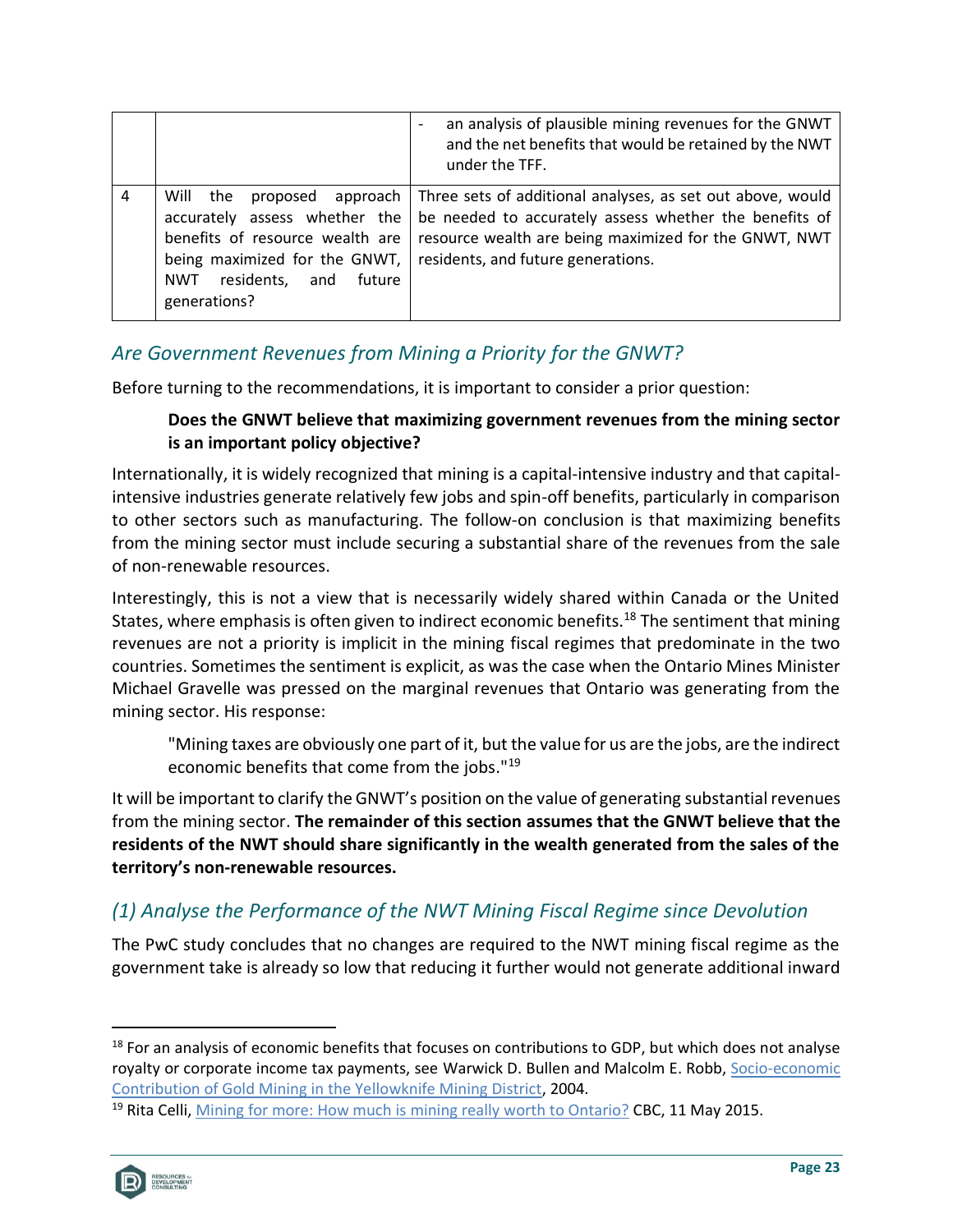investment. The analysis is based on the modelling of a series of hypothetical mines under a set of highly optimistic assumptions.

In the seven years since devolution, world class diamond mines have been operating in the NWT. There is, therefore, a wealth of data that could be examined on how the NWT mining fiscal regime performs in practice rather than in theory. Retrospective analyses can shed important light on the ability of a fiscal regime to generate the government revenues that are easy to forecast but hard to collect. In many cases, there is little enthusiasm for retrospective revenue analyses as the results often simply highlight missed opportunities. Nevertheless, fixing the shortcomings in a mining fiscal regime requires careful diagnosis of the existing weaknesses.

## <span id="page-30-0"></span>*(2) Implement Government-led Revenue Transparency*

For nearly two decades, a global movement towards transparency on extractive sector revenue payments has gathered momentum based on the belief that securing a fair share of natural resource wealth seldom benefits from secrecy. Dozens of countries around the world now regularly publish revenue payment data at the level of the individual project under the auspices of the Extractive Industries Transparency Initiative (EITI).<sup>20</sup> In a growing number of countries, data is also published on mineral production volumes, realized sale prices, and in some cases even project costs.

While Canada is a supporter of EITI being implemented in other countries, revenue transparency in Canada lags far behind. According to a journalist seeking to understand mining revenues in Ontario: "It took me months to untangle the mechanics of how the provincial government collects mining-related taxes or royalties. No one offered up a clear answer." 21

There has been some important progress in requiring companies to disclose payments to government. In Canada, this is now done through the Extractive Sector Transparency Measures Act (ESTMA). Mining companies publicly listed in Canada are also subjected to the most stringent disclosure requirements resulting in the routine publication of full feasibility studies (known in the industry as National Instrument 43-101). Furthermore, some Canadian mining companies disclose detailed operational data at the individual mine level to give confident to their investors.

Expanding disclosure requirements for companies, however, is no substitute for disclosure by governments at both the federal and provincial/territorial levels. Residents of the NWT have the right to know at least as much as investors about the terms on which their non-renewable natural resources are sold.



 $20$  A list of countries implementing the Extractive Industries Transparency Initiative can be found here: [https://eiti.org/countries.](https://eiti.org/countries)

 $21$  See Rita Celli, Mining for More: Is Ontario getting a good deal? 2015. The various reports are summarized here: [http://www.michenerawards.ca/mining-for-more-report-by-rita-celli-winner-of-the-](http://www.michenerawards.ca/mining-for-more-report-by-rita-celli-winner-of-the-2014-michener-deacon-fellowship-for-investigative-reporting/)[2014-michener-deacon-fellowship-for-investigative-reporting/.](http://www.michenerawards.ca/mining-for-more-report-by-rita-celli-winner-of-the-2014-michener-deacon-fellowship-for-investigative-reporting/)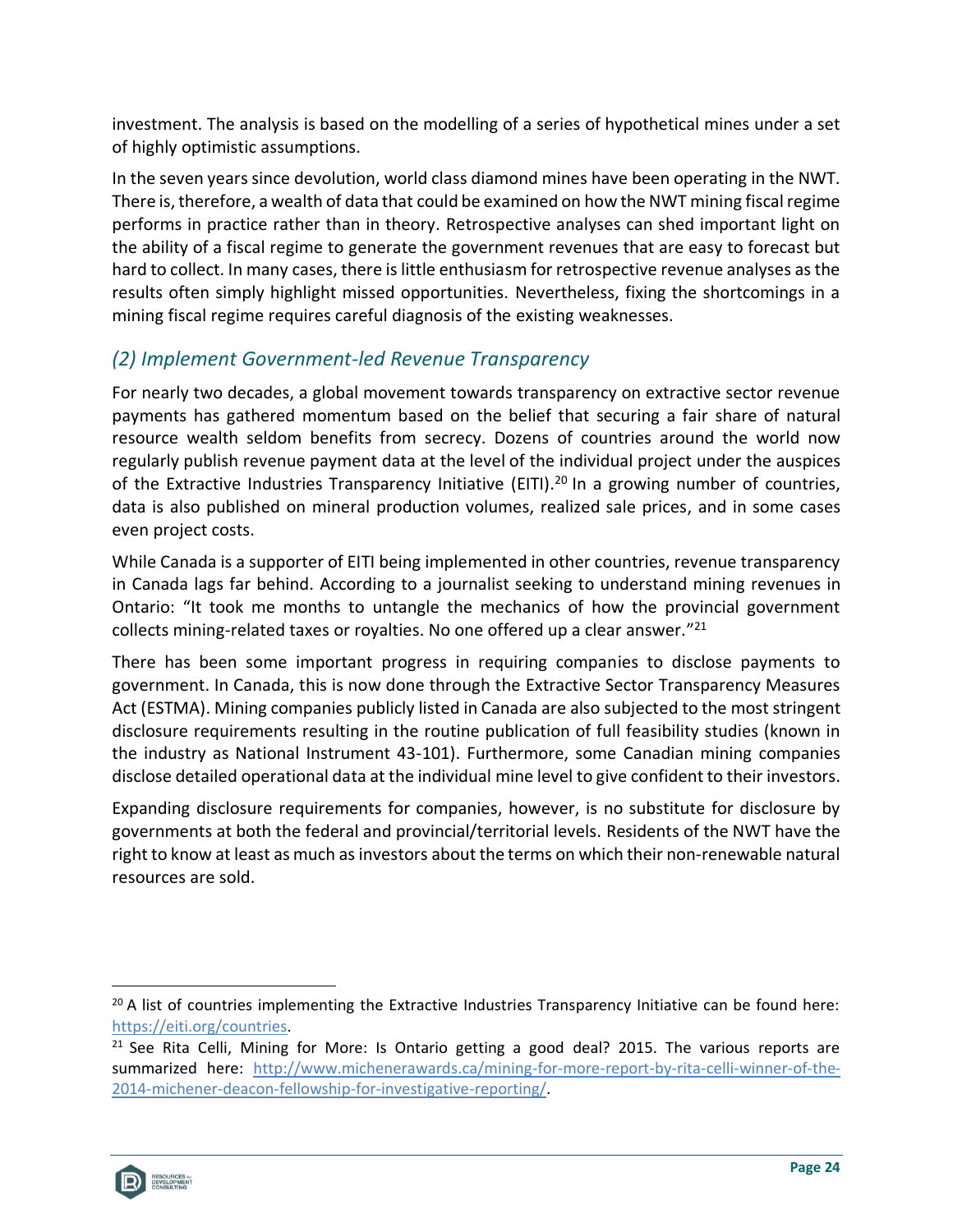## <span id="page-31-0"></span>*(3) Conduct a Fiscal Regime Review Focused on Maximizing Government Revenue*

The analysis in Section 3 of this report provides a very preliminary assessment of the NWT mining fiscal regime. That section is designed to be illustrative of the kinds of analyses that should be done as part of a forward-looking mining fiscal regime review.

In contrast to a benchmarking study that assesses royalties and taxes as a cost to be incurred from the perspective of a mining company, a government revenue analysis is designed to determine whether the fiscal regime is well-designed to maximize the government share of revenue under a wide range of circumstances.

A government revenue analysis should include a detailed assessment of the different fiscal instruments, and an analysis of whether these instruments in combination perform well in both encouraging inward investment and generating a fair share of government revenue. Particular attention would be given to the interplay between the different fiscal instruments and whether other combinations, revenue-based royalties, and resource rent taxes, might not be more appropriate. A government revenue analysis would assess the performance of the mining fiscal regime against the core metrics of take, timing, and progressivity. A comprehensive mining fiscal review should also consider revenue risks including BEPS, as fiscal regime design can both generate and mitigate risks to future government revenues.

The economic modelling required for this kind of analysis is very similar to what PwC has already done. However, the questions that are asked, and the ways in which the results are presented, are fundamentally different.

## <span id="page-31-1"></span>*(4) Analyse the Net Revenue Benefits for the NWT*

Any mining sector revenue analysis conducted for the NWT should draw the distinction between revenues that will be paid to the federal government and revenues that will be paid to the NWT.

The provisions of the TFF complicate government revenue analysis for the NWT. The implementation of the TFF appears to create a significant disincentive for the GNWT and Indigenous Governments to maximize government revenues through increases in taxes and royalties.

The TFF provisions are complex and the implications for government revenue cannot be understood in the context of a two hypothetical mines. It requires an analysis of the overall mining sector in the NWT, including data on revenue payments from all operating mines. While this analysis is not easily done, any decision to leave or change the NWT fiscal terms that apply to the mining sector should be analysed through the lens of the net revenue benefits that would accrue to the NWT.

## <span id="page-31-2"></span>*(5) Generate Greater Mining Revenues to Benefit Future Generations*

In resource-rich economies, it is appropriate to consider how future generations might also benefit from the one-time sale of non-renewable resources. A common response is to invest a proportion of natural resource revenues in a long-term savings fund.

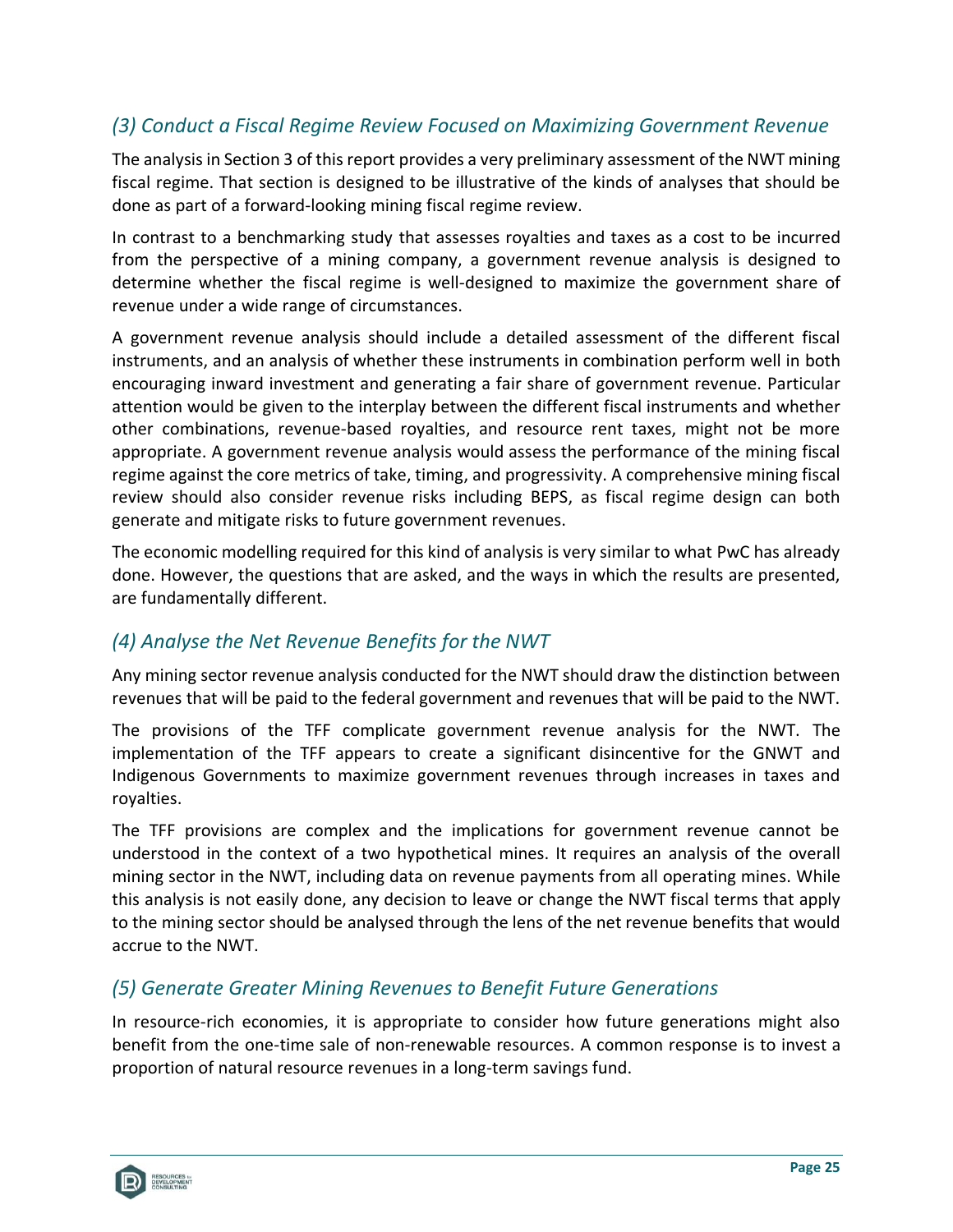The NWT has adopted this approach with the creation of the Heritage Fund in 2012 designed to "save a portion of resource revenues for the benefit of future generations of NWT residents." The rationale behind the Heritage Fund is admirable. Criticisms have been levelled at fund governance, oversight and transparency, deposit rules, and investment strategy.<sup>22</sup> More fundamental, however, is the challenge that even with several world-class diamond mines, government revenues have not been substantial enough to build up meaningful funds for future generations.

The Heritage Fund can be seen as a "premature fund" – an example of "governments creating funds when resource revenues are small, distant or uncertain."<sup>23</sup> A case can be made both for saving wealth for future generations or for building a strong future by investing in the current generation. Both approaches, however, depend on the NWT retaining a strong share of their natural resource wealth in the form of royalty and corporate income tax payments.

# <span id="page-32-0"></span>*(6) Expand Indigenous Governments' Economic Benefit Sharing*

The comparatively low government take generated from the current NWT mining fiscal regime creates opportunities for Indigenous Governments to secure increased economic benefits directly from the mining companies. As Impact Benefit Agreements payments to Indigenous Governments appear to fall outside of the clawback provisions of the TFF, this could be the easiest way for more revenues from the mining sector to be retained within the NWT. As with wider government revenues, securing significant economic benefits from mining projects for Indigenous Governments is best pursued through a combination of a payment based on project revenues (likely a value-based royalty) and variable payments based on project profitability (likely a sliding-scale commodity price-based royalty). As with government revenues, careful monitoring over the project lifespan is essential to ensure that the appropriate share of revenues.

<sup>&</sup>lt;sup>23</sup> Andrew Bauer and David Mihalyi, Premature Funds: How Overenthusiasm and Bad Advice Can Leave [Countries Poorer,](https://resourcegovernance.org/analysis-tools/publications/premature-funds) NRGI, 2018, p. 1.



<sup>&</sup>lt;sup>22</sup> Bauer, [Northwest Territories Mineral Sector Review,](https://www.engage-iti.ca/3808/widgets/15654/documents/7981) 2017, p. 33.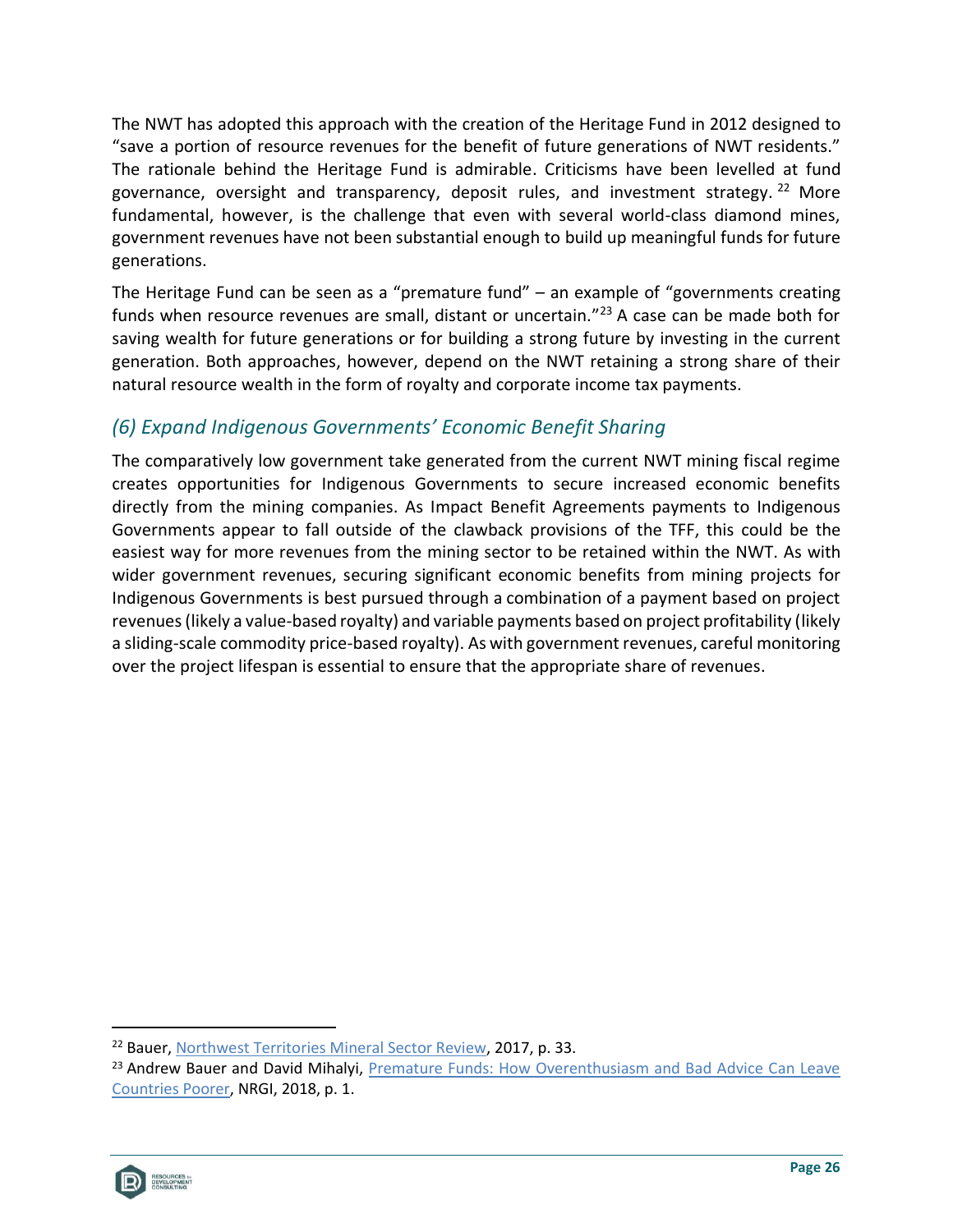# <span id="page-33-0"></span>**ANNEX I: NWT MINING ROYALTY**

In contrast to most other jurisdictions, the NWT royalty is entirely profit-based. In Canada many provinces have a combination of both *ad valorem* and profit-based royalties. In the rest of the world *ad valorem* royalty systems are by far the most common. An *ad valorem* royalty is calculated by applying the royalty rate on the sale value of the minerals – either with the actual sale price or based on a market value estimation. In the case of an *ad valorem* royalty, some deductions may be allowed but these are commonly limited to transportation cost (up to the border) and some marketing and insurance fees. In the case of NWT, as the royalty is profitbased, most costs incurred to produce the mineral are deductibles – not dissimilar to the calculation of corporate income tax.

### **Royalty Rate**

Although the NWT royalty rate is often referred to as being 13%, it is in fact a progressive range of royalty rates. It starts at 5% for output value less than \$10 million and increases on each tranche of output. It reaches 13% only for output between \$40 million and \$45 million. The highest rate of 14% is triggered when output is higher than \$45 million. Moreover, the royalties are calculated on a "lesser of" basis between a) the base rate of 13% or b) the progressive rates. It is therefore a misconception to say that the NWT royalty rate is 13%, as lower royalty rates are applied for all output below \$40 million. The 13% rate is in fact a maximum royalty rate when we look at the entire output.

#### **Revenue**

The revenue can be determined in three different ways: a) from the proceeds from sales if sold to an unrelated party, b) the market value of the mineral if sold to an affiliate party,<sup>24</sup> and c) for precious stones, their value before they were cut and polished.

#### **Deductions**

The allowed deductions could be regrouped in four main categories:<sup>25</sup> a) sales-related costs, b) direct costs at the mine, c) general and administration costs (including depreciation), and d) others.

#### **a. Sales-related costs:**

- the costs of sorting, valuing, marketing, and selling the minerals or processed minerals
- the costs of insurance, storage, handling, and transportation to the processing plant or market.

#### **b. Direct costs at the mine:**

- the costs of mining and processing minerals or processed minerals from the mine
- the costs, of repair, maintenance, or reclamation at the mine
- if minerals are processed by the operator of the mine before their sale or transfer, an annual processing allowance can be deducted based on set rules.

 $25$  The following provide only a general overview as the regulations provide for dozens of deductions.



<sup>&</sup>lt;sup>24</sup> Although for diamonds "market value" is quite well-defined, we could not find the basis of estimation for other minerals such as a specific reference price at the London Metal Exchange for instance.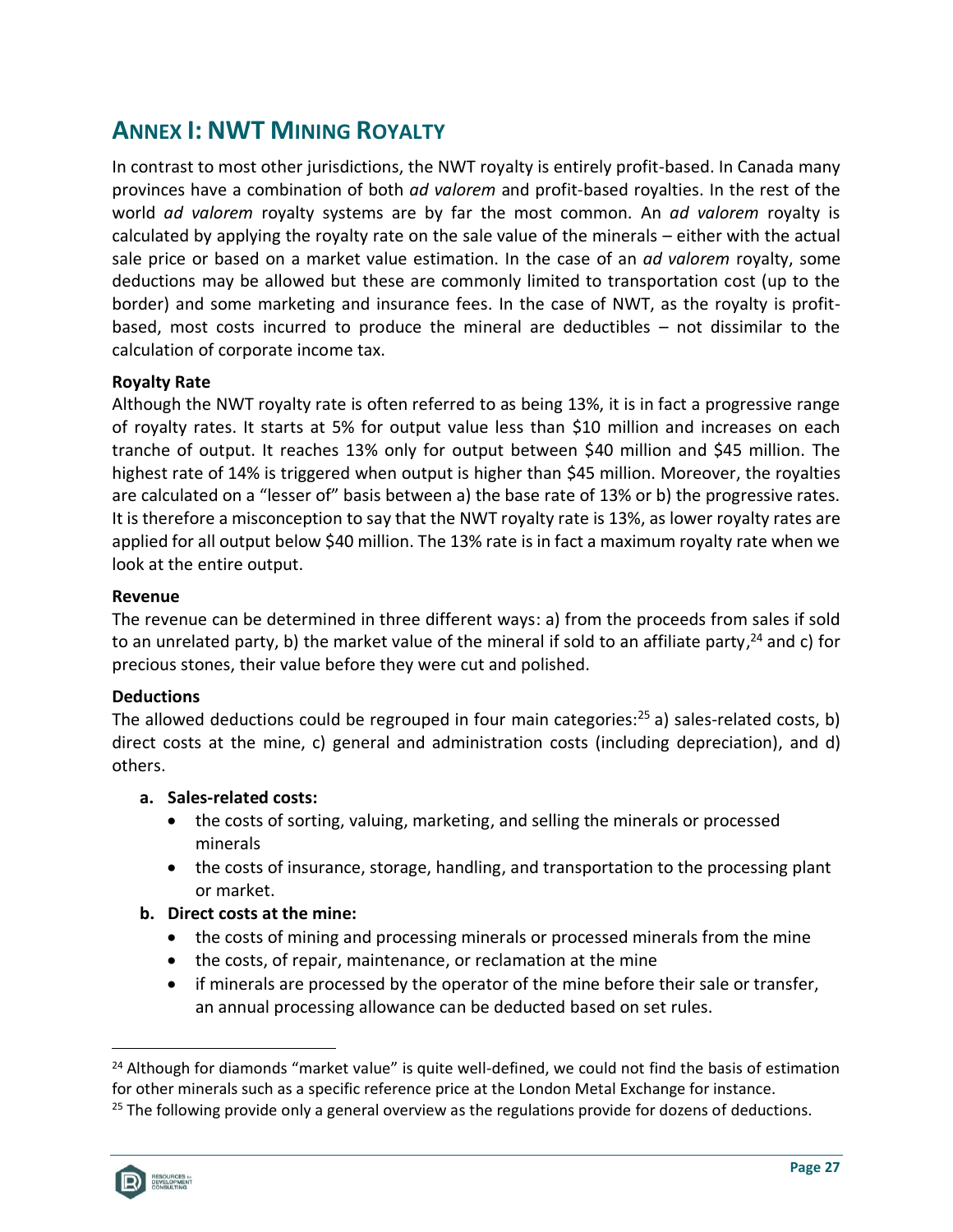#### **c. General and administration:**

- general and administrative costs for property, employees, or operations at the mine that are not otherwise allocated to operating costs
- depreciation for:
	- the depreciable assets of the mine
	- depreciable assets of any facilities located outside the NWT that are used for the processing of minerals produced from the mine
	- development allowance
	- exploration costs incurred before the date of commencement of production on the mining property
	- all costs incurred before the date of the commencement of production for the purposes of bringing the mine into production
	- the purchase price of the claim or lease
- a mining reclamation trust contribution allowance for environmental rehabilitation.
- **d. Other costs:** 
	- exploration costs incurred during the year (capped at 10% of output minus salesrelated and direct costs).

### **Limitations on Deductions and Allowances**

The regulations are also quite explicit on what cannot be deducted in the calculation of the royalty. Following are the main limitations on deductions and allowances.

The depletion in the value of the mine or mining property by reason of exhaustion of the minerals; remuneration and travel costs of directors; stock transfer agents' fees; shareholders' meetings or the preparation of shareholders' reports; legal, accounting and other costs incurred in connection with incorporations; reorganizations, financing or security or stock issues; interest on any debt; remuneration of executive officers; administrative and consulting costs; and costs in respect of offices not located at the mine site. 26

The limitations also include taxes on profits, property, or capital; royalties paid for the use of mining property; the royalties calculated on revenue, production or profits of the mine; payments made to an organization, community or corporation that are not attributable to the provision of goods and services directly related to the development and operation of the mine; payments made for the use or lease of, or access to, the surface of the land on which the mine is located; discounts on bonds, debentures, shares or sales of receivables; insurance premiums other than those paid for minerals or processed minerals produced from the mine; the purchase price of any financial instrument; charitable donations; and advertising costs not directly identified with the output of a particular mine.

<sup>&</sup>lt;sup>26</sup> Unless it is demonstrated that remuneration or those costs are directly related to operations of the mine or to the marketing and selling of minerals or processed minerals produced from the mine.

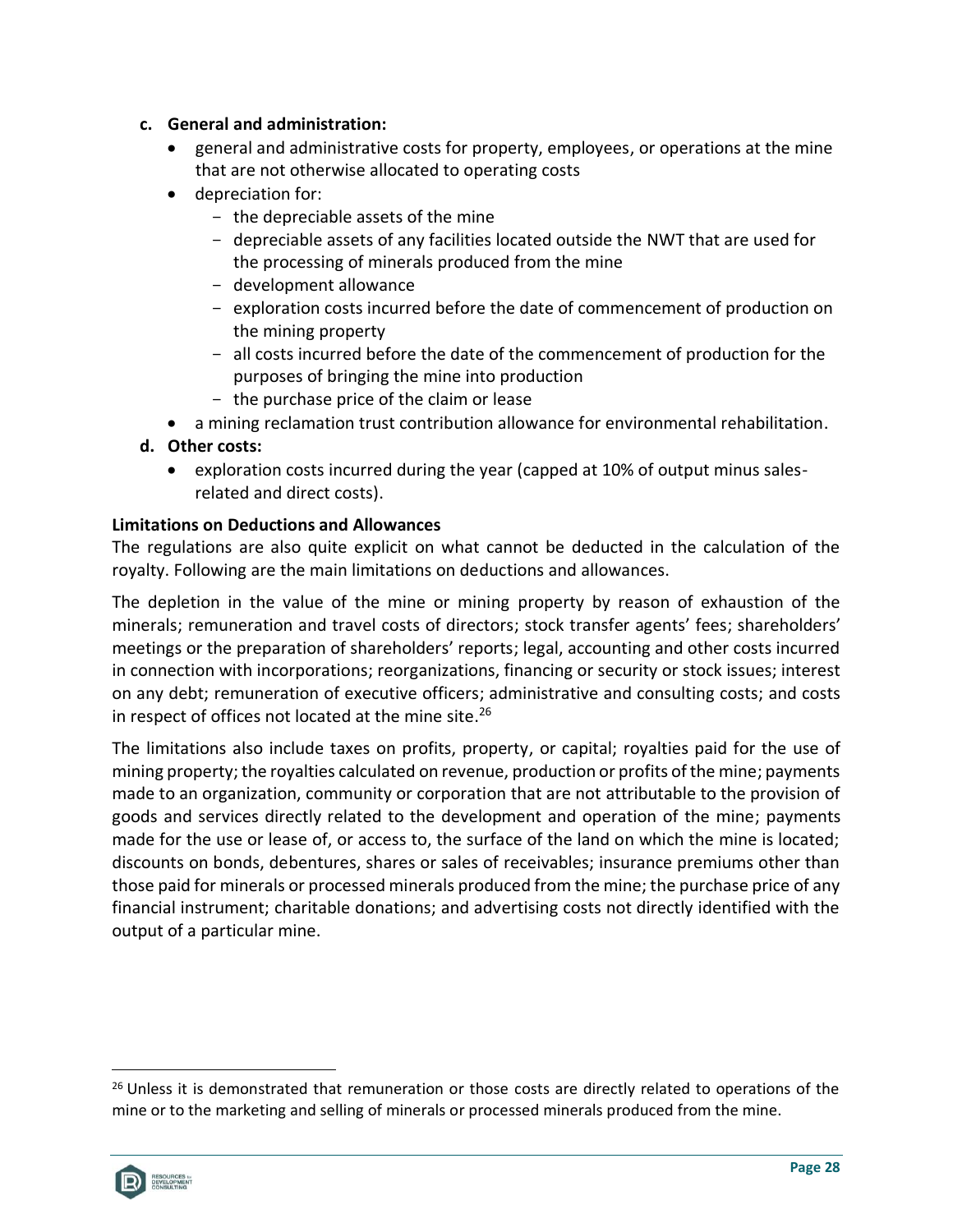# <span id="page-35-0"></span>**ANNEX II: TAX EROSION RISKS FOR THE NWT**

For a number of years, there has been an international and Canadian effort in establishing mechanisms and regulations to prevent tax erosion practices. The OECD, in particular, has been active on this issue especially with regards to the mining sector.

One of the challenges is that activities of tax "leakages" take various shapes and forms and are sometime misinterpreted. We often hear the terms tax optimization, aggressive tax planning, tax erosion, tax avoidance, tax evasion, and tax fraud. But while the first two are normally legal and tax evasion and tax fraud are clearly illegal, tax erosion is somehow in a grey area. Hence, the challenge with these practices is that in most cases they are not illegal. Largely they just take advantage of current rules that are still grounded in the legislation, tax codes, and treaties. The challenge is even greater when jurisdiction deals with the presence of multinational firms, often the case in the mining sector.

These tax erosion practices often come under the acronym BEPS (base erosion and profit shifting). They include transfer pricing (or mis-pricing), excessive interest deductions, undervalue of mining sales, stabilization provisions, tax incentives, international tax treaties, excessive management or marketing fees, abusive hedging arrangements and inadequate ring-fencing. All these tools are commonly used by mining companies to reduce their fiscal payments.

Since, in general, companies tend to navigate within the tax erosion zone as this allows them to remain within the legal limits, it is the duty of tax authorities to put in place mechanisms to prevent or at least reduce the possibility of companies benefitting from tax erosion practices and to enforce penalties when they are abusing the fiscal rules. The Canada Revenue Agency (CRA) has built its capacity to prevent these practices, in particular in abusive interest deductions and on transfer mispricing and marketing fees.

Why is this an issue for NWT? One of the reasons is that NWT royalty is profit-based and so is exposed to the same erosion practices on the costs side as corporate income tax. As a matter of fact, contrarily to most jurisdictions in the world, Canadian provinces rely heavily on profit-based royalties instead of purely *ad valorem* royalties based on revenues.<sup>27</sup> But in most provinces, part of the royalty payments also includes a revenue-based royalty. This is not the case in the NWT.

### **Transfer Pricing**

Transfer pricing involves setting a price for the purchase of a good or service between two related parties (i.e., part of the same corporate group). These transactions can be used to shift profits away from the NWT when the related parties set the price of a transaction in a manner inconsistent with what unrelated (*arm's length*) parties would have done. Transfer pricing is one of the most complex issues in tax administration. Needless to say, it cannot be fully addressed here.

A transfer price is employed in a transaction between associated enterprises. When independent enterprises transact with one another, market forces determine the pricing of those transactions. This may not always be the case in transactions between associated enterprises. Transfer pricing

<sup>27</sup> An *ad valorem* royalty is based on the mineral value (revenue) rather than profits.

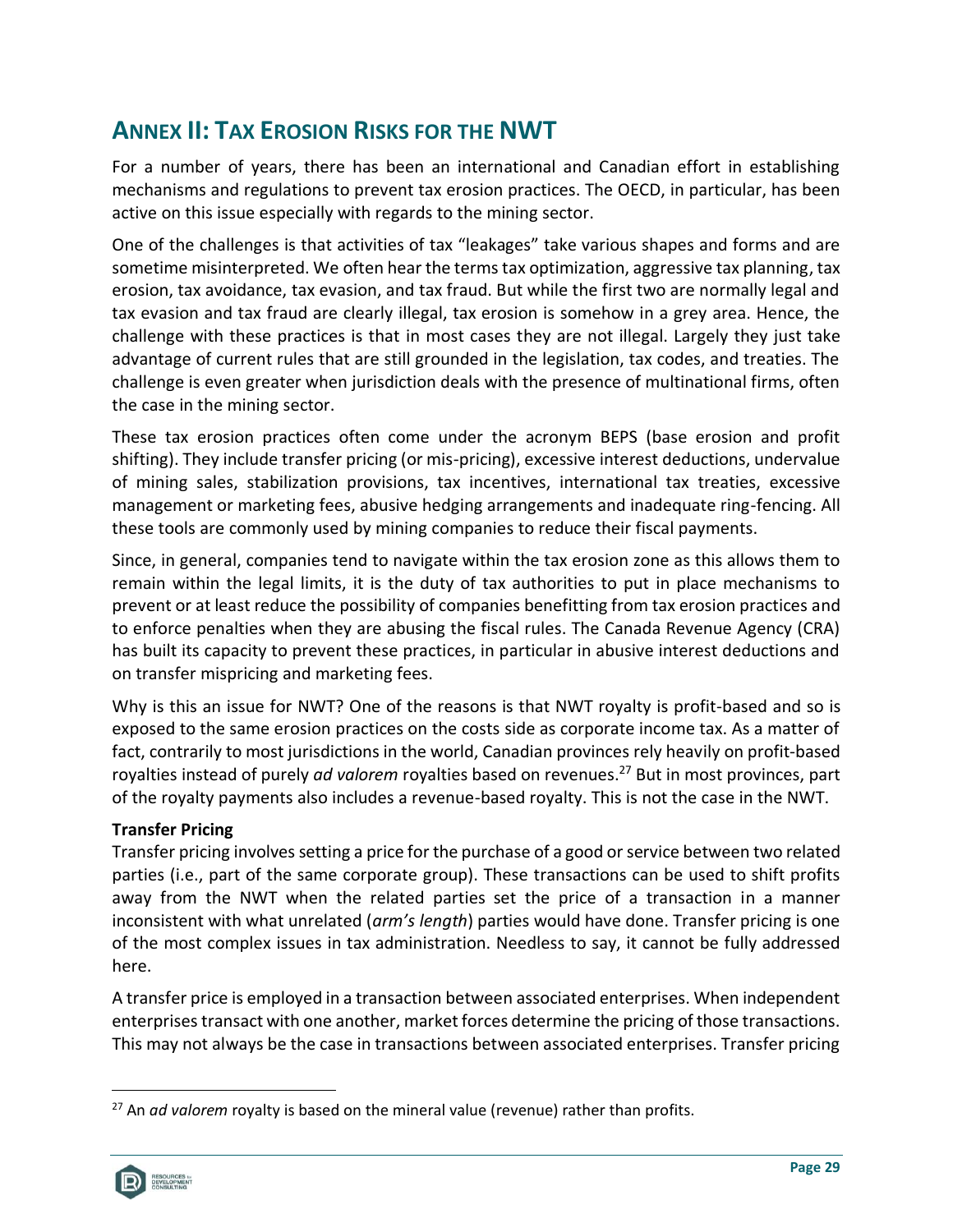is a legitimate and necessary feature of the commercial activities of multinational enterprises. However, where the transfer prices between the associated enterprises do not accord with internationally applicable norms, they can distort the allocation of profit among the countries in which a multinational enterprise operates.

When transfer pricing artificially shifts profits out of a country it denies the country essential tax revenues. Canada, as most countries, has addressed the tax risks created by transfer pricing by introducing domestic tax rules based on the "arm's length principle."

Transfer pricing rules also typically provide a tax administration with the authority to make adjustments to taxable profit where taxpayers do not adopt arm's length conditions in their transactions with associated enterprises.

In order to establish such prices (and other conditions), it is necessary to compare the conditions of transactions that exist between the associated enterprises with those that do or would exist between independent parties in comparable circumstances. It is necessary to carry out this comparability analysis whenever the arm's length principle is implemented.

This is an issue that does exist in Canada as we are aware of two major cases under CRA review against two major Canadian mining companies. It is therefore a risk for NWT projects as well.

#### **Long-term Supply Agreements**

You would expect Canada to be immune to these types of BEPS practices. It is not the case. For instance, long-term supply agreements are under scrutiny from tax authorities, as indicated by the CRA's audit of Cameco.

For instance, it is in the public domain that Cameco entered into an intercompany agreement with its Swiss marketing hub for the purchase of uranium; this locked in the price of future transactions at 1999 market rates for the next 17 years. During that time, the price of uranium increased substantially, leading to significant profits for the Swiss subsidiary.

With the introduction of the BEPS principle, which deals with profit shifting through intercompany transactions that would not typically occur between third parties, tax authorities are likely to focus more closely on the long-term supply agreements of mining companies. Many contractual commodity pricing structures, such as the one used in the Cameco agreement, could be significantly affected by these changes.

#### **Hybrid mismatch arrangements**

The federal budget of 2021 proposes addressing "hybrid mismatch arrangements" in connection with the OECD's report on neutralising the effects of this type of arrangement. Generally, hybrid mismatch arrangements are cross-border structures in which the participants rely on discrepancies in different jurisdictions' tax treatment of certain instruments, entities, or transfers to obtain overall tax benefits to one or more of the participants.

The Canadian government is concerned that these arrangements significantly erode the tax-base, and the 2021 budget draws attention to four types of hybrid mismatch arrangements:

1. Deduction/non-inclusion (D/NI) mismatches – where one country allows a cross-border payment to be deducted from income, but the payment is not included in the recipient's income (within a reasonable period of time);

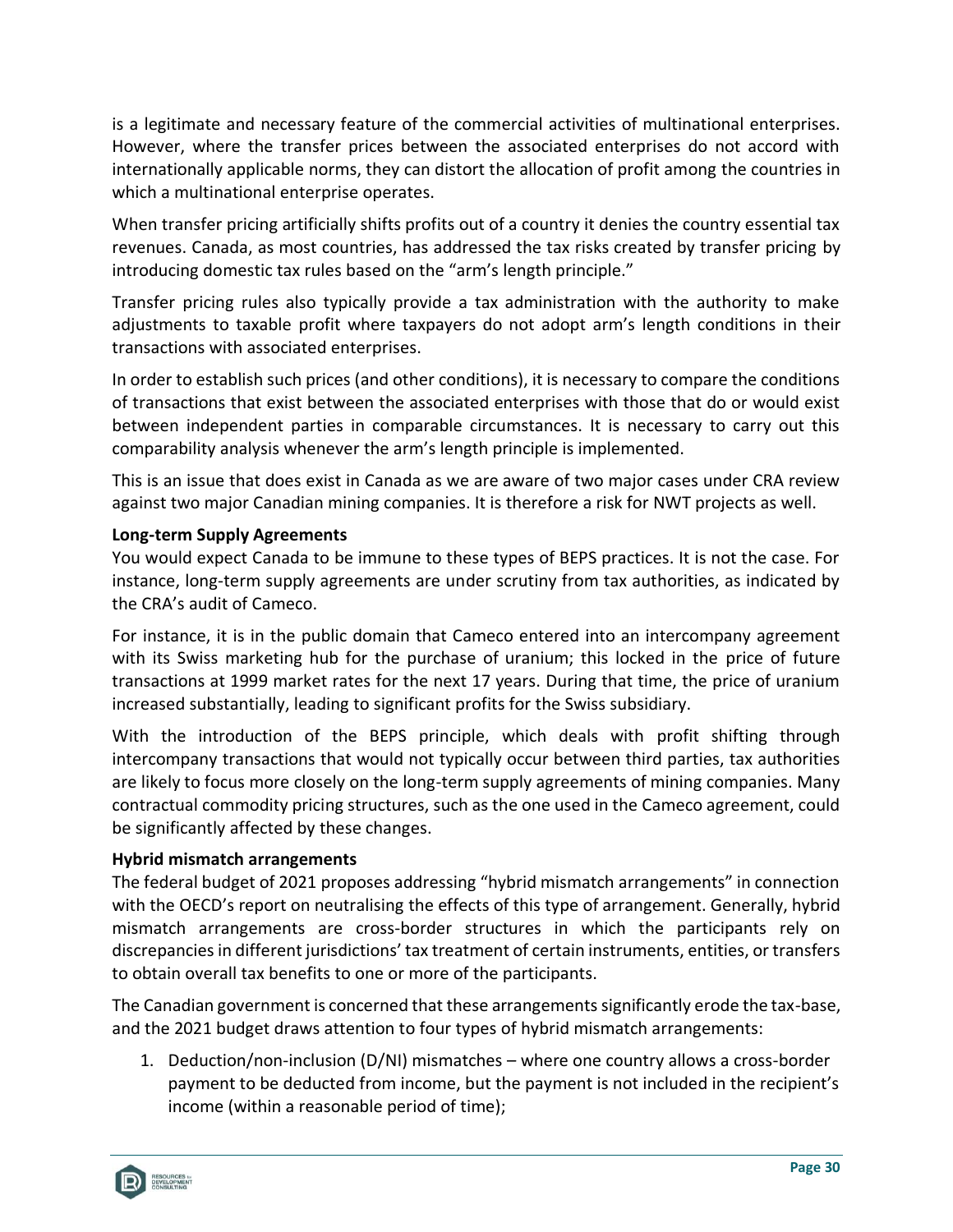- 2. Double deduction mismatches where a deduction in respect of a single expense is available in two or more countries;
- 3. Imported mismatches where a payment is deductible by an entity in one country and included in the income of a second entity in a second country, but that inclusion is set off against a deduction under a hybrid mismatch arrangement between the second entity and a third entity in a third country; and
- 4. Reverse hybrids these involve using an entity which is treated as fiscally transparent under the laws of the country in which it is formed, but as a separate entity under the laws of its investors (i.e., its shareholders, members, etc.).

The budget also addresses "branch mismatch arrangements." Generally, branch mismatch arrangements occur where a taxpayer, taxed in one country, has a branch which is taxed in a different country, but the ordinary rules for allocating income and expenditure between the countries result in income escaping tax in both countries.

The government is concerned that branch mismatch arrangements can generate similar mismatches to hybrid mismatch arrangements.

### **Thin Capitalization / Excessive Interest Deductions**

Mines require significant capital outlays over their life cycle. Expenditure starts relatively modestly with exploration and development, before increasing substantially to build the mine and related facilities. There are a variety of financing instruments available to companies to finance exploration and development activities, but here we will focus on debt.

Mining companies routinely lend money to their operating subsidiaries where the interest on the debt is deductible. In many cases, the interest paid by operating subsidiaries exceeds the deductibility limit set by the country in which they operate.

Debt is of particular concern since the interest on debt can be deducted from corporate income tax and also for the calculation of royalty in NWT. Companies can use these deductions to lower their taxable income in several ways. First, they can allocate a disproportionately large amount of debt to the host company, significantly reducing its taxable income locally. This is called "thin capitalization" because the equity capital portion of the financing is small relative to the amount of debt.

Second, they can charge artificially high interest rates to themselves, rates that are inconsistent with those that would be charged between unrelated parties. For this measure to be effective, the debt is purchased by one or a number or related parties located outside of Canada in a jurisdiction with low tax rate on interest. This can be viewed as a form of transfer pricing.

Third, companies can use hybrid financing instruments. There exist a multitude of financial products difficult to classify as either debt or equity. Companies will often use these instruments for legitimate purposes. However, their complex nature presents an opportunity to reduce taxable income in the host country by declaring the payments made as interest.

In response to this issue of excessive interest deduction, the OECD developed a new approach. The recommended approach ensures that an entity's net interest deductions (i.e., interest expense that exceeds any interest income) are directly linked to the taxable income generated

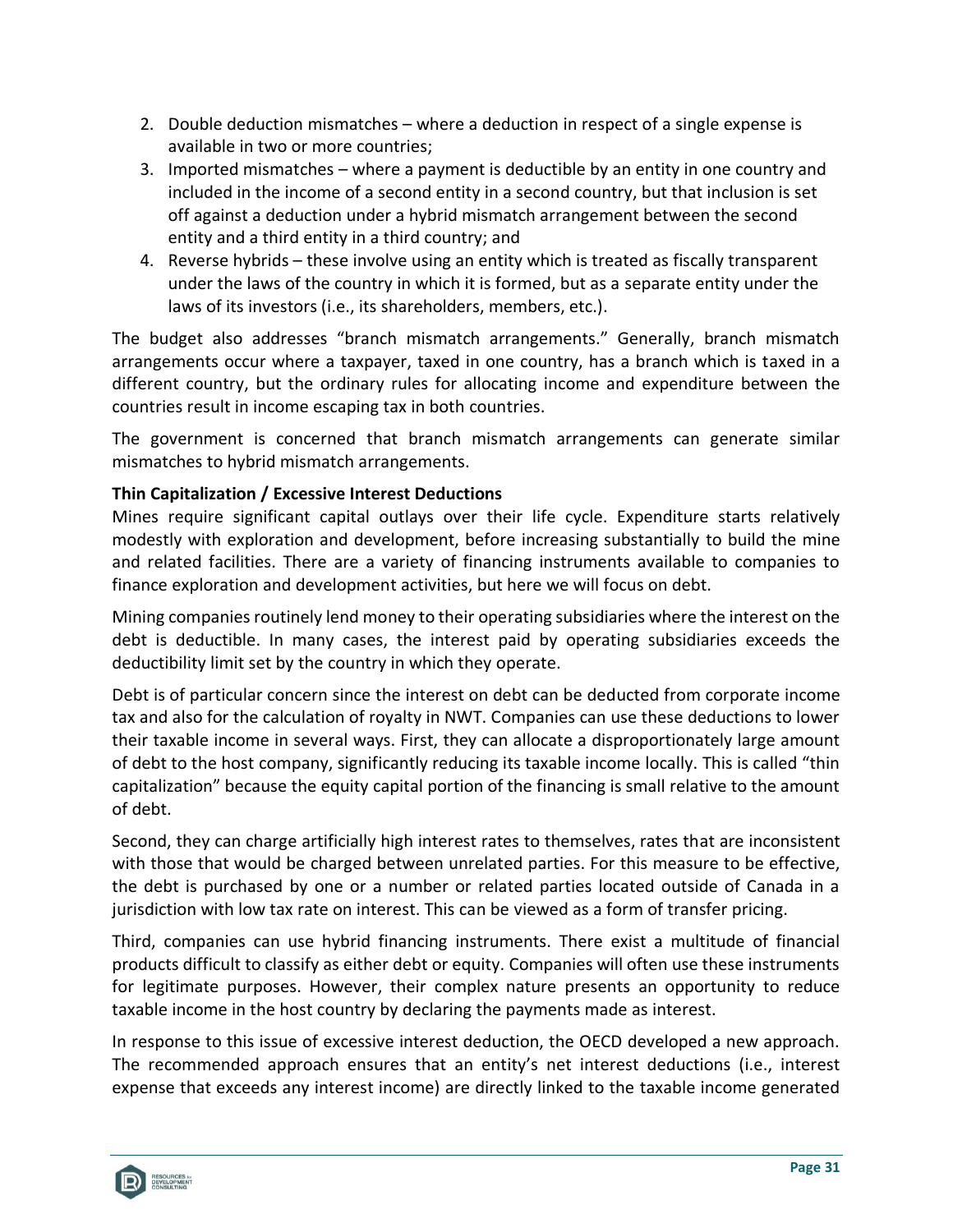by its economic activities, as measured by taxable earnings before deducting net interest expense, depreciation and amortization (EBITDA). Among the variations, the OECD recommends a fixed ratio rule based on a benchmark net interest / EBITDA ratio of between 10 and 30 percent.

Consistent with recommendations of the OECD, Canada in its 2021 budget proposes to limit the amount of interest expense that a corporation, trust, partnership, or Canadian branch of a nonresident taxpayer can deduct in computing its taxable income to no more than a fixed ratio of its "tax EBITDA." Tax EBITDA will be comprised of taxable income (thereby excluding, amongst other things, certain dividends eligible for deductions) before taking into account interest expense, interest income, income tax, and deductions for depreciation and amortization, all as determined for tax purposes.

Exemptions will be available for Canadian-controlled private corporations (CCPCs) with taxable capital in Canada of less than \$15 million and groups of entities with aggregate interest expense under \$250,000.

The rule would be phased in with a fixed ratio (subject to the "group ratio rule") of 40% for taxation years beginning after 2022 but before 2024, and 30% for taxation years beginning after 2023. Interest denied under the new rule can be carried forward for up to twenty years or back for up to three years.

It is worth noting that Canadian members of a "group," as that term will be defined in the legislation, will generally be able to transfer any unused capacity to deduct interest to other Canadian members of the group who would otherwise be limited by the rule.

As the royalty calculation in NWT is solely profit-based, there might be an incentive for companies to over-leverage debt – and interest payments in NWT – and transfer the ineligible interest deduction in a project located in another province.

### **Inflated Management and Marketing Fees**

Mining companies use a wide range of administrative and technical services from their parent company such as engineering, legal, and information technology services. In some cases, these services are not provided directly by the parent company but through a related party subsidiary – often legally set up outside of Canada in a low tax jurisdiction. As these services may be highly specialized, it is difficult to accurately price them.

In most instances, the services company covers the cost of delivering these services, then charges it as a service fee to their affiliate in the NWT. Although this can be justified from an economic point of view, mining companies may use these fees to transfer profits out of the NWT and Canada by overcharging the local NWT subsidiary.

Canada has tax provisions to apply withholding taxes to services which safeguard, to some extent, against this type of profit shifting.<sup>28</sup> Unfortunately, double taxation treaties (DTA) that reduce or

 $28$  In Canada, a withholding tax (WHT) at a rate of 25% is imposed on interest (other than most interest paid to arm's-length non-residents), dividends, rents, royalties, certain management and technical service fees, and similar payments made by a Canadian resident to a non-resident of Canada. However, Canada has a network of treaties where some have retroactive effects.